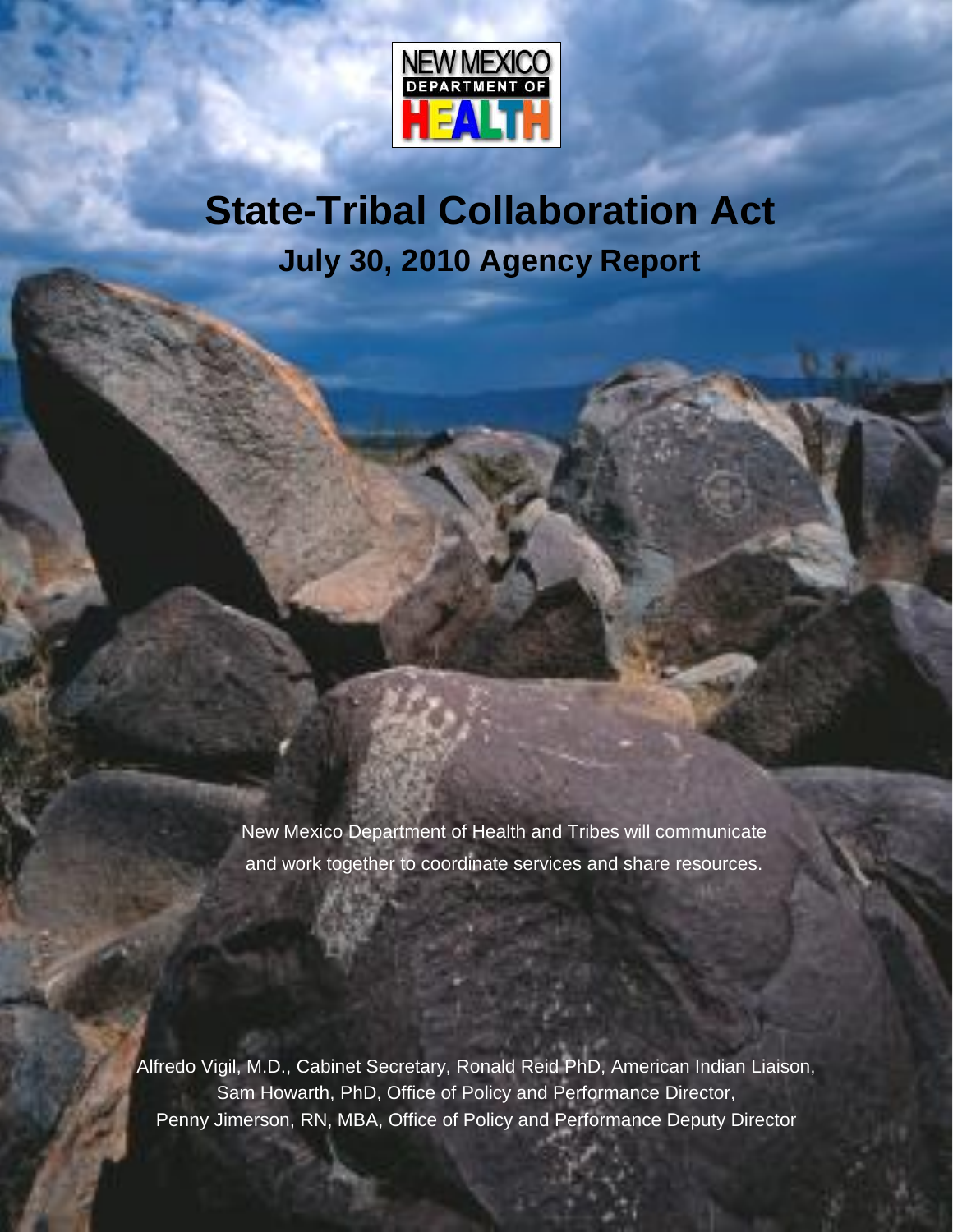# **Table of Contents**

| Section IV. Current and Planned Programs and Services for American      |  |
|-------------------------------------------------------------------------|--|
|                                                                         |  |
|                                                                         |  |
|                                                                         |  |
|                                                                         |  |
|                                                                         |  |
|                                                                         |  |
| B. Agency-specific and applicable/relevant state or federal statutes or |  |
| C. Agreements, MOUs/MOAs with Tribes that are currently in effect 29    |  |
| D. DOH's Tribal Collaboration and Communication Policy 33               |  |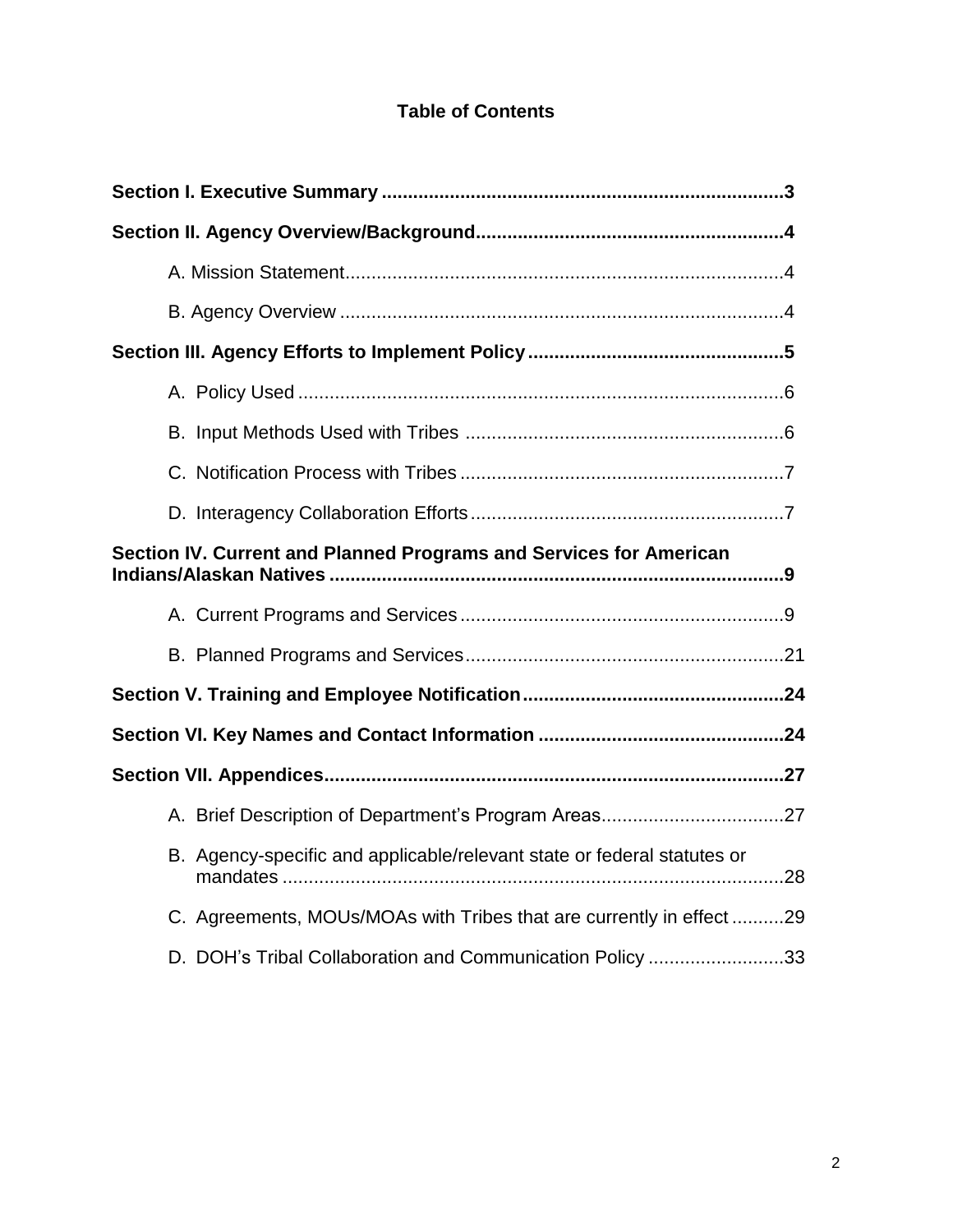# **SECTION I. EXECUTIVE SUMMARY**

Health care is a vital service that touches the lives of New Mexicans at their most significant and vulnerable times: birth, illness and death. In recent decades, technology and best practices have improved how health care is delivered. In New Mexico, the Department also has to address another dimension of health care, the integration of culturally sensitive approaches for minority populations, especially those of New Department also has to address another dimension of health care, the integration of<br>culturally sensitive approaches for minority populations, especially those of New<br>Mexico's 22 Tribes, pueblos, nations and off-reservation strengthened our ability to partner, communicate, and develop new and effective collaborations which has resulted in more realistic, practical and effective policies for American Indians in New Mexico.

The requirements set forth by Senate Bill 196 (SB196), the State-Tribal Collaboration Amentian malant in New Mexico.<br>The requirements set forth by Senate Bill 196 (SB196), the State-Tribal Collaboration<br>Act, serve as a guide for the Department's activities. This year, the New Mexico Department of Health (DOH) has been an active partner with the 22 Tribes, pueblos, nations and off-reservation groups in addressing their health care needs. This report highlights these efforts, including:

- Coordinating the Stateís response to H1N1 Influenza Pandemic with tribal communities.
- Facilitating the ongoing activities of the American Indian Health Advisory Committee (AIHAC) that provides guidance to DOH regarding health disparities issues impacting tribal communities.
- Participating as a member of the Bernalillo County Off-Reservation Native American Commission.
- **Hosting the Milbank, State and Tribal Diabetes and Obesity Policy Forum on** June 28 and 29, 2010.
- Working with a variety of tribal communities, including Santa Clara, San Ildefonso and Cochiti on diabetes and obesity prevention activities.
- Participating as a member the State & Tribal Medicaid Work Group.
- **Participating as a member of the Indian Affairs Department's Tribal Infrastructure** Board that distributes funding annually for planning and capacity building.
- Partnering with other health care entities to determine the impact of National Health Care Reform on tribal communities.
- Publishing annual health data useful to Tribes for planning activities.<br>■ Supporting New Mexico's tribal epidemiology centers.
- 

FY10 has been a critical year for DOH. Efforts to partner and collaborate with all of Supporting New Mexico's tribal epidemiology centers.<br>FY10 has been a critical year for DOH. Efforts to partner and collaborate with all of<br>New Mexico's Tribes, pueblos, nations and off-reservation groups have lead to improved services and service delivery for American Indian populations.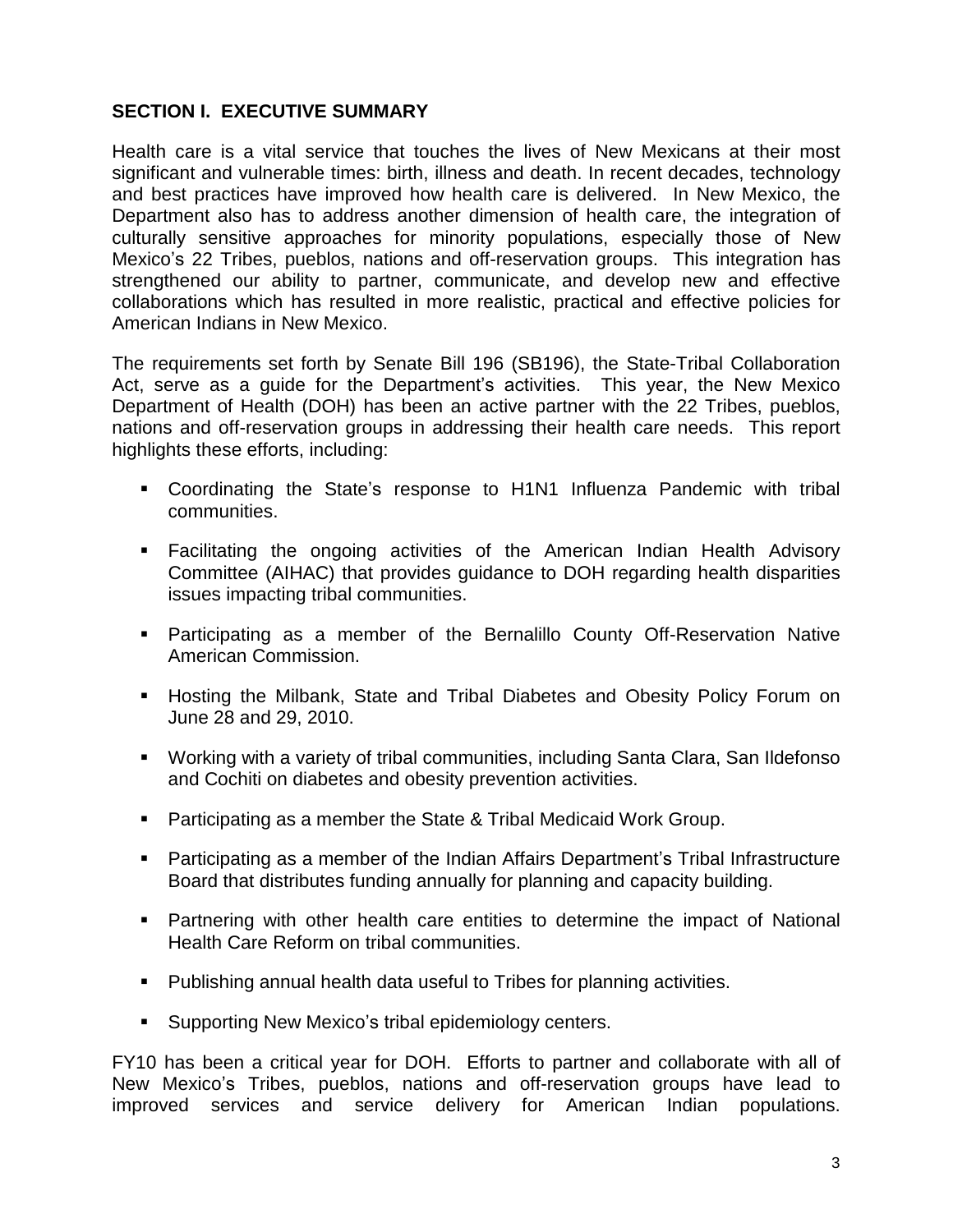# **SECTION II. AGENCY OVERVIEW/BACKGROUND**

## **A. Mission Statement**

The mission of the Department of Health is to promote health and sound health policy, prevent disease and disability, improve health services systems and assure that essential public health functions and safety net services are available to New Mexicans.

The Department strives to succeed in its mission by committing to and practicing the following principles every day: Integrity that Builds Trust; Open and Respectful Communication; Consistent and Compassionate Service; Teamwork that Values Individuals; Pride in Leadership; and Continuous Learning that Fosters Ongoing Improvement.

## **B. Agency Overview**

The Department of Health is one of the executive agencies of the State of New Mexico. The DOH supports, promotes, provides, or funds a wide variety of initiatives and services designed to improve the health status of all New Mexicans.

The Department is organized to reflect its functions, with specific offices and divisions reporting to the Office of the Secretary. Senior leadership consists of the Secretary of Health, three Deputy Secretaries, a Chief Medical Officer, a Communications Director, a Community Relations Director, Division Directors, General Counsel and other key departmental staff.

The Department's primary responsibility is to assess, monitor, and improve the health of New Mexicans. The Department provides a statewide system of health promotion, disease and injury prevention, community health improvement and other public health services. Prevention and early intervention strategies are implemented through the Department's local health offices and contracts with community providers. The health care system is strengthened through Department activities including contracted rural primary care services, school-based health centers, emergency medical services, scientific laboratory services, vital records and health statistics.

The Department provides safety net services to eligible individuals with special needs. These services include both community-based and facility-based behavioral health treatment and long-term care provided directly by the Department or through its contract providers. The Department operates six behavioral health treatment and long-term care facilities and one community-based program.

The Department also plays a key regulatory role in the healthcare system. It promulgates regulations pursuant to its statutory authority and is an enforcement entity for health care providers statewide for compliance with state and federal health regulations, standards and laws. Over 900 public and private sector inpatient and outpatient providers are licensed annually by the Department and those providers who participate in Medicare or Medicaid are certified, inspected and monitored by the Department.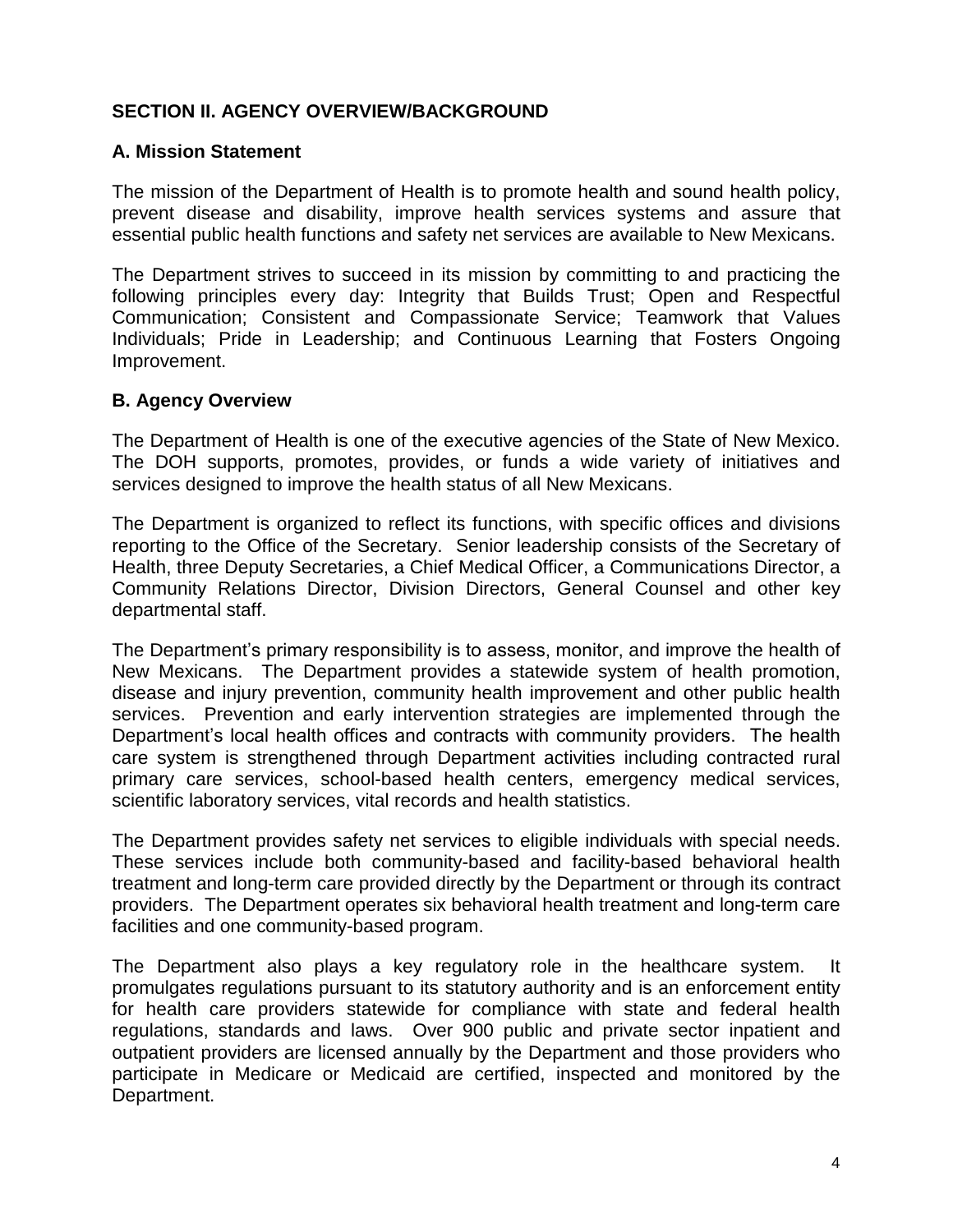# **SECTION III. AGENCY EFFORTS TO IMPLEMENT POLICY**

The Department of Health has a long history of working and collaborating with New Mexico Markt Abelity Privides of Markt Hills Protons<br>The Department of Health has a long history of working and collaborating with New<br>Mexico's Tribes, pueblos, nations and off-reservation groups. DOH was a key participant in the development of the 2007 Health and Human Services (HHS) Department of the later and off-reservation groups. DOH was a key<br>participant in the development of the 2007 Health and Human Services (HHS)<br>Department's State-Tribal Consultation Protocol (STCP). The purpose of 2007 STCP was to develop an agreed-upon consultation process for the HHS Departments as they developed or changed policies, programs or activities that had tribal implications. The 2007 STCP provided the Department with critical definitions and communication policies, procedures and processes that guided our activities for several years.

However, with the signing of SB196 in March 2009, a new commitment was established that required the State to work with Tribes on a government-to-government basis. In the fall of 2009, the Governor appointed several workgroups to address these requirements. The Healthy New Mexico Group comprised of representatives from DOH, the Aging and Long Term Services Department, the Children, Youth and Families requirements. The Healthy New Mexico Group comprised of representatives from DOH,<br>the Aging and Long Term Services Department, the Children, Youth and Families<br>Department, the Department of Veterans' Services, the Human Se the Indian Affairs Department, the Office of African American Affairs, and several Tribes, met to develop an overarching Policy that:

- 1. Promotes effective collaboration and communication between the agencies and Tribes;
- 2. Promotes positive government-to-government relations between the State and Tribes;
- 3. Promotes cultural competence in providing effective services to American Indians/Alaska Natives; and
- 4. Establishes a method for notifying employees of the state agencies of the provisions of the State Tribal Consultation Act (STCA) and the policy that the agency adopts.

The work group met for several months and developed and signed State and Tribal Protocol (STP) on December 17, 2009. The STP assures that DOH and its employees are familiar with previously agreed-upon processes when the Department initiates programmatic actions that have tribal implications. Use of the protocol is an established policy at DOH.

DOH will also continue to support other requirements in SB196, such as: 1) Maintaining the Office of American Indian Health. This Office is the responsible entity for facilitating collaboration between the Department and American Indian populations residing in New health concerns. Ron Reid Ph.D. has been DOHís Tribal Liaison since October 2007. Mexico, and 2) Maintaining a designated Tribal Liaison to monitor and track Indian Dr. Reid meets with the Secretary of Health, sometimes on a weekly basis, to discuss and formulate action plans to address Indian health concerns within the State.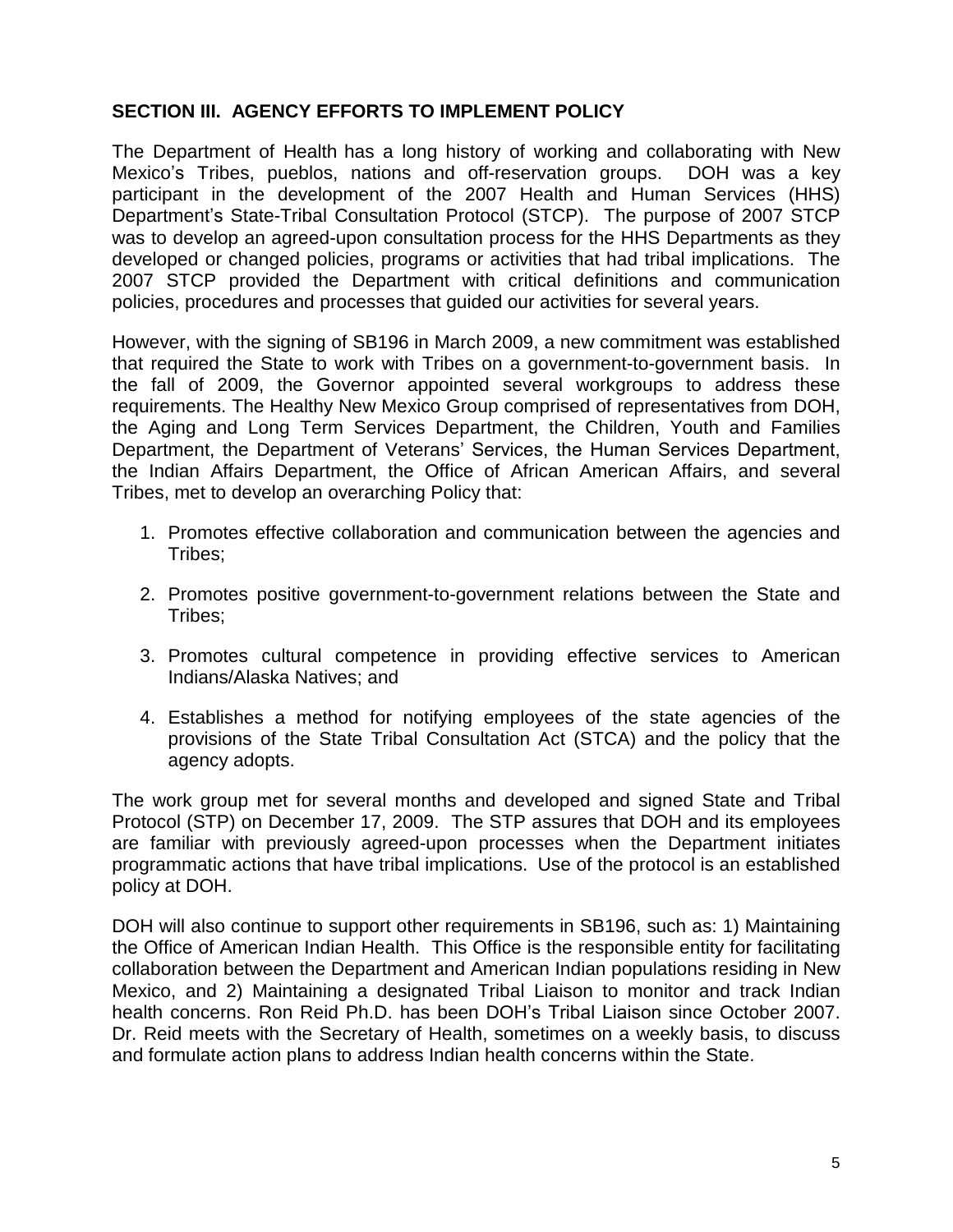# **A. Policy Used:**

While DOH has not official invoked a formal consultation this fiscal year, the Department has had regular meetings and discussions with Tribes, pueblos and nations to improve our services and service delivery. Examples of these activities include:

- In FY10, DOH was heavily involved in the response to the H1N1 Influenza Pandemic. Initial activities involved receiving and distributing statewide antiviral<br>medication from the Strategic National Stockpile. Tribes, pueblos and the Navajo<br>Nation's clinics and hospitals were involved in all leve medication from the Strategic National Stockpile. Tribes, pueblos and the Navajo
- Funding for the H1N1 response When the Centers for Disease Control and Prevention (CDC) made funding available to states in three phases for planning and implementation of vaccination related activities for H1N1 response, the Secretaries of the Department of Health and the Indian Affairs Department (IAD) and key DOH staff developed a strategy to allocate funds using a population based algorithm. This strategy was developed from conference calls and meetings with tribal leadership and resulted in the adoption of Intergovernmental Agreements (IGA) already in use by the Indian Affairs Department to meet this need. All Tribes received funds to coordinate, plan and implement vaccination clinics in their communities.
- The Public Health Divisionís Immunization Program works with the Tribes, pueblos and nations and the Indian Health Service on an on-going basis to strategize and discuss any vaccine issues/questions and potential collaborative efforts to improve immunization rates in tribal communities.
- The Public Health Division's Diabetes Prevention and Control Program meets quarterly with representatives from a variety of tribal diabetes programs to consult with them about what works best in their communities. At times, staff from the Indian Affairs Department and Indian Health Service have participated in these meetings. Additional funding has been allocated for future meetings and/or activities as determined by the work group.

## **B. Input Methods Used with Tribes:**

On-going outreach and input opportunities are continually made available to Tribes, D. Input methods esed with thises.<br>On-going outreach and input opportunities are continually made available to Tribes,<br>pueblos, nations and off-reservation groups. DOH's tribal liaison continues to facilitate these activities and opportunities, communicate tribal needs and priorities pueblos, nations and off-reservation groups. DOH's tribal liaison continues to<br>facilitate these activities and opportunities, communicate tribal needs and priorities<br>to the Secretary of Health, and work collaboratively wit communities to implement appropriate responses. Examples of these activities include:

 The American Indian Health Advisory Committee (AIHAC) provides guidance to DOH regarding health disparities issues impacting tribal communities. AIHAC, which is facilitated by the Secretary of Health, has 15 members that represent the 22 Tribes and off-reservation organizations and advise the Department.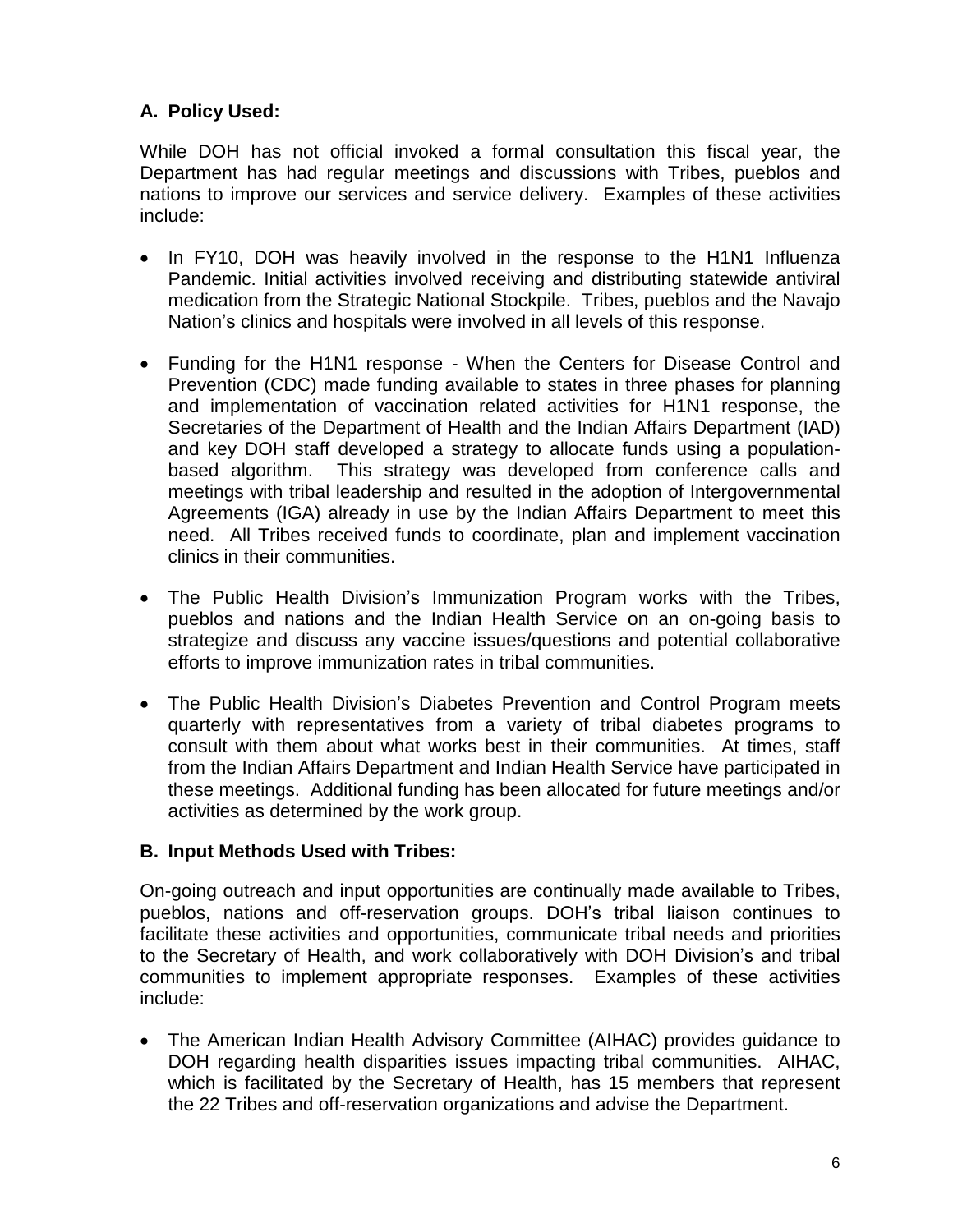- The Tribal Partnership Initiative involves visits by the Tribal Liaison to identify health disparities and/or health needs specific to particular communities and develop, in concert with the Tribes, interventions that address those health disparities. During this fiscal year, the Tribal Liaison visited an additional five communities. From these visits, diabetes continues to be listed as either the number one priority or is tied for the number one health priority for each of the pueblos. These visits are one of the many processes used to help identify and align state health resources that can help the Tribes provide or improve the delivery of health services in their communities.
- The Bernalillo County Off-Reservation Native American Health Commission  $\bullet$ provides a voice for the off-reservation community (over 450 different Tribes, pueblos and nations), that has historically been over-looked by local and federal governments. The Commission is mandated to complete a comprehensive health care plan that examines existing resources to ensure that they are used reports their progress directly and secure alternative resources to expand and<br>strengthen the off-reservation health care delivery system. The Commission<br>reports their progress directly to the Secretary of Health and the D effectively, and identify and secure alternative resources to expand and strengthen the off-reservation health care delivery system. The Commission reports their progress directly to the Secretary of Health and the Department's<br>Tribal Liaison sits as one of the nine commissioners.<br>• DOH's Tribal Epidemiologist monitors and tracks health disparity trends, themes Tribal Liaison sits as one of the nine commissioners.
- and patterns for the state in collaboration with the Tribes, pueblos and nations. Through this vehicle, DOH has worked to share and examine best practice interventions that will work to reduce health disparities in tribal communities. State epidemiology data indicates that American Indians in NM have the worse rates of prenatal care-late or no care, obesity among youth, youth suicide, diabetes death, pneumonia and influenza deaths, motor vehicle deaths and alcohol related deaths. This information serves to guide the work of the Department and is also beneficial to the State and Tribes in identifying new funding resources to develop and strengthen programs that reduce tribal health disparities.

# **C. Notification Process with Tribes:**

DOH has been mandated by the Office of the Governor to monitor and track all health related funding opportunities, grants, and training opportunities. The Tribal Liaison receives American Recovery and Reinvestment Act and Health Care Reform funding announcements/information and conducts weekly searches for federal grant opportunities. The information is then shared with key contacts in the 22 Tribes, pueblos and nations. Information is also distributed using existing email groups Mexicoís Center for Native American Health. This process has been <sup>a</sup> regular through the New Mexico Indian Affairs Department and the University of New function for the DOH for several years.

# **D. Interagency Collaboration Efforts:**

FY10 has been a busy year, one that has focused on critical collaborations towards improving several of the identified priorities for tribal communities. These include: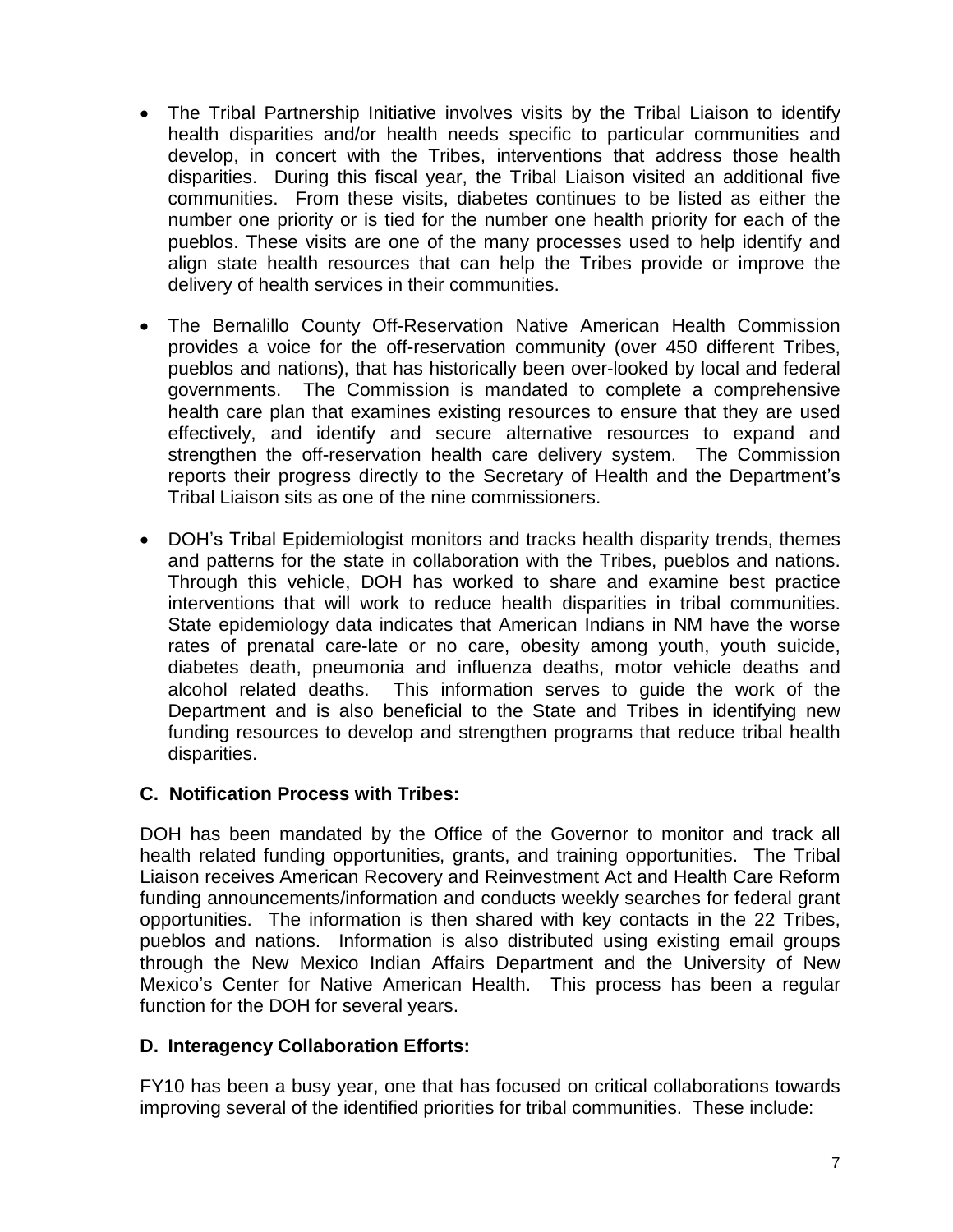- The Milbank Memorial Fund, State, and Tribe sponsored forum titled "Enhancing"  $\bullet$ Practice through Advocacy and Collaboration: Healthy Kids, Healthy Tribal Communities, which occurred on June 28 and 29, 2010. The goal of the forum was to bring influential policy makers together to develop best practices and culturally appropriate strategies to impact the high incidence of obesity and Human, experiment changes to implied the high including of coveral, diabetes in tribal communities. Approximately 80 participants were in attendance, consisting of tribal leaders, state legislators, and the Health and Huma diabetes in tribal communities. Approximately 80 participants were in attendance, consisting of tribal leaders, state legislators, and the Health and out of the forum, including revitalizing community-based agriculture, strengthening and encouraging healthy eating practices, creating a supportive built environment to encourage walking, running and cycling. A report on the sessions occurring at the forum and the recommendations which came out of the forum will be posted on the DOH website by the end of August.
- The Kellogg Foundation Grant funded a collaboration between the Indian Affairs  $\bullet$ Department and the Department of Health to fund a .5 FTE Tribal Health Educator position within the Department. This position was later expanded to a full-time position with funding from a CDC grant. The purpose of this position is to implement the Healthy Kids, program in three tribal communities (Cochiti, San Ildefonso and Santa Clara). Healthy Kids is an obesity prevention program focusing on a community process model to create healthy environments in community settings such as the built environment, the educational system, food system, healthcare system, families and community and the worksite. The Healthy Kids model creates a process through which a diverse group of local leaders and community members come together to build a collaborative strategic five-year plan to reduce childhood obesity and diabetes and implement locally determined healthy eating and physical activity programs. In addition, the Tribal Health Educator has developed partnerships with schools in 16 out of the 22 tribal communities to teach forgotten tribal games to Indian children and their parents.
- The State-Tribal Medicaid Work Group provides advice and support to the Plan as part of the Stateís FY11 State plan submission. This State-Tribal Work Human Services Department on the formulation of an Indian Protected Medicaid Group has served as a conduit to open and strengthen communication and partnerships with the Tribes, pueblos and nations as the State develops an action plan to maximize Medicaid resources to the Indian citizens of New Mexico.<br>DOH's Tribal Liaison sits as a member of this workgroup. action plan to maximize Medicaid resources to the Indian citizens of New Mexico.
- The Tribal Infrastructure Fund (TIF) Board provides funding to Tribal Governments for health-related planning projects, as well as brick and mortar funding to build or expand systems and facilities to improve the quality of life of American Indian communities in New Mexico. The Secretary of Health sits as a member of this board.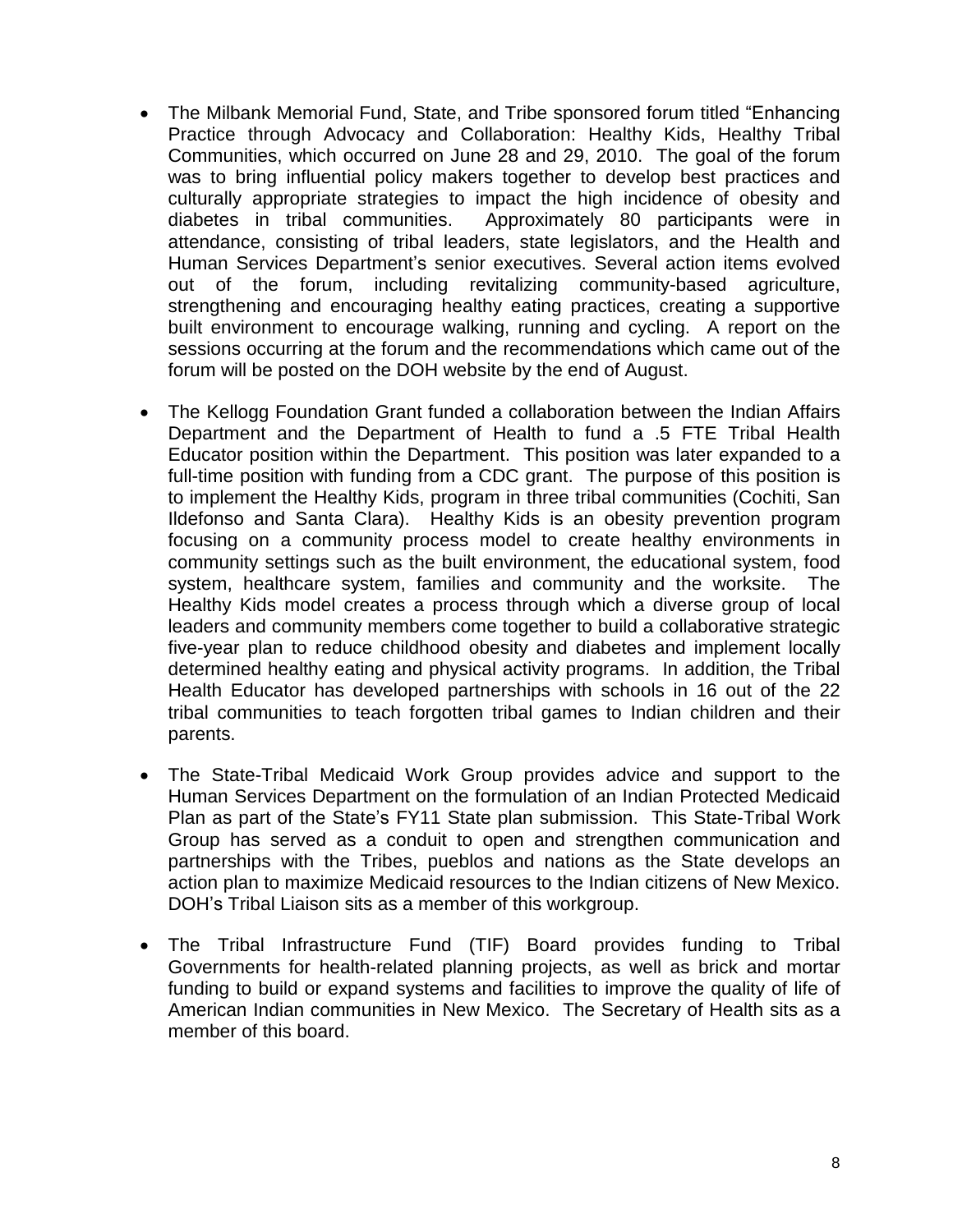## **SECTION IV. CURRENT PROGRAMS AND PLANNED SERVICES FOR AMERICAN INDIANS/ ALASKA NATIVES**

The Department of Health is organized into seven program areas (Administration, Public Health, Epidemiology and Response, Laboratory Services, Facilities Management, Developmental Disabilities Support Services and Health, Certification, Licensing and Oversight) that represent nine Divisions (See Appendix for a brief description of each program area). Management, Developmental Disabilities Support Services and Health, Certification,<br>Licensing and Oversight) that represent nine Divisions (See Appendix for a brief<br>description of each pro cost and are accessible to all New Mexicans, including American Indians and Alaskan Departmentís major programs and activities. This information is not repeated but is Natives. Section V of the 2009 report contained an extensive overview of the available upon request. **A.** Current *c* major programs and activities. This information is not repeated but is available upon request.<br> **A.** Current programs and services from the 2009 Department of Health's American

**Health Services Directory** (FY10 information available in November 2010):

#### **Advisory Committees and Health Councils**

## **American Indian Health Advisory Committee, (505) 827-2627**

**Services:** Provide guidance to the New Mexico Department of Health in order to address health issues impacting American Indian populations residing in New Mexico. **Served FY09:** All Tribes in New Mexico. **FY09 Estimated Expenditures:** No dedicated funding.

#### **Community Health Improvement Councils, (505) 827-0247**

**Services:** Fund community health improvement councils in five American Indian communities. These health councils mobilize and coordinate local efforts to identify, prioritize and address the health needs of the individuals and families in these communities. **Served FY09:** 9,648 members of five tribal communities: ToHajiilee (1,649); Cochiti (1,502); Acoma (2,802); San Idelfonso (1,524); and Santa Clara (2,171). **FY09 Estimated Expenditures:** \$250,000.

## **New Mexico Diabetes Advisory Council (DAC), (505) 476-7615 or 1-888-523-2966**

**Services:** Maintain a statewide advisory council that meets quarterly to guide and direct state diabetes planning and provide professional development and networking opportunities. Meetings include an educational session in which CEUs are offered. **Served FY09:** Approximately 25% of the DAC membership is American Indian. **FY09 Estimated Expenditures:** No dedicated funding.

#### **Office of Community Health Workers, (505) 476-3082**

**Services:** Develop a standardized, competency-based training program with an associated voluntary certification process. The compilation of a CHW/CHR Registry is also planned. Once established, the training and certification processes will be available to Tribal Community Health Representatives and programs. **Served FY09:** The Office is still in developmental stage. **FY09 Estimated Expenditures:** The Office is currently unfunded.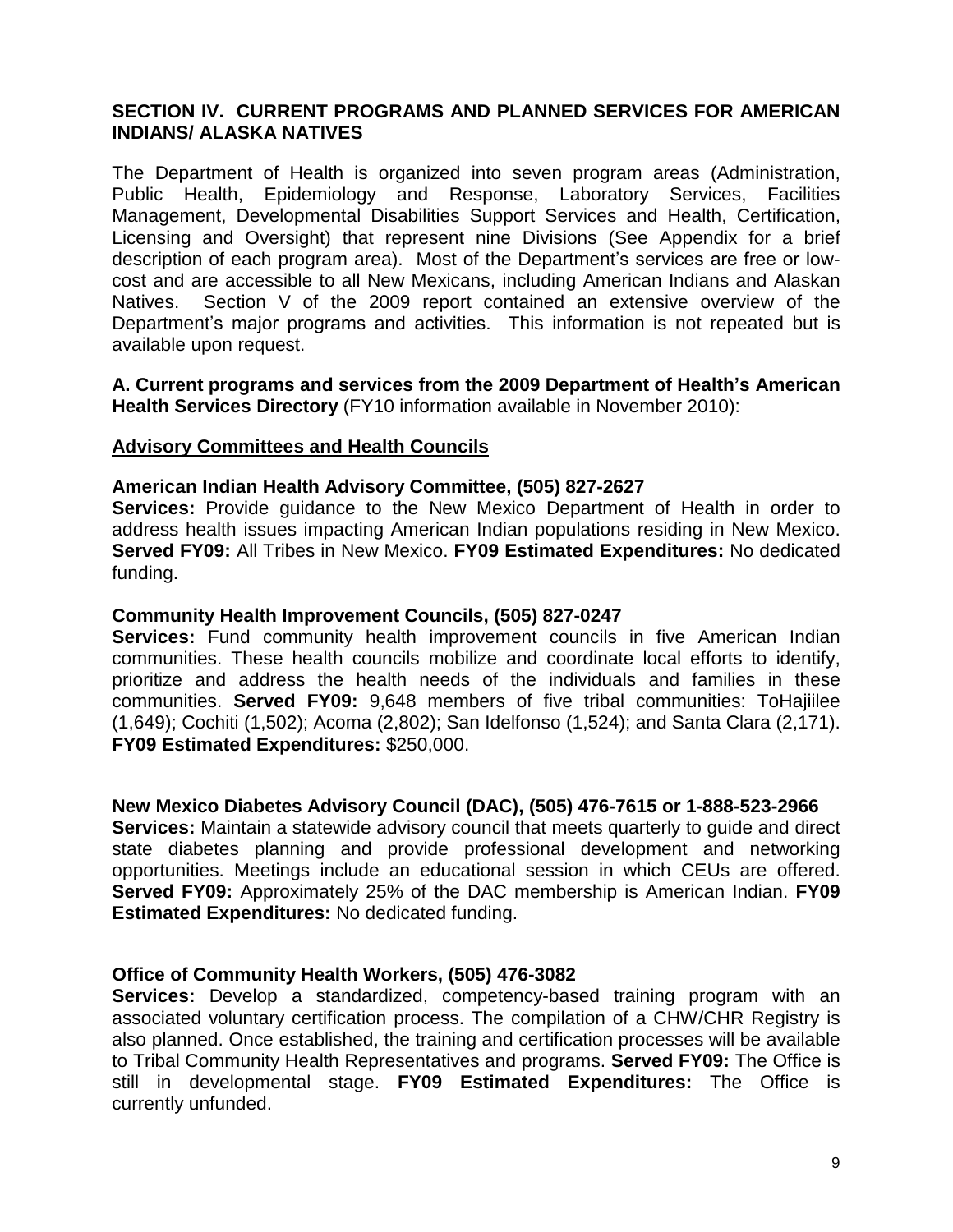## **Behavioral Health/Substance Abuse**

## **First Nations Community Healthsource Substance Abuse Prevention Program**, **(505) 262-6540**

**Services:** Provide in-school and after-school summer activities and service learning projects to off-reservation American Indian youth ages 12-17 through Project Venture, an evidence-based positive youth development experiential program. Includes cultural events, community events and youth alternative events. **Served FY09:** Approximately 80 Albuquerque youth and their families. **FY09 Estimated Expenditures:** \$90,000.

## **Five Sandoval Indian Pueblos, Inc. Substance Abuse Prevention Program, (505) 771-5363**

**Services:** Provide after-school programming, weekend challenge activities and service learning projects, which include cultural events, community events and youth alternative events through Project Venture. Program is also involved in the Zia Pueblo Community Coalition. **Served FY09:** Approximately 65 youth ages 12-17 and their families at the pueblos of Zia, Cochiti and Santa Ana. **FY09 Estimated Expenditures:** \$95,200.

#### **Mescalero Apache Tribe Substance Abuse Prevention Program, (505) 464-3196**

**Mescalero Apache Tribe Substance Abuse Prevention Program, (505) 464-3196**<br>**Services:** Deliver Botwin's Life Skills Training, an evidenced-based curriculum which improves and enhances resiliency factors and two alcohol, tobacco and other drug Services: Deliver Botwin's Life Skills Training, an evidenced-based curriculum which<br>improves and enhances resiliency factors and two alcohol, tobacco and other drug<br>abuse prevention related activities to student's ages ei 10 weekly sessions and includes cultural awareness events, community events, youth alternative events, community meetings and forums, parent nights. **Served FY09:** Approximately 225 youth and families. **FY09 Estimated Expenditures:** Unable to determine.

#### **National Indian Youth Leadership Project, (505) 722-9176**

**Services:** Create and develop Project Venture, an evidence-based positive youth development experiential program which is delivered to Navajo youth ages pre kindergarten to 17 in-school and after-school, summer programming, summer camp and community based service learning projects. Includes cultural events, family and community events and youth alternative events. **Served FY09:** Approximately 75 youth and their families in McKinley County. **FY09 Estimated Expenditures:** \$210,000.

#### **Native HOPE, (505) 222-8678**

**Services:** Provide training and technical assistance designed to strengthen capacity in leadership development. **Served FY09:** Approximately 150 youth and 170 adult sponsors from six Native American communities. **FY09 Estimated Expenditures:** \$50,000.

#### **Pueblo of Isleta Substance Abuse Prevention Program, (505) 865-3254**

**Services:** Deliver Project Venture, an evidence-based positive youth development experiential program, to American Indian youth ages 10-12 through after-school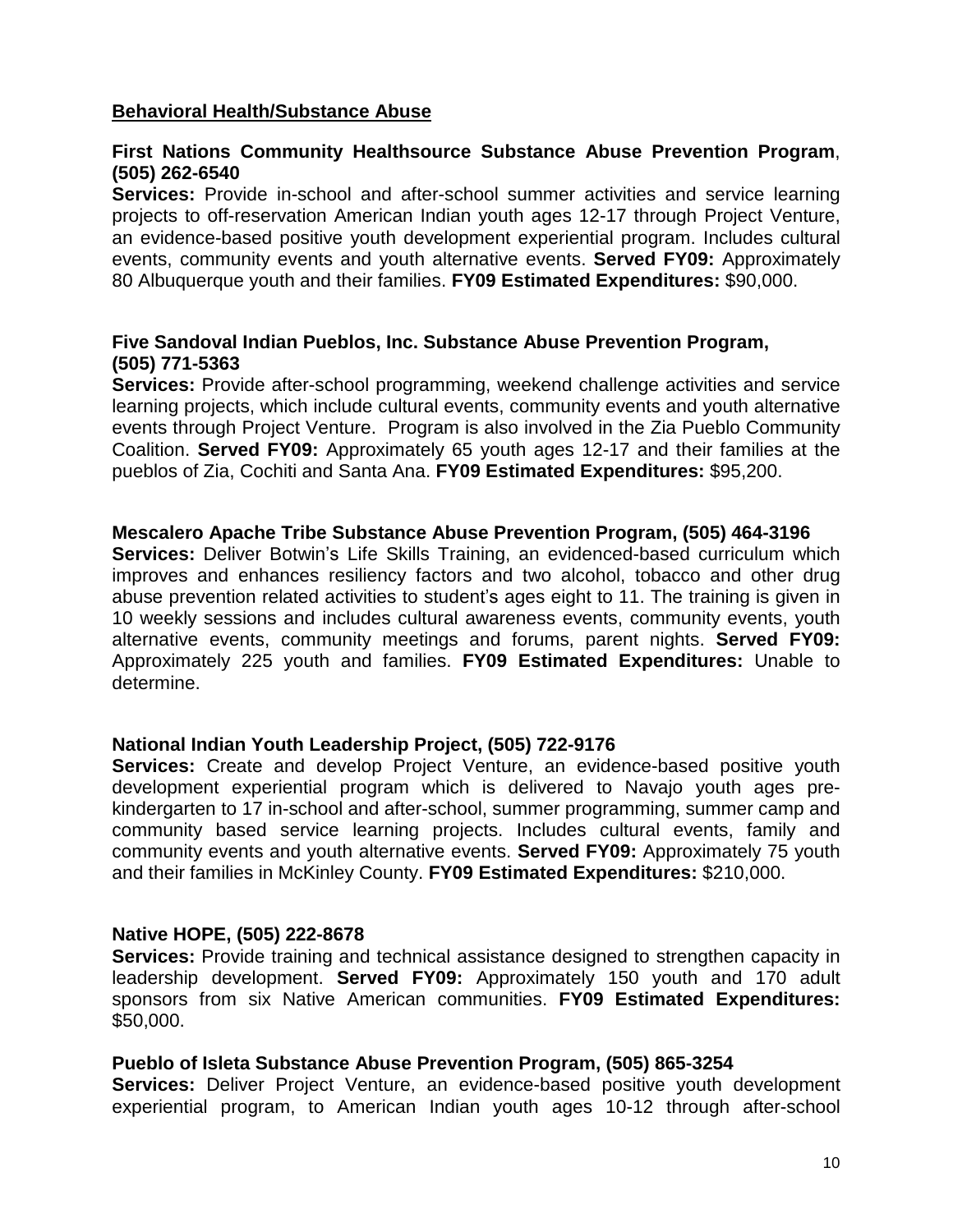programming, weekend challenge activities and service learning projects. The program is involved in the Pueblo of Isleta Community Coalition and includes cultural events, community events and youth alternative events. **Served FY09:** 60 Pueblo of Isleta youth and their families. **FY09 Estimated Expenditures:** \$106,700.

## **Pueblo of Laguna Substance Abuse Prevention Program, (505) 552-5786**

**Services:** Utilize the Strategic Prevention Framework (SPF) State Incentive Grant (SIG) program to create a community-wide plan of coordinated substance abuse prevention services and mobilize the community to provide prevention strategies that address alcohol related issues in the Pueblo of Laguna. **Served FY09:** 7,900 persons in parts of Cibola, Sandoval, Bernalillo and Valencia Counties. **FY09 Estimated Expenditures:** \$100,000.

## **Strategic Prevention Framework (SPF), (505) 827-2610**

**Services**: Utilize the SPF to create a community-wide plan and coordinate substance abuse prevention services and mobilize the Mescalero community to provide prevention strategies that address alcohol related issues. **Served FY09:** Approximately 11,000 individuals at the Mescalero Apache Reservation and surrounding communities, such as Lincoln and Otero counties. **FY09 Estimated Expenditures:** \$250,000.

## **Telepsychiatry Services, (505) 272-0770**

**Services**: Provide child telepsychiatry services in conjunction with the Albuquerque Indian Health Services. **Served FY09:** 12 hours a week of face-to-face contact with individual patients and family members and 17 hours of consultation to providers at the Acoma Cañoncito Laguna service unit, New Sunrise R individual patients and family members and 17 hours of consultation to providers at the Isleta Behavioral Health and Mescalero Indian Health. **FY09 Estimated Expenditures:** \$120,000.

## **UNM/ACL Teen Centers, (505) 272-4462**

**Services**: Deliver Keeping Family Traditions, an adaptation of Botwin's Life Skills, an evidence-based curriculum which improves and enhances resiliency factors, to youth in  $3<sup>rd</sup>$ , 4<sup>th</sup> and 5<sup>th</sup> grades and youth 12-17 and their families. The training is given in eight 45-60 minutes sessions and includes cultural awareness events, community events, youth alternative events, community meetings and forums and parent nights. **Served** of Cubero and Seboyeta and the Navajo community of Toíhajiilee. **FY09 Estimated FY09:** 250 youth and their families at the pueblos of Acoma and Laguna, communities **Expenditures:** \$213,500.

## **Birth and Death Certificates**

## **Birth and Death Certificates, (505) 827-2342**

**Services:** Memorandum of Agreement with the Navajo Nation to collect birth and death certificates through the Bureau of Vital Records and Health Statistics. **Served FY09:**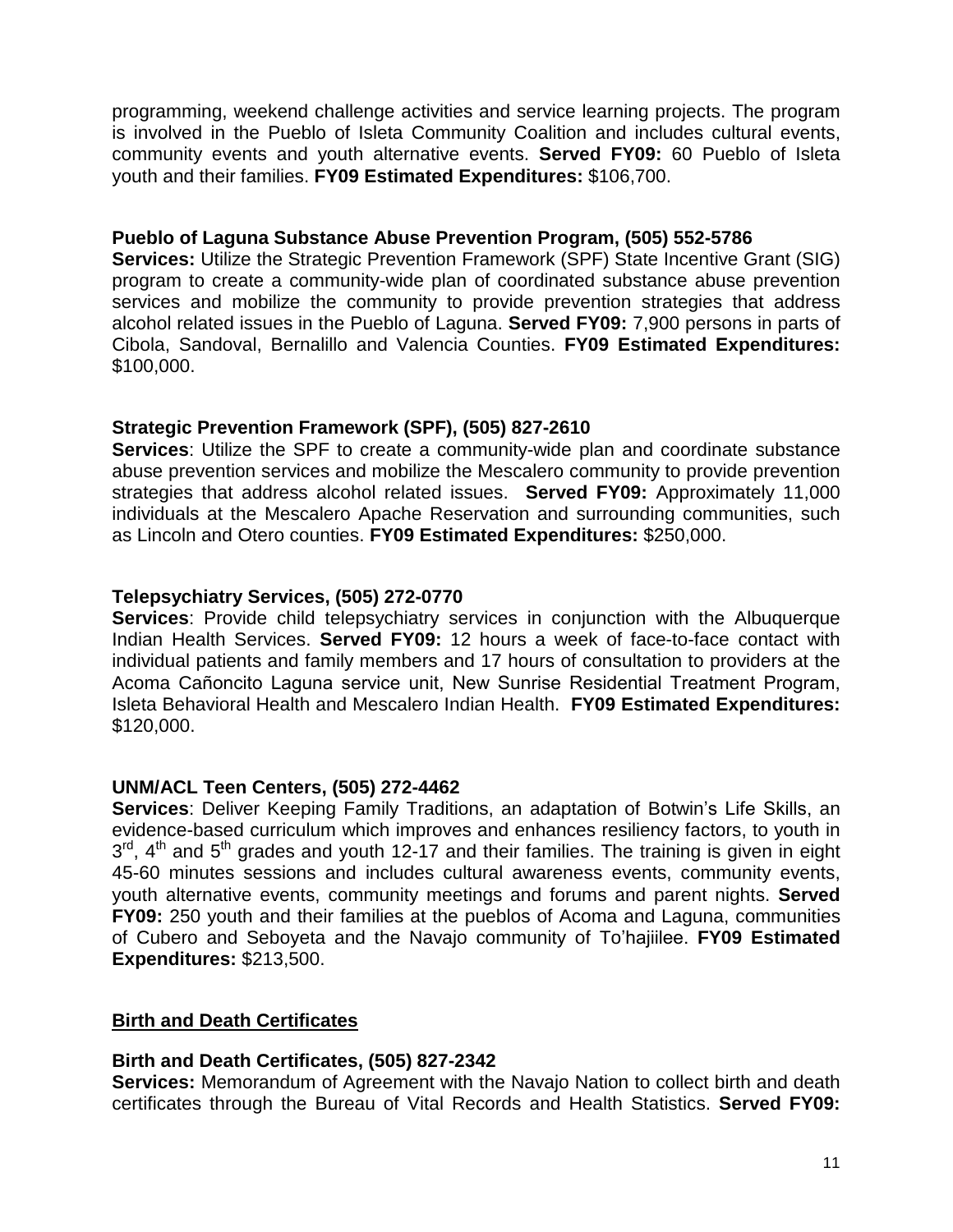The Navajo Nation. **FY09 Estimated Expenditures:** No dedicated funding.

## **Cancer**

## **Breast and Cervical Cancer Screening Program, (505) 841-5859**

**Services:** Provide free breast and cervical cancer screening and related diagnostic follow-up care for American Indian/Alaska Native women residing in the state who meet program eligibility criteria. Medicaid Category 052 provides full Medicaid coverage (Salud-exempt) for women diagnosed through the BCC Program with breast or cervical cancer, or some precancerous cervical conditions. Public awareness activities, education and technical assistance to Tribes interested in increasing community capacity for breast and cervical cancer control are also provided. **Served FY09:** American Indian women 30 years of age or older who live at or below 250% of the federal poverty threshold and are uninsured/underinsured. These services are available through Indian Health Service clinics (Albuquerque Area Indian Health Service and the Navajo Area Indian Health Service) and hospitals, urban Indian clinics, and at more than 200 other federally qualified health centers and hospitals throughout the state (Acoma-Canoncito-Laguna Hospital, Alamo Band of the Navajo Nation, Albuquerque Area Indian Health Service, Cochiti, Crownpoint, First Nations, Gallup, Jemez Pueblo, Jicarilla Apache, Pine Hill Health Center, Mescalero Apache Reservation, Navajo Area IHS, Picuris, Sandia, Ramah, Rehoboth Healthcare, Santa Ana, Santa Fe, Santa Clara, Santa Domingo Pueblos, San Felipe, Shiprock, Zia, Zuni, and Taos). **FY09 Estimated Expenditures:** \$450,000, federal, state and grant funds.

## **Comprehensive Cancer Program, (505) 841-5847**

**Services:** Provide culturally tailored cancer prevention, risk reduction and screening education programs in partnership with several Native American communities and organizations including the Center for Native American Health at the University of New Mexico, Mescalero Apache Tribe, Tesuque Pueblo, Sandia Pueblo, Laguna Pueblo, San Ildefonso Pueblo, and Santa Clara Pueblo. In collaboration with other partners, the program supported convening the Native American Work Group to the New Mexico Cancer Council. **Served FY09:** Approximately 200 American Indian families received information and/or education in programs supported by the Comprehensive Cancer Program. **FY09 Estimated Expenditures:** \$20,000, state and federal funds.

## **Data and Epidemiology Services**

## **Adult Behavioral Risk Factor Surveillance System (BRFSS) Survey, (505) 476-3595**

**Services:** Plan among multiple agencies in New Mexico, Arizona and Utah to conduct a Navajo BRFSS-like survey, stratified at the agency level (Chinle, Fort Defiance, Shiprock, Eastern Navajo, Western Navajo) with face-to-face interviews. **Served FY09:** The Navajo Nation. **FY09 Estimated Expenditures:** Workgroup being formed.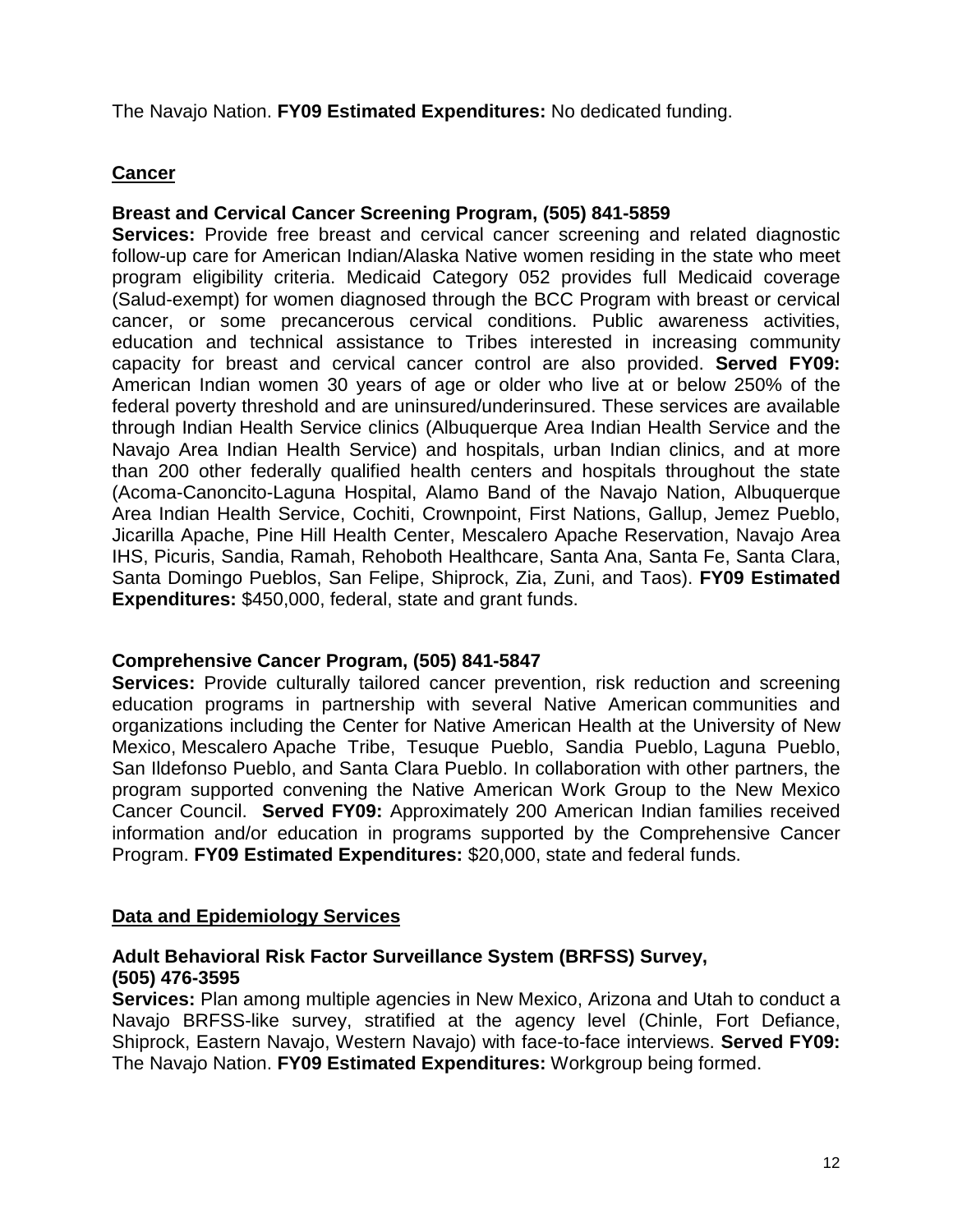## **American Indian Health Disparities Report Card, (505) 827-2570**

**Services:** Publish a special edition of the Racial and Ethnic Health Disparities Report Card that focuses on American Indian health and highlights information on seven indicators for which American Indians consistently have the highest (worst) disparities and on two indicators for which American Indians have the lowest (best) rates in New Mexico. **Served FY09:** All tribal communities. **FY09 Estimated Expenditures:** No dedicated funding.

#### **Data Agreements, (505) 476-3575**

**Services:** Develop data agreements with Tribal Epidemiology Centers, the Navajo Nation and Navajo Indian Health Service regarding data sharing and making sure supports are in place. **Served FY09:** All American Indians in New Mexico. **FY09 Estimated Expenditures:** No dedicated funding.

## **National Tribal Epidemiology Activities, (505) 476-3575**

**Services:** Lead the Council of State and Territorial Epidemiologists (CSTE) Tribal Epidemiology workgroup, which has completed national surveys of public health surveillance activities in Indian Country. **Served FY09:** All U.S. Tribes. **FY09 Estimated Expenditures:** No dedicated funding.

## **Native American Data Advisory Workgroup, (505) 476-1788**

**Services:** Co-chair the American Indian Data Work Group with the Albuquerque Area Indian Health Board. This workgroup was formed to work through health data issues, such as data sharing and access between Tribes, and between Tribes and the state. **Served FY09:** All American Indians in New Mexico. **FY09 Estimated Expenditures:** No dedicated funding.

#### **NM Violent Death Reporting System, (505) 827-5424**

**Services:** Collaborate with the Albuquerque Area Indian Health Board and the New Mexico Department of Health Office of Injury Prevention (Resolution 09-16) on the analysis of suicide-related data using the 2006 NM-VDRS and the Tribal BRFSS data set. **Served FY09:** All American Indians in New Mexico. **FY09 Estimated Expenditures:** No dedicated funding.

## **Tribal Behavioral Risk Factor Surveillance System (BRFSS) Survey, (505) 476-3595**

**Services:** Provide telephone interview training and call center support to two epidemiologists and two interns from the Albuquerque Area Southwest Tribal Epidemiology Center for the Mescalero Apache BRFSS. 293 phone interviews were conducted from the Department of Health call center. **Served FY09:** Mescalero Apache Nation. **FY09 Estimated Expenditures:** No dedicated funding.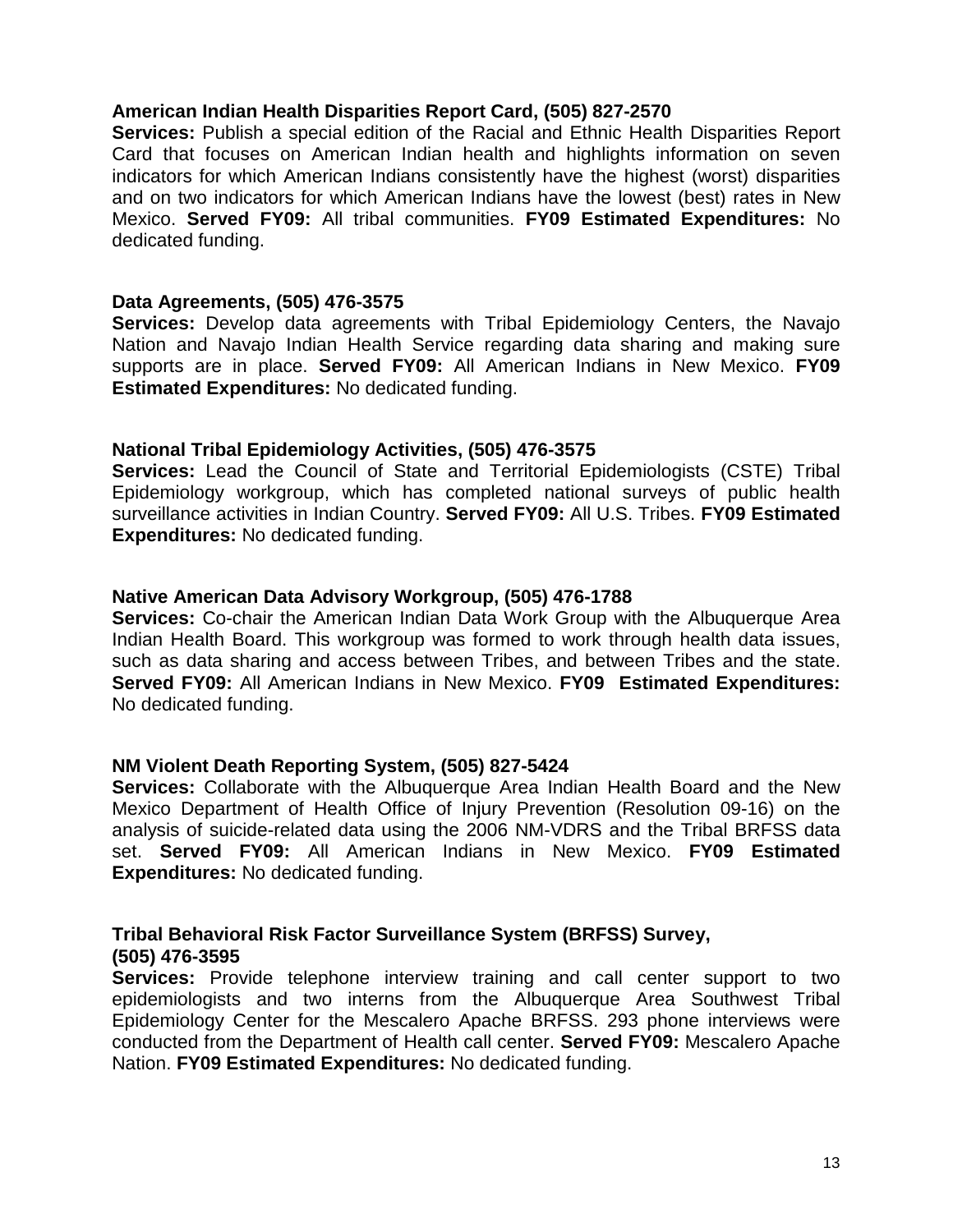## **Diabetes**

**Coordinated Approach to Child Health (CATCH), (505) 476-7615 or 1-888-523-2966 Services:** Provide a healthy lifestyle behavior intervention in elementary schools throughout New Mexico. The intervention addresses healthy nutrition, increased physical activity, school food service and family and community support for behavior change. **Served FY09:** 467 Native American youth**. FY09 Estimated Expenditures:** \$7,472.

## **Diabetes Self-Management Education (DSME) Assistance, (505) 476-7615 or toll free, 1-888-523-2966**

**Services:** Diabetes Prevention and Control Program provides support for DSME interventions, including in-services for providers, printed patient materials, blood glucose testing meters and strips and assistance for a nurse working towards her Certified Diabetes Educator (CDE) credential. **Served FY09:** Providers serving American Indians at Acoma Laguna Indian Health Service Unit, Espanola Hospital, El Centro Family Health (Espanola), First Nations Community Health Source (Albuquerque), Rehoboth McKinley Christian Health (Gallup), and San Ildefonso Pueblo. **FY09 Estimated Expenditures:** \$736.

## **Kitchen Creations Cooking School for People with Diabetes, (505) 476-7615 or 1- 888-523-2966**

**Services:** Diabetes Prevention and Control Program provides a four-session series of cooking schools for people with diabetes and their families or care givers. The instructors teach appropriate meal planning that address food selection, portion control, techniques of food preparation and new products available to improve the diet of people with, or at risk for, diabetes. **Served FY09:** There were 108 participants in eight cooking schools in Native American communities: Albuquerque IHS Diabetes Program, Pine Hill Safe Program, Pine Hill Health Center, Gallup Food Bank, Zuni Commodity Food Program and San Ildefonso Pueblo. **FY09 Estimated Expenditures:** \$24,948.

#### **Lions Foundation Mobile Eye Exam Van, (505) 476-7615 or 1-888-523-2966**

**Services:** In conjunction with the Lions Foundation Mobile Eye Exam Van, Diabetes Prevention and Control Program provides dilated eye exams in order to detect diabetesrelated damage to the eye for individuals from Tesuque Pueblo and other communities serving American Indians. **Served FY09:** 67 American Indians with diabetes representing Pueblos of Pojoaque, San Felipe, Santa Ana, and Tesuque; Apache reservation; and Navajo Nation. **FY09 Estimated Expenditures:** \$100.

## **Native American Partnership for Diabetes Prevention and Control, (505) 476-7615 or 1-888-523-2966**

**Services:** Quarterly consultation meetings with Native American Diabetes Programs. The goal of these sessions is to determine the most effective ways to prevent and control diabetes in Native American communities in New Mexico. This is a key strategy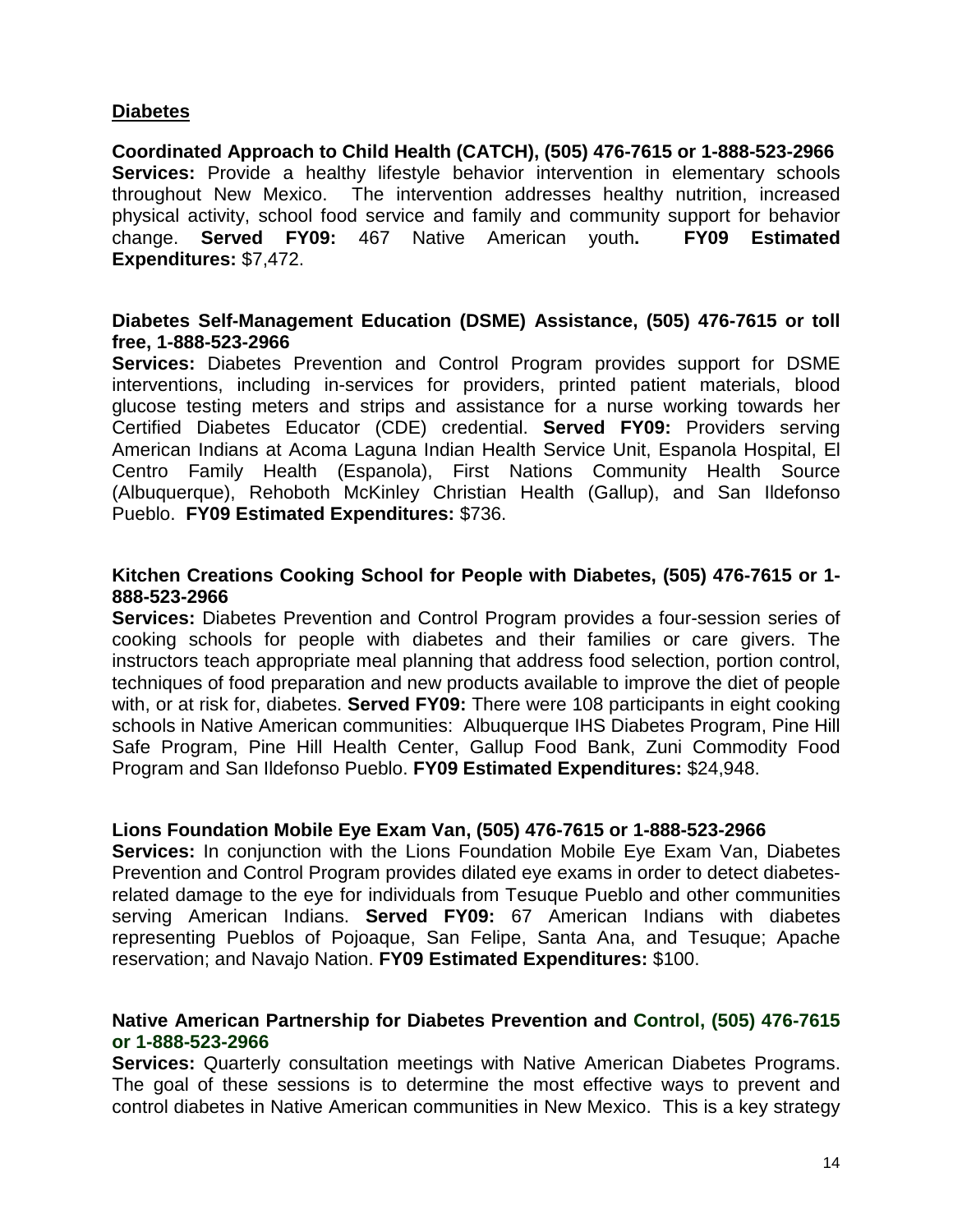for achieving the Diabetes Prevention and Control Program's long term goal to eliminate diabetes-related health disparities. **Served FY09:** Three meetings have been held, with approximately 130 participants. **FY09 Estimated Expenditures:** \$1,100.

## **Pueblo of Santa Ana Youth Physical Activity Project, (505) 476-7615 or 1-888-523-2966**

**Service:** Diabetes Prevention and Control Program funding supported nine youth physical activity sports/play events and three nutrition education sessions for the Pueblo of Santa Ana Youth Health and Fitness Outreach Initiative. The Native American Sports Council provided five additional mini-clinic sessions in conjunction with the activity sessions. Topics included injury treatment, running surfaces, hydration, goal-setting, warm-up and cool-down, and traditional Native American games. **Served FY09:** 48 Pueblo of Santa Ana youth. **FY09 Estimated Expenditures:** \$10,000.

## **San Felipe Pueblo Foot Clinic, (505) 476-7615 or 1-888-523-2966**

**Service:** Provide diabetes patients with comprehensive foot exams and protective shoes and insoles. **Served FY09:** 49 San Felipe Pueblo diabetes patients. **FY09 Estimated Expenditures:** \$10,000.

# **Family Planning**

## **Family Planning, (505) 476-8882**

**Services:** Provide comprehensive family planning services, including clinical reproductive health services, community education and outreach. Provide technical assistance and funding for the Teen Outreach Program, a service learning program for preventing teen pregnancy and increasing school success, at Laguna Middle School and Laguna-Acoma Junior/Senior High School. **Served FY09**: Clinical services for 761 female and 199 male Native Americans and service learning for 70 teens. **FY09 Estimated Expenditures:** \$257,795.

## **Health Facility Licensing**

## **Health Facility Licensing and Certification, (505) 476-9025**

**Services:** Conduct surveys for facilities that receive Medicare or Medicaid funding that evaluate the quality of the services provided. **Served FY09**: Laguna Nursing Center and Mescalero Care Center. **FY09 Estimated Expenditures:** \$23,308.

## **Immunizations**

## **Vaccines for Children (VFC), (505) 827-2898**

**Services:** Provide free childhood vaccinations to all American Indian children wherever they choose to receive health services including all Indian Health Services clinics, First Nations, public health clinics and private providers. **Served FY09:** Approximately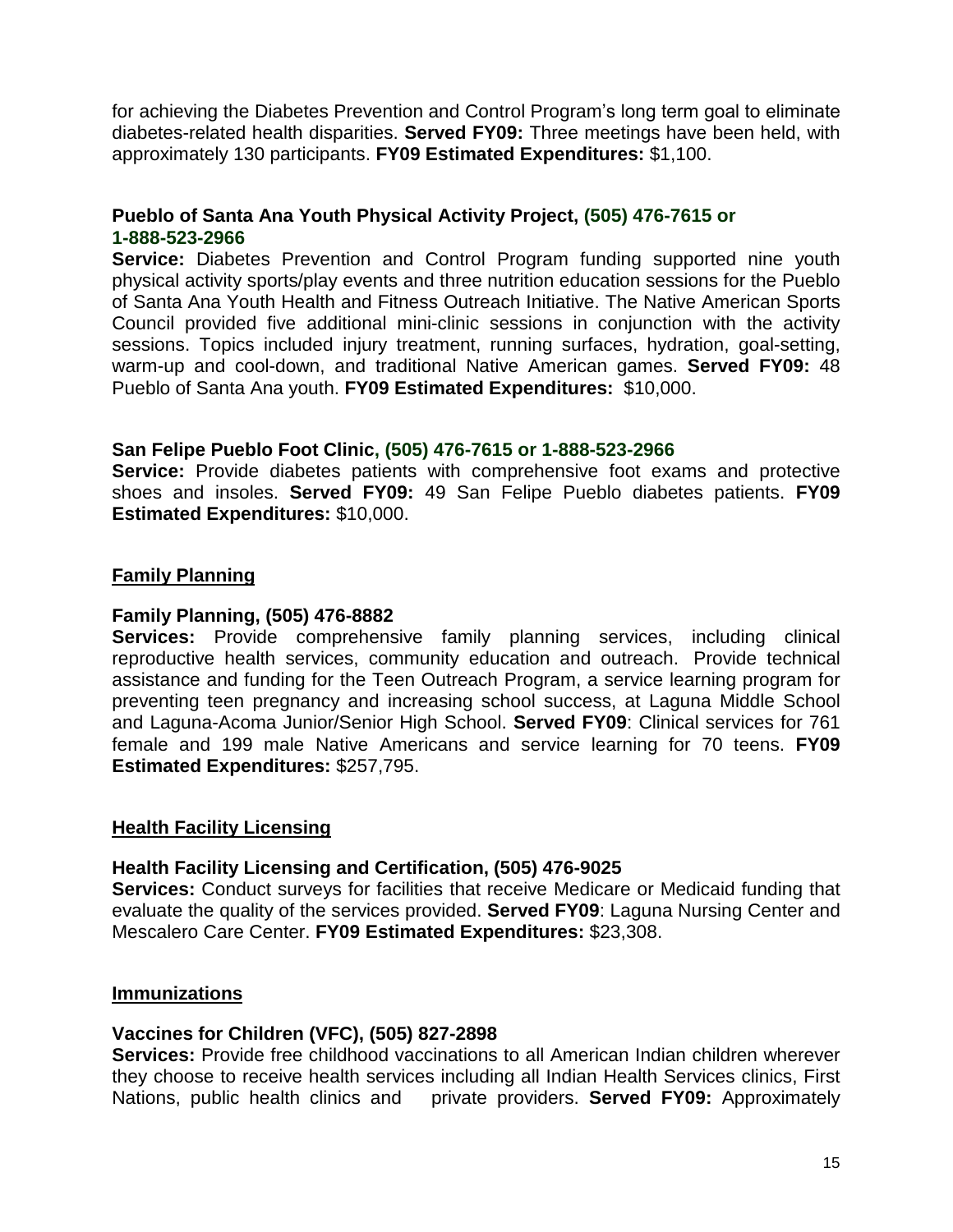55,000 American Indian children zero to 18 years of age. **FY09 Estimated Expenditures:** \$3,541,108.

#### **Infectious Diseases**

## **First Nations Community Healthsource HIV/AIDS Services**

**Services:** Provide HIV prevention interventions, HIV testing, case management and support services for persons living with HIV. **Served FY09:** 20 American Indian clients with HIV. **FY09 Estimated Expenditures:** \$50,000.

## **HIV Prevention Program**, **(505) 476-3624**

**Services:** Contracts with three agencies to deliver culturally specific and tailored HIV prevention interventions and HIV testing: First Nations Community Healthsource, Navajo AIDS Network (NAN) and Santa Fe Mountain Center. Referrals and information about all statewide services for HIV, STD, Hepatitis and Harm Reduction can be found on a new searchable website: [www.nmhivguide.org.](http://www.nmhivguide.org.) **Served FY09:** Unable to determine. **FY09 Estimated Expenditures:** \$35,000.

## **Infectious Disease Prevention Team Region 1**, **(505) 722-4391**

**Services:** Provide STD, HIV, adult viral hepatitis and harm reduction services to at-risk persons in Region 1, with an emphasis on American Indians living on or near the Navajo Nation. Services include STD, HIV, hepatitis B and hepatitis C screening and testing; hepatitis A and B vaccines; HIV, STD, hepatitis and harm reduction prevention education; STD treatment, partner services and referrals; syringe exchange and overdose prevention services; and other disease investigation and follow-up services. CDC Public Health Advisor provides technical assistance, coordination and training to Navajo Nation Social Hygiene on STD intervention. Memorandum of Agreement (MOA) with Navajo Nation supports one contract position to assist with STD investigations, primarily syphilis. The Hepatitis Program supports a contracted nurse who provides hepatitis testing and vaccine services through outreach and in the health office. **Served FY09:** Public Health Region 1, Gallup and Farmington. **FY09 Estimated Expenditures:** \$135,000.

## **Tuberculosis Program, (505) 827-2106**

**Services:** Provide technical support and guidance in the provision of care for American Indians with active tuberculosis disease or latent tuberculosis infection (LTBI), contact investigations, professional training to service providers, and funding for a Tuberculosis Technician to provide directly observed therapy on the Navajo Nation. **Served FY09:** Fourteen American Indians with active TB. **FY09 Estimated Expenditures**: \$55,000**.**

## **Pregnancy Support**

**Families FIRST, 1-877-842-4152**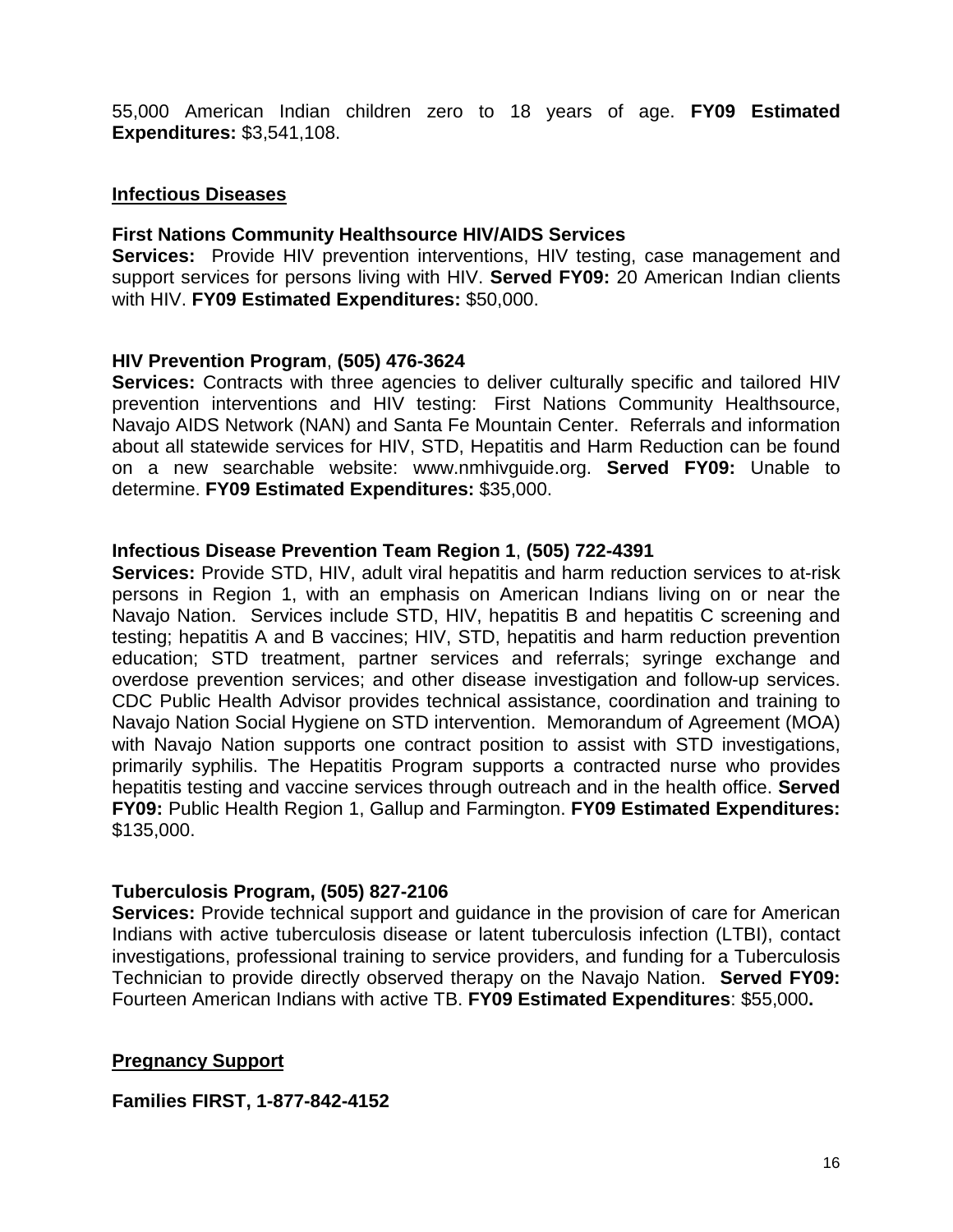**Services:** Provides case management services to Medicaid eligible pregnant women and children 0-3 years. Among the services provided is assistance with the application process for Medicaid eligibility, screening for possible lead exposure, developmental screening, and education and educational materials related to pregnancy, child development and safety. Services are provided in the home, in the local public health office and in other community settings. **Served FY09:** Services provided to approximately 350 American Indian families statewide. **FY09 Estimated Expenditures:** \$87,500, Medicaid reimbursed.

## **Pregnancy Risk Assessment Monitoring System (PRAMS) Survey, (505) 476-8895**

**Services:** NM PRAMS surveys women who have recently given birth to understand and improve maternal and infant health. The survey asks mothers about their experiences, attitudes, and behaviors before, during and shortly after pregnancy. PRAMS includes Native American women throughout the state, and is collaborating with the Navajo Epidemiology Center to produce a report of Navajo PRAMS data. **Served FY09:** 28,800, 12% American Indian. **FY09 Estimated Expenditures:** \$100,000 in Medicaid reimbursement.

## **School Based Health Centers**

## **School-Based Health Centers (SBHCs), (505) 841-5889**

**Services:** Provide integrated primary and behavior health care to school-aged children. All SBHCs serving American Indian youth are encouraged to address important cultural and traditional beliefs in their services. **Served FY09:** Nineteen sites that have a high number (some 100%) of American Indian youth: Ruidoso, Bernalillo, UNM - Acoma Laguna Teen Center & Tohajille Center, Navajo Prep, Taos High School, Taos Middle School, Mescalero Apache School, Espanola High School, Carlos Vigil Middle School, Quemado, Cobre High School, Dulce Schools, Jemez Valley, Cuba Middle School, San Felipe, Pojoaque High School, Gallup High School, and Career Prep High School. **FY09 Estimated Expenditures:** \$1,410,000.

#### **Screening Programs**

#### **Newborn Genetic Screening Program, (505) 476-8868**

**Services:** Requires that all babies born in New Mexico receive screening for certain genetic, metabolic, hemoglobin and endocrine disorders. The New Mexico Newborn Screening Program offers screening for 27 disorders. **Served FY09**: All newborns are screened for genetic conditions prior to discharge from the hospital. This includes 2,900 American Indian children born in Indian Health Service Hospitals and those born in private or public hospitals. **FY09 Estimated Expenditures:** \$258,100.

## **Newborn Hearing Screening Program, (505) 476-8868**

**Services:** Assist families in accessing needed services when their infants require follow-up on their newbornís hearing screening. **Served FY09:** Approximately <sup>150</sup>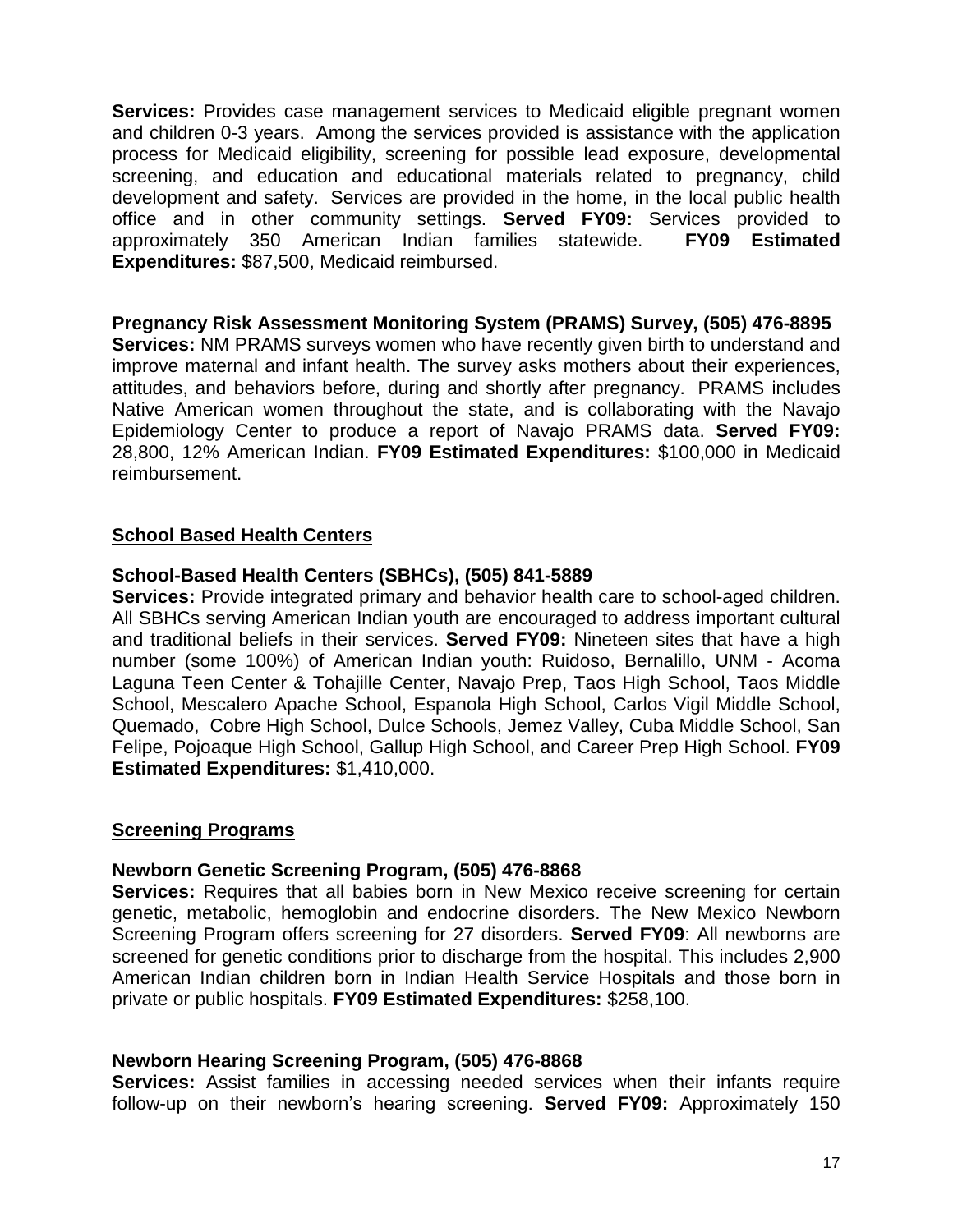American Indian children required follow-up services. **FY09 Estimated Expenditures:** \$3,500.

## **Services for Persons at Risk for or With Existing Disabilities**

#### **AIDS/ARC Waiver, 505-476-3618**

**Services:** Serve individuals who have been diagnosed as having acquired immunodeficiency syndrome or AIDS-related conditions. The program provides case management, private duty nursing, and home health aides. **Served FY09:** 0. **FY09 Estimated Expenditures:** \$0.

## **Childrení<sup>s</sup> Medical Services (CMS), (505) 476-8865**

**Services:** Provide medical coverage and care coordination to American Indian children with special health care needs that meet program eligibility requirements. Also provides the following multidisciplinary pediatric specialty clinics serving the Native American population in Northwest, Central and North Central areas of New Mexico. Clinics include: Cleft lip and palate, genetic, dysmorphology, endocrine, neurology, and pulmonary. **Served FY09:** 185 American Indian youth and children with special health care needs statewide. **FY09 Estimated Expenditures:** \$22,000.

## **Developmental Disabilities Waiver, (505) 476-8973**

**Services:** Serve individuals with intellectual disabilities or a related condition and a developmental disability occurring before the individual reaches the age of 18. The program provides an array of residential, habilitation, employment, therapeutic, respite and family support services. **Served FY09:** 465 American Indians in 20 New Mexico counties. **FY09 Estimated Expenditures:** \$31,783,560.

#### **Family Infant Toddler (FIT) Program, (505) 476-2416**

**Services:** Serve children from birth to age three with or at-risk for developmental delays and disabilities and their families. The FIT program provides an array of early intervention services, including physical therapy, speech therapy, special instruction, social work, service coordination, etc. Services are provided primarily in the home and other community settings. **Served FY09:** 1,351 American Indian children. **FY09 Estimated Expenditures:** \$3,917,900 state and federal funds.

#### **Medically Fragile Waiver, 1-877-696-1472**

**Services:** Serve individuals who have a medically fragile condition and have been diagnosed prior to age 18. The program provides case management, private duty nursing, home health aides, physical, speech, and occupational therapy, psychosocial and nutritional counseling and respite care. **Served FY09:** Four American Indian clients. **FY09 Estimated Expenditures:** \$91,161.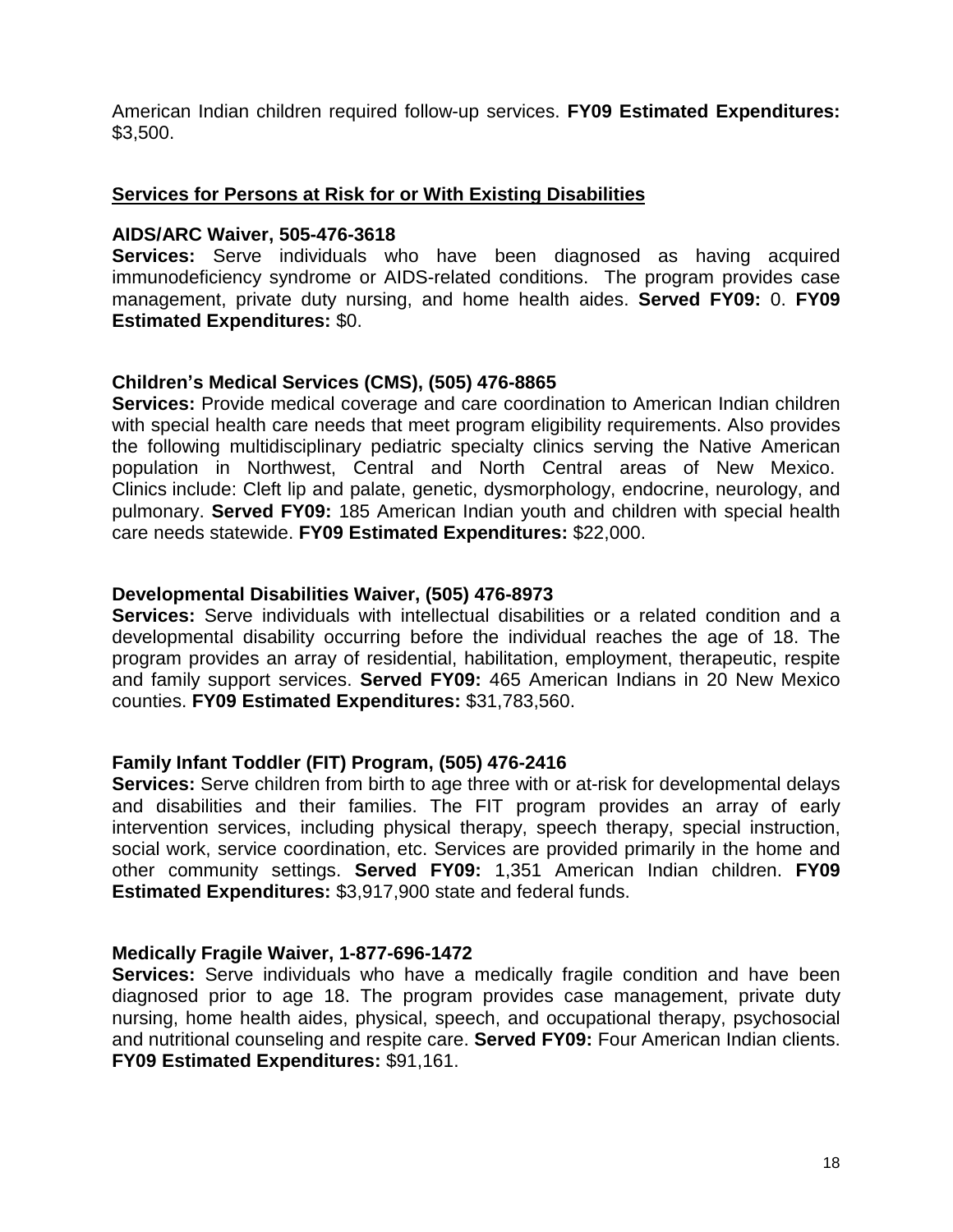#### **Mi Via Waiver, 505-841-5511**

**Services**: Serve individuals qualified for the traditional Developmental Disability, Medically Fragile, and AIDS/ARC Waivers who select Mi Via as an option to traditional waivers. Participants on the Mi Via Waiver are allowed more choice, control, flexibility and freedom in planning, budgeting and managing their own services/supports. **Served FY09**: Eight (8) American Indian clients. **FY09 Estimated Expenditures:** \$235,620.

## **Staff That Work With Tribes**

## **Native American Preparedness Planner, (505) 476-8206**

**Services:** Provide support to pueblos and Tribes related to health emergency preparedness. **Served FY09:** All Tribes in New Mexico. **FY09 Estimated Expenditures:** \$70,000 federal funds.

## **Department of Health Tribal Liaison**

**Services:** Facilitate effective communication and relationships between the Department and Tribes in order to develop policies and programs that improve the health of American Indian communities. **Served FY09:** All Tribes in New Mexico. **FY09 Estimated Expenditures:** \$80,000.

## **Tribal Epidemiologist, (505) 827-5274**

**Services:** Support Tribes in data and surveillance activities. This position also provides support to Albuquerque Area Southwest Epidemiology Center and the Navajo Tribal Epidemiology Center on community health assessments. **Served FY09:** All Tribes in New Mexico. **FY09 Estimated Expenditures:** \$57,000, federal and state funds.

#### **Suicide**

#### **New Mexico Crisis Line, (505) 841-5877**

**Services:** Provide statewide toll-free crisis line services for all New Mexico youth. **Served FY09:** American Indian youth can and do access. **FY09 Estimated Expenditures:** Unable to determine.

## **New Mexico Suicide Intervention Project (NMSIP), (505) 222-8678**

**Services:** Provide gatekeeper training on the signs of suicide for northern NM communities, schools and organizations, as well as support to schools and communities that have experienced a recent suicide. **Served FY09:** 560 Adults and 300 Youth. **FY09 Estimated Expenditures:** \$50,000.

## **Tobacco**

## **Tobacco Use Prevention and Control Program (TUPAC), (505) 222-8618**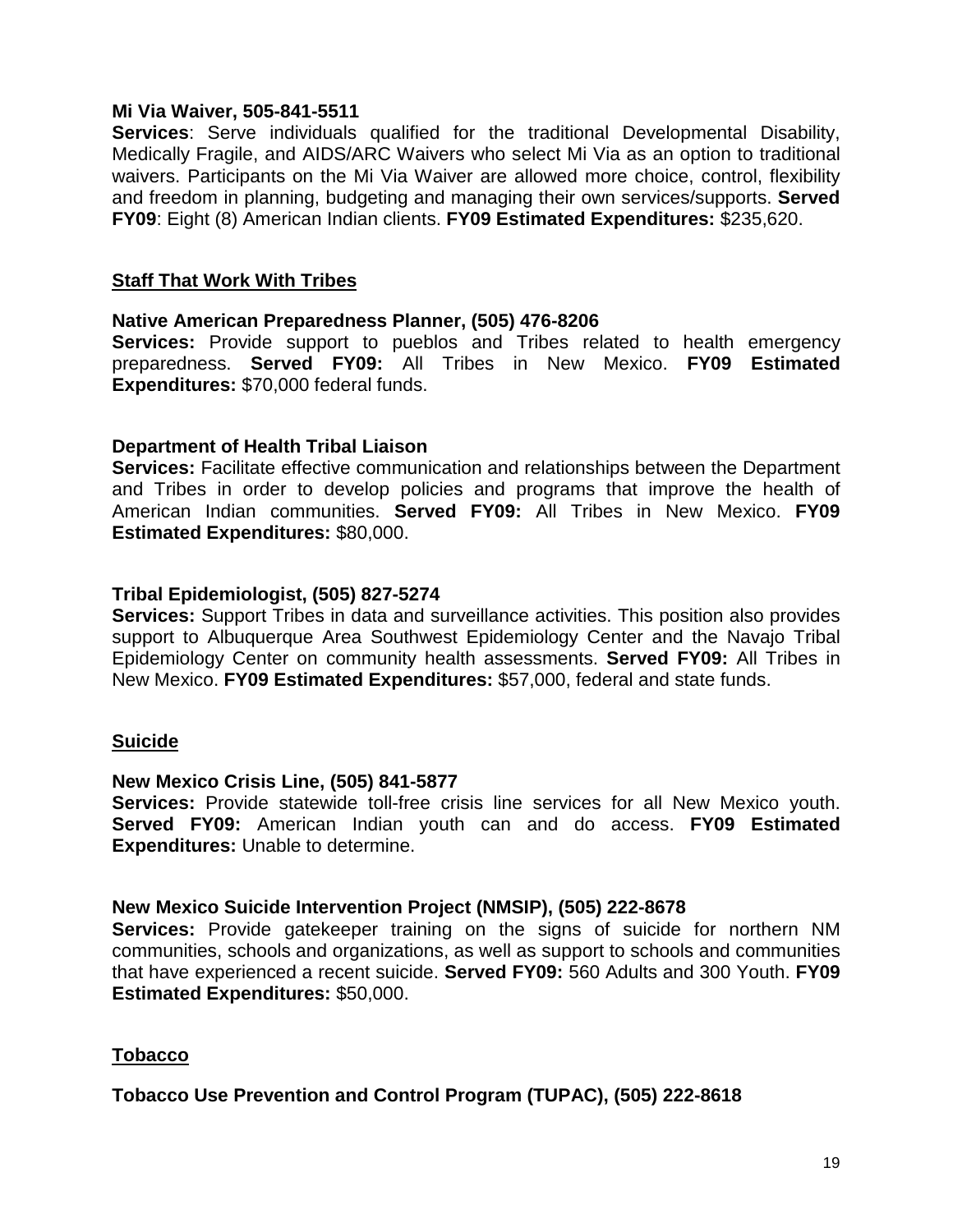**Services:** Provide activities and services to communities, schools and organizations to promote healthy, tobacco-free lifestyles among all New Mexicans. Does not include tobacco uses during religious or ceremonial events. **Served FY09:** Southwest Tribal Tobacco Coalition, Mescalero Apache Tribe, Eight Northern Indian Pueblos, Five Sandoval Indian Pueblos, Navajo Preparatory School, Santa Fe Indian Hospital, Albuquerque Indian Center, Presbyterian Medical Services Gallup. **FY09 Estimated Expenditures:** \$650,000, tobacco settlement funds.

# **Training**

## **Bilingual Navajo Medical Interpreter Training, (505) 827-2056**

**Services:** Provide medical terminology training to Navajo speakers. The training includes a review of the Navajo clan system, regional Navajo language idioms, Cultural and Linguistically Appropriate Service standards, anatomy, verbal descriptions of pain, common illnesses and diseases, role playing and death and dying for Navajos. **Served FY09:** Twenty-two participants from McKinley, San Juan and Cibola Counties. **FY09 Estimated Expenditures:** \$5,060.

## **Diabetes Educator Trainings, (505) 476-7615, 1-888-523-2966**

**Service (1):** Diabetes Provider Training: Current Standards of Practice for Diabetes in Pregnancy for Indian Health Service for diabetes providers and educators in Farmington on gestational diabetes. **Served FY09:** 65 IHS providers. **FY09 Estimated Expenditures:** \$3,150. **Service (2):** Diabetes Educator Training: Current Standards of Practice and Support Strategies for Diabetes in Pregnancy for diabetes educators on gestational diabetes. **Served FY09:** Estimated 32 Providers who serve American Indian communities. **FY09 Estimated Expenditures:** \$4,670. **Service (3):** Diabetes Provider Training: Implementing Clinical Standards for Care of Diabetes on clinical standards of care at Acoma Laguna Indian Health Service Unit Hospital. **Served FY09:** 36 providers. **FY09 Estimated Expenditures:** \$500.

# **Implied Consent Training and Support, (505) 841-2510**

**Implied Consent Training and Support, (505) 841-2510**<br>**Services:** Provide classes to certify tribal law enforcement personnel as "operators" and **ed Consent Training and Support, (505) 841-2510**<br>ices: Provide classes to certify tribal law enforcement personnel as "operators" and<br>operators" under the State Implied Consent Act. Also, provide certification for breath alcohol test devices used by tribal law enforcement of DWI/DUID programs. **Served FY09:** All Tribes in New Mexico. **FY09 Estimated Expenditures:** Approximately \$150,000.

## **Primary Care Provider Training on Diabetes and Depression, (505) 476-7615 or 1- 888-523-2966**

**Services:** Develop and disseminate a web-based training for primary care providers to help them identify and address depression in people with diabetes. **Served FY09:** 26 American Indian providers. **FY09 Estimated Expenditures:** \$250.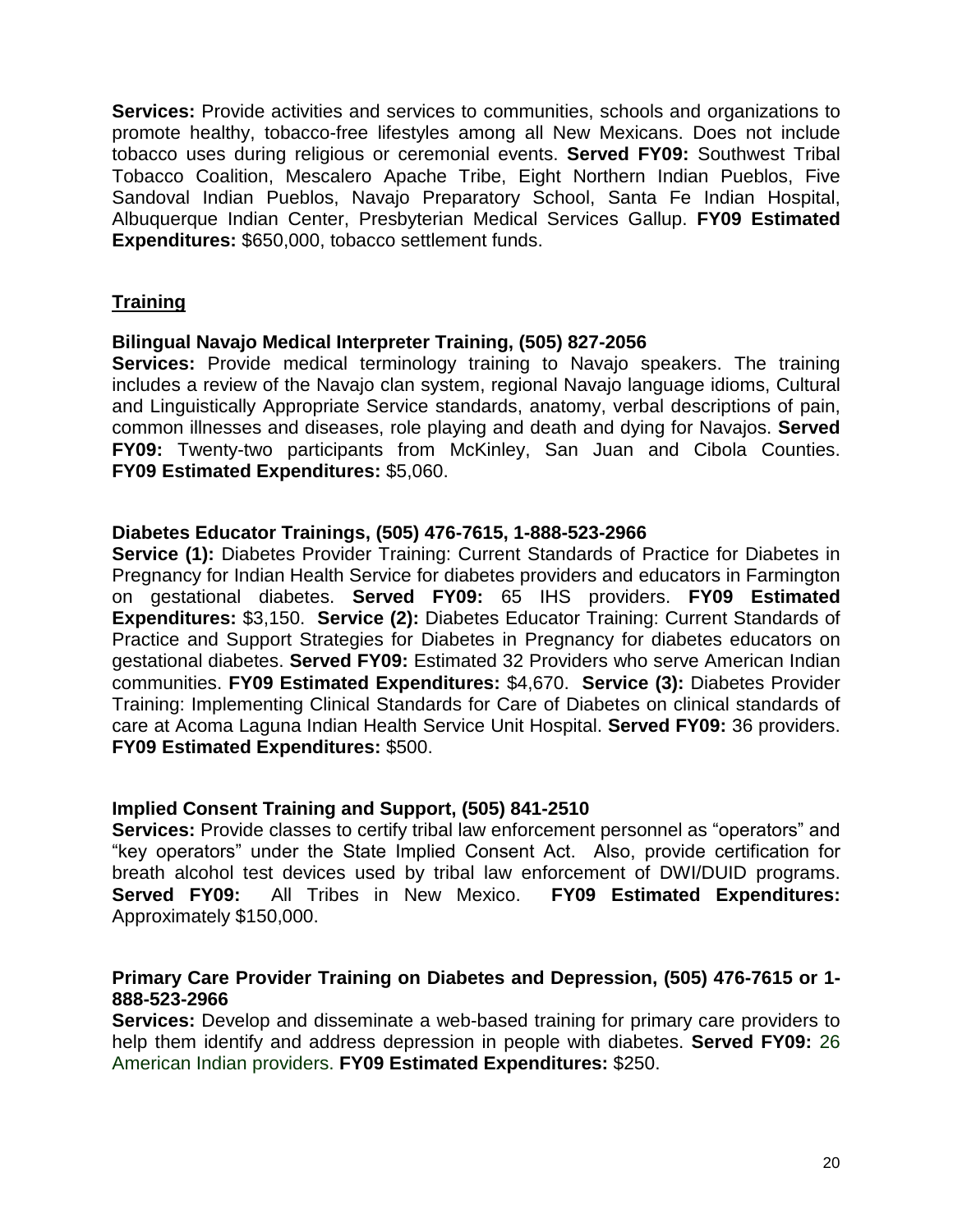## **Professional Development and Provider Trainings, (505) 476-7615 or 1-888-523- 2966**

**Services:** Provide training for diabetes educators, nurses, dieticians, and mid-level providers on various aspects of diabetes care and management, including Current Standards of Practice for Diabetes in Pregnancy and Clinical Standards of Care for Patients with Diabetes. **Served FY09:** 133 providers who serve American Indian communities such as Farmington and Acoma. **FY09 Estimated Expenditures:** \$8,320.

## **SAS and STATA Training, (505) 476-1788**

**Services:** Provide data management, statistical analysis and biostatistics training using SAS and STATA software for staff at the Albuquerque Area Southwest Tribal Epidemiology Center, Navajo Tribal Epidemiology Center, and Native American Masters of Public Health students at UNM Center for Native American Health. **Served FY09:** All Tribes in New Mexico. **FY09 Estimated Expenditures:** No dedicated funding.

## **Training forTribal Vital Records Enrollment Officers, (505) 827-2358**

**Services:** Provide an annual training for tribal vital records enrollment officers so they can assist their tribal members with delayed birth certificates, paternities, amendments and adoptions related to vital records. **Served FY09:** All Tribes in New Mexico. **FY09 Estimated Expenditures:** No dedicated funding.

## **Water Testing**

## **Environmental Testing, Bureau of Indian Affairs and Navajo Tribal Utility Authority, (505) 841-2510**

**Services:** Test drinking water for chemicals and bacteria under Federal Safe Drinking Water Act. **Served FY09:** Navajo Nation. **FY09 Estimated Expenditures:** \$75,000.

## **Environmental Testing, Isleta Pueblo, (505) 841-2510**

**Services**: Test drinking water for chemicals and bacteria under Federal Safe Drinking Water Act. **Served FY09:** Isleta Pueblo. **FY09 Estimated Expenditures:** \$25,000.

#### **B. Planned programs and services for American Indians/Alaska Natives:**

In a time of shrinking budgets, DOH is continually shifting resources and staff to address a variety of needs and priorities for all New Mexicans. American Indian health remains a priority and efforts will continue to support activities and help find new resources in the upcoming year.

One area of promise is the resources that will become available to Tribes and tribal organization as a result of the Affordable Health Care Act (AHCA). The Department is monitoring and tracking all health related funding and grant opportunities. DOH will be sharing AHCA grant announcements with the Indian Affairs Department, Indian Health Services, qualifying Tribes, tribal organizations and off-reservation organizations as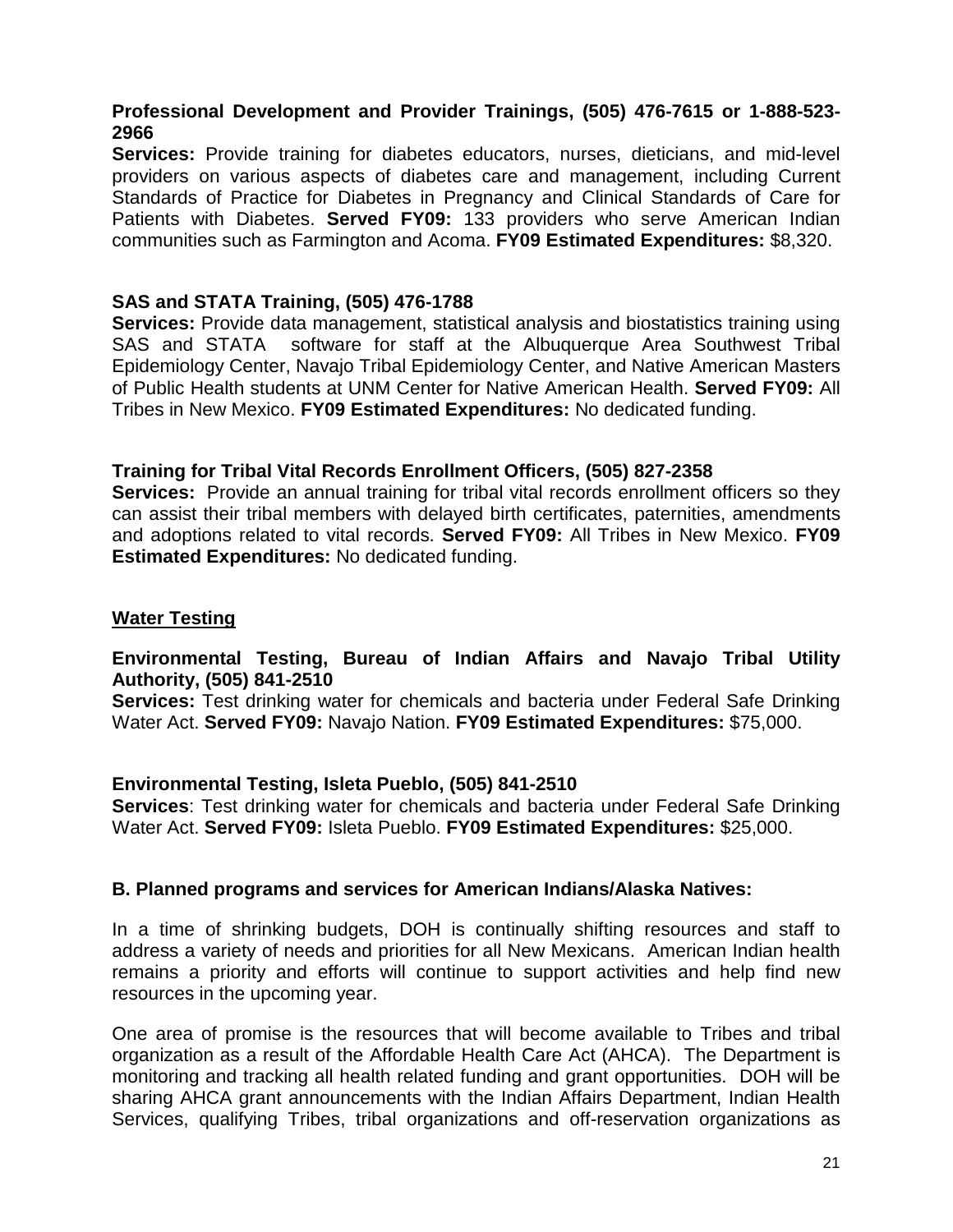information becomes available. The Department will also be available to provide technical assistance, within resource constraints, as requested to support tribal grant applications and activities.

In addition, many of the programs listed above will continue in the next fiscal year. Some additional activities that are planned include:

**Arthritis:** Provide Chronic Disease Self-Management Program (CDSMP) courses. The CDSMP, developed by Stanford University, is an effective self-management education program for people with chronic health conditions. The program specifically addresses: arthritis, diabetes, lung and heart disease, as well as teaches skills useful for the medical, role and emotional management of chronic conditions. CDSMP workshops are held in community-based settings once a week for two and half hours over a six week period. The workshops are facilitated by trained and certified, non-health professionals from the community. Special efforts will be directed towards recruiting Native American participants. CDSMP workshops will be offered in the following Native American communities: Mescalero Apache, Acoma, Isleta, Jemez, Laguna, San Felipe, Santa Domingo, the Alamo band of the Navajo Nation, and the Eight Northern Indian Pueblos Council.

# **Cancer Services:**

**Colorectal Cancer Program** Provide free colorectal cancer screening and related diagnostic follow-up care for American Indian/Alaska Native men and women residing in the state who meet program eligibility criteria. These services are available through Indian Health Service clinics (Albuquerque Area Indian Health Service and the Navajo Area Indian Health Service) and hospitals, urban Indian clinics, and at other federally qualified health centers and hospitals. Also available are public awareness activities, education and technical assistance to Tribes interested in increasing community capacity for colorectal cancer control.

**New Mexico Cancer Councilí<sup>s</sup> Native American Work Group** Provide financial support for the Native American Work group, coordinated by the UNM Center for Native American Health (CNAH). FY11 activities will include continued investigation into the development of a statewide Native American Cancer Plan, the dissemination of the National Native American Colorectal Cancer Resource List, and promotion of the colorectal cancer PowerPoint presentation developed by CNAH in FY10 for use in Native American communities throughout the state.

**Emergency Preparedness:** The Department will continue to provide technical assistance to support local planning activities with the 22 Native American Tribes, pueblos and nations to ensure rapid medical countermeasure dispensation in their jurisdictions. These efforts will be supported by Public Health Emergency Preparedness resources and staff. During FY11, the focus will be on the completion of local countermeasure distribution and dispensing plans, finalizing point of dispensing sites, exercising and training. Additionally the Public Health Emergency Preparedness Response Advisory Committee (PHEPRAC) is being restructured into a steering committee and work groups and will have representation from Indian Health Services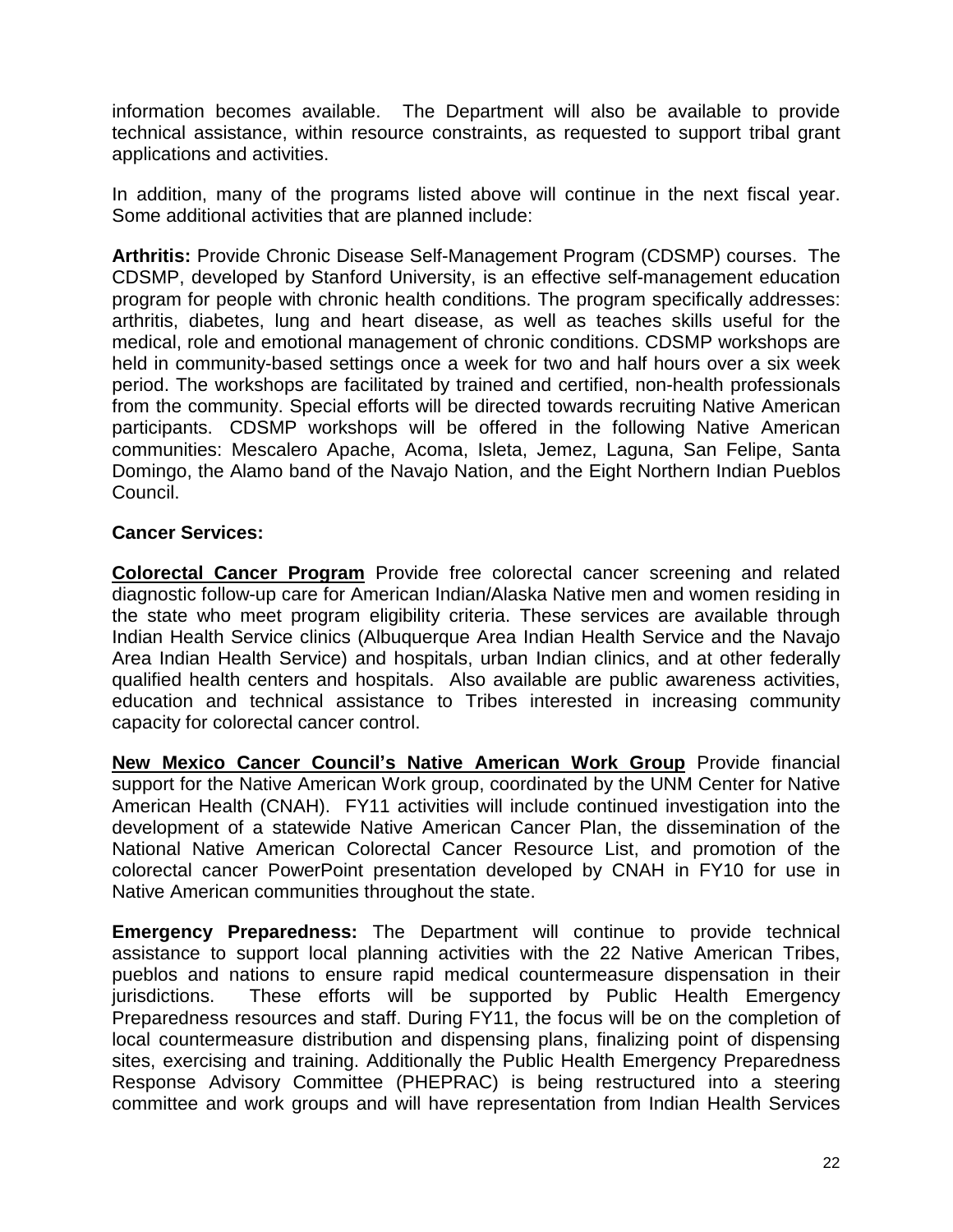(IHS) and Tribes.

Training in plans and health emergency planning will include Native American Tribes,<br>pueblos and nations. The Emergency Preparedness Tribal Liaison will continue to<br>coordinate with Tribes on their planning and response eff pueblos and nations. The Emergency Preparedness Tribal Liaison will continue to<br>coordinate with Tribes on their planning and response efforts. The Department's on-line<br>Learning Management System's emergency response course available to Native American Tribes statewide. Learning Management System's emergency response courses will continue to be available to Native American Tribes statewide.<br>A tribal public health preparedness needs assessment of the 22 Tribes and pueblo's is

planned to provide DOH with a roadmap of existing gaps to assist in future planning activities.

A full scale exercise is planned for the summer of 2011 to test the NM Strategic National Stockpile Countermeasures and Distribution Plan. The exercise will include receiving, staging and storing of the Eagle Package, a CRI regional distribution site operating at least two PODs with at least eight Native American PODs.

**Newborn Hearing Screening Follow-up Services:** Childrenís Medical Services Newborn Hearing Screening program is working with a parent organization called Education of Parents of Indian Children with Special Needs (EPICS) to improve the follow-up rates for Native American infants who do not pass their newborn hearing screening test. EPICS will provide parent trainings to Tribes with low rates of follow-up. These trainings will cover the importance of early detection and intervention of hearing loss and the need for follow up on infants who do not pass the hospital screening. EPICS is also providing consultation, support and mentoring to parents with newly identified infants who require follow-up on their newborn hearing screening or have and infant diagnosed as deaf or hard of hearing. This includes support and education, assisting families in navigating the health care system, coordinating services with the NBHS program and the FIT program.

**Suicide Prevention:** During FY11, DOHís Office of School and Adolescent Health is funding the following activities to address the prevalence of youth suicide disproportionally impacting Native American Youth:

- 1. Jemez Valley School District Natural Helpers Program serving 9 communities, including, Seven Springs, La Cueva, Sierra Los Pinos, Jemez Springs, Jemez Valley School District Natural Helpers Program serving 9<br>including, Seven Springs, La Cueva, Sierra Los Pinos, Jer<br>Ponderosa, Cañon, Jemez Pueblo, San Ysidro and Zia Pueblo.
- 2. New Mexico Suicide Intervention Project Natural Helpers Program implemented at the Santa Fe Indian School.
- 3. Pojoaque Valley School District Natural Helpers Program serving four Pueblos, Nambe, Tesuque, San Ildefonso, and Santa Clara.
- 4. Gallup Coalition for Healthy and Resilient Youth, a program to increase culturally relevant knowledge of signs of suicide, risk and protective factors and identification of resources among youth through implementing REZ Hope youth development curriculum at Gallup High School.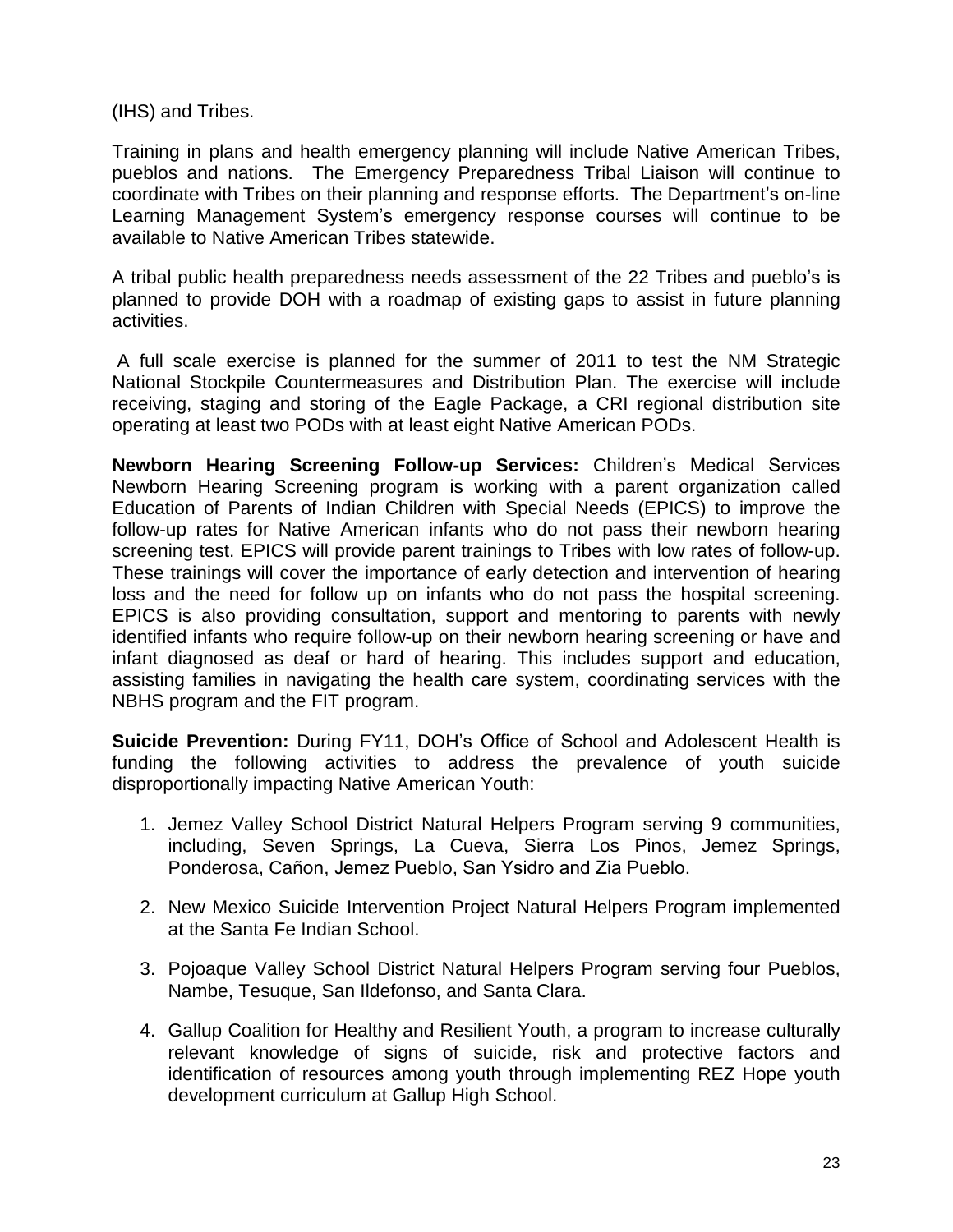- 5. New Mexico Suicide Prevention Coalition will provide Question, Persuade, Refer and Gatekeeper trainings to tribal communities statewide.
- 6. OSAH Behavioral Health Team post-vention and trauma-informed school trainings to tribal communities statewide.

**Tobacco Prevention Activities:** In partnership with the Department's Diabetes Prevention and Control program, implement a radio campaign on secondhand smoke and diabetes that will be broadcast in Navajo and English on the Navajo Nation. A second campaign is being developed for other Tribes and pueblos.

## **SECTION V. TRAINING AND EMPLOYEE NOTIFICATION STCA Training Certification**

Information regarding the new State Tribal Collaboration Act policy was disseminated in ocranoation<br>Information regarding the new State Tribal Collaboration Act policy was disseminated in<br>early 2010. The policy was shared with the Department's senior leadership team. This team, consisting of Division Directors and their Deputies, oversees the work of the programs and facilities and has a direct line of communication to front line staff affected<br>by the policy. In addition, the information was provided to staff in our DOH employee<br>newsletter "Saludos." by the policy. In addition, the information was provided to staff in our DOH employee

In addition, SB196 requires that the State Personnel Office develop and train all state ìemployees on STCA. DOH was an active member of the workgroup that developed the n addition, SB196 requires that the State Personnel Office develop and train all state<br>employees on STCA. DOH was an active member of the workgroup that developed the<br>train the trainer" curriculum. The curriculum was pilot Tribal Liaison and another key staff member participated in that training. The The train the trainer" curriculum. The curriculum was piloted on May 25, 2010. DOH's<br>Tribal Liaison and another key staff member participated in that training. The<br>Department is currently waiting on the final SPO sanctione to begin its own internal training. In the meantime, an internal process is being developed to ensure on-going communication and training will occur related to the political community<br>into begin its own interna<br>policy's requirements.

# **VI. KEY NAMES AND CONTACT INFORMATION**

Following are the names, email addresses, and phone numbers for the individuals in DOH who are responsible for supervising, developing and/or implementing programs that directly affect American Indians or Alaskan Natives.

| <b>Division</b>            | Name/Title                                           | <b>Email</b>               | <b>Phone</b>   |
|----------------------------|------------------------------------------------------|----------------------------|----------------|
| Office of the<br>Secretary | Alfredo Vigil,<br>Cabinet<br>Secretary               | Alfredo. Vigil@state.nm.us | (505) 827-2613 |
| Office of the<br>Secretary | Jessica Sutin,<br>Deputy<br>Secretary of<br>Programs | Jessica.Sutin@state.nm.us  | (505) 827-2613 |
| Office of the<br>Secretary | Karen<br>Armitage, Chief<br><b>Medical Officer</b>   | Karen.Armitage@state.nm.us | (505) 827-2613 |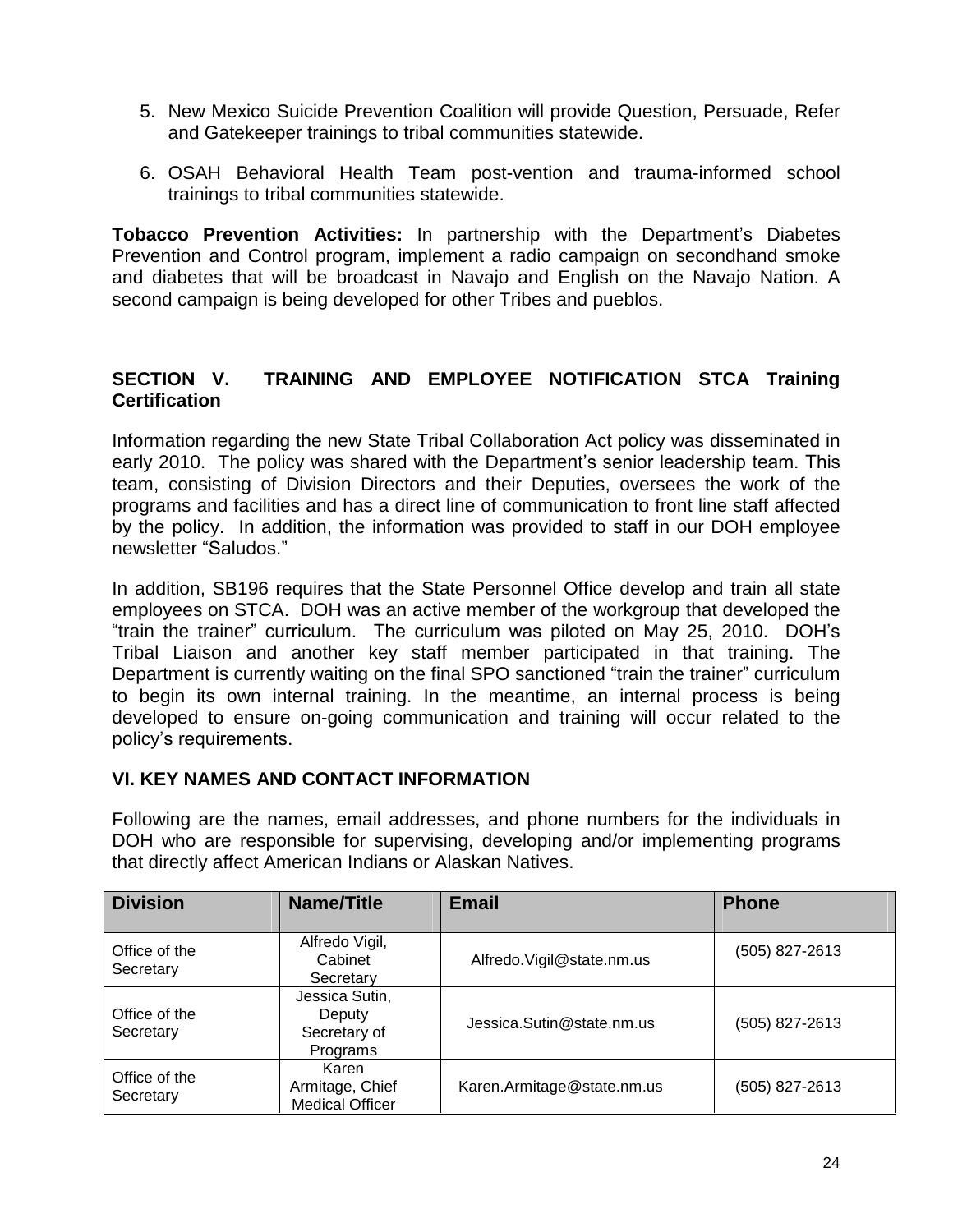| <b>Division</b>                                                                  | <b>Name/Title</b>                                                                          | <b>Email</b>                               | <b>Phone</b>     |
|----------------------------------------------------------------------------------|--------------------------------------------------------------------------------------------|--------------------------------------------|------------------|
|                                                                                  | Katrina Hotrum,                                                                            |                                            |                  |
| Office of the<br>Secretary                                                       | Deputy<br>Secretary of<br><b>Facilities</b>                                                | Katrina.Hotrum@state.nm.us                 | (505) 827-2962   |
| Division of Policy<br>and Performance                                            | Sam Howarth,<br>Division<br>Director                                                       | Sam.Howarth@state.nm.us                    | (505) 231-3192   |
| Division of Policy<br>and Performance,<br>Office of<br>American Indian<br>Health | Ron Reid,<br><b>Tribal Liaison</b>                                                         | Ronald.Reid1@state.nm.us                   | (505) 827-2627   |
| <b>Public Health</b><br><b>Division</b>                                          | Jack<br>Callaghan,<br><b>Division</b><br>Director                                          | Jack.Callaghan@state.nm.us                 | (505) 827-2389   |
| <b>Public Health</b><br><b>Division</b>                                          | Jane Peacock,<br><b>Deputy Director</b>                                                    | Jane.Peacock@state.nm.us                   | (505) 827-2504   |
| <b>Public Health</b><br><b>Division</b>                                          | Christina<br>Carrillo y<br>Padilla,<br>Program<br>Manager Office<br>of Community<br>Health | Christina.<br>CarrilloyPadilla@state.nm.us | (505) 476-3082   |
| <b>Public Health</b><br><b>Division</b>                                          | Judith Gabriele,<br><b>Diabetes</b><br>Program<br>Manager                                  | Judith.Gabriele@state.nm.us                | $(505)$ 476-7613 |
| <b>Public Health</b><br><b>Division</b>                                          | Yolanda<br>Cordova,<br>Director, Office<br>of School &<br>Adolescent<br>Health             | Yolanda.cordova@state.nm.us                | (505) 841-5889   |
| <b>Public Health</b><br><b>Division</b>                                          | Beth Pinkerton,<br>Comprehensive<br>Cancer<br>Program<br>manager                           | Beth.Pinkerton@state.nm.us                 | 505-841-5847     |
| <b>Public Health</b><br><b>Division</b>                                          | Melissa Heinz,<br>Hepatitis<br>Program<br>Manager                                          | Melissa.heinz-<br>bennett@state.nm.us      | 505-827-2507     |
| <b>Public Health</b><br><b>Division</b>                                          | Gena Love,<br>Program<br>Manager                                                           | Gena.love@state.nm.us                      | 505-841-5859     |
| Epidemiology and<br>Response<br>Division                                         | <b>Mack Sewell</b>                                                                         | Mack.Sewell@state.nm.us                    | (505) 827-0006   |
| Epidemiology and<br>Response<br>Division                                         | Joe Baca,<br><b>Native</b><br>American                                                     | Joe.Baca@state.nm.us                       | (505) 476-8206   |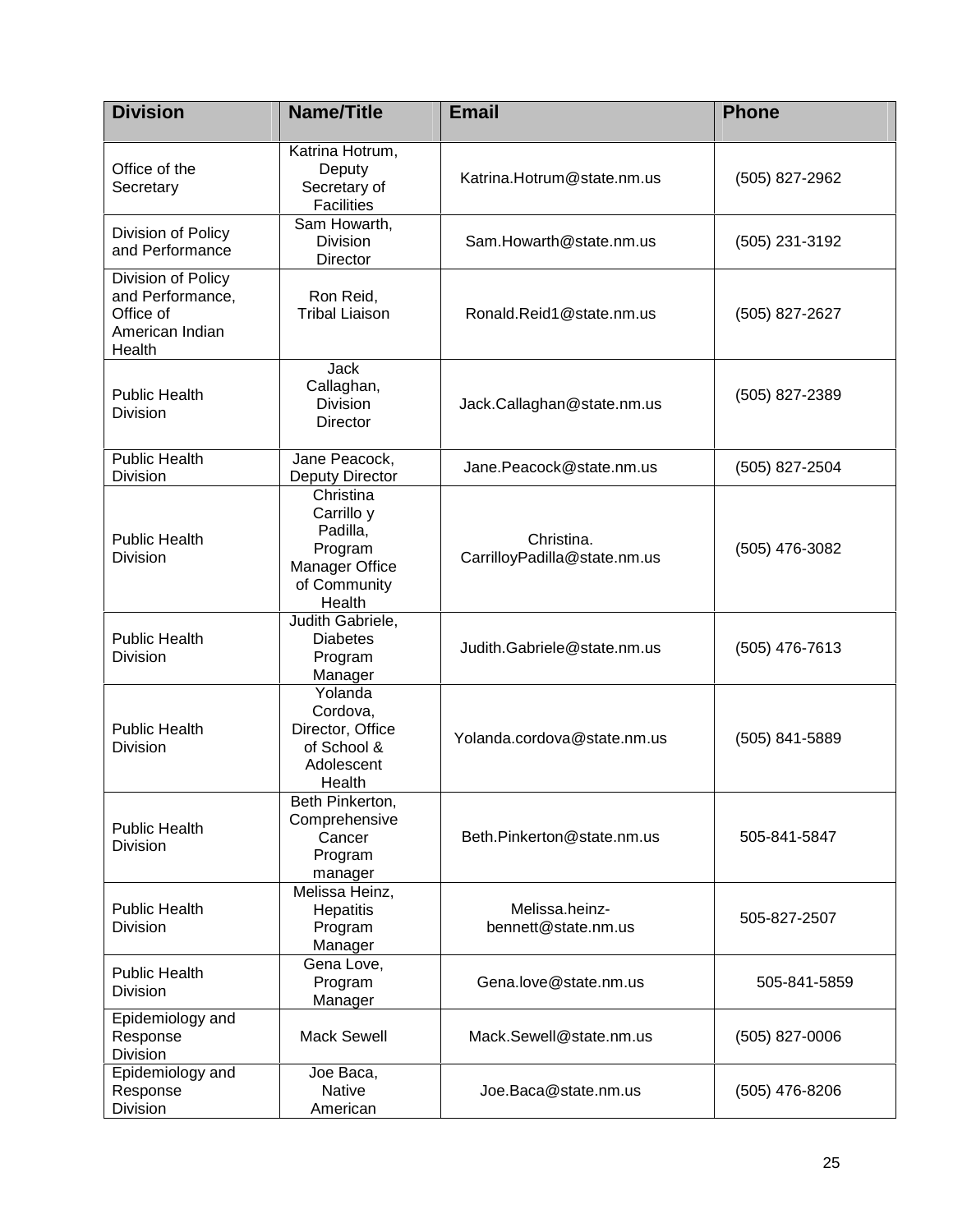| <b>Division</b>                                                          | Name/Title                                                  | <b>Email</b>              | <b>Phone</b>   |
|--------------------------------------------------------------------------|-------------------------------------------------------------|---------------------------|----------------|
|                                                                          | Planner-Bureau<br>of Health<br>Emergency<br>Management      |                           |                |
| Developmental<br><b>Disabilities</b><br><b>Supports</b>                  | Mikki Rogers,<br><b>Division</b><br>Director                | Mikki.Rogers@state.nm.us  | (505) 827-2574 |
| Developmental<br><b>Disabilities</b><br><b>Supports</b>                  | Andy Gomm,<br>FIT Program<br>Manager                        | Andy.Gomm@state.nm.us     | (505) 476-8975 |
| <b>Scientific</b><br>Laboratory<br>Division-<br>Environmental<br>Testing | Dr. Phillip<br>Adams,<br>Chemistry<br><b>Bureau Chief</b>   | Phillip.Adams@state.nm.us | (505) 841-2510 |
| <b>Scientific</b><br>Laboratory<br>Division - DWI                        | Dr. Rong Jen<br>Hwang,<br>Toxicology<br><b>Bureau Chief</b> | Rong.Hwang@state.nm.us    | (505) 841-2562 |

For a complete list of contact information, go to: [http://www.health.state.nm.us/doh](http://www.health.state.nm.us/doh-) phones.htm, [www.nmhealth.org](http://www.nmhealth.org)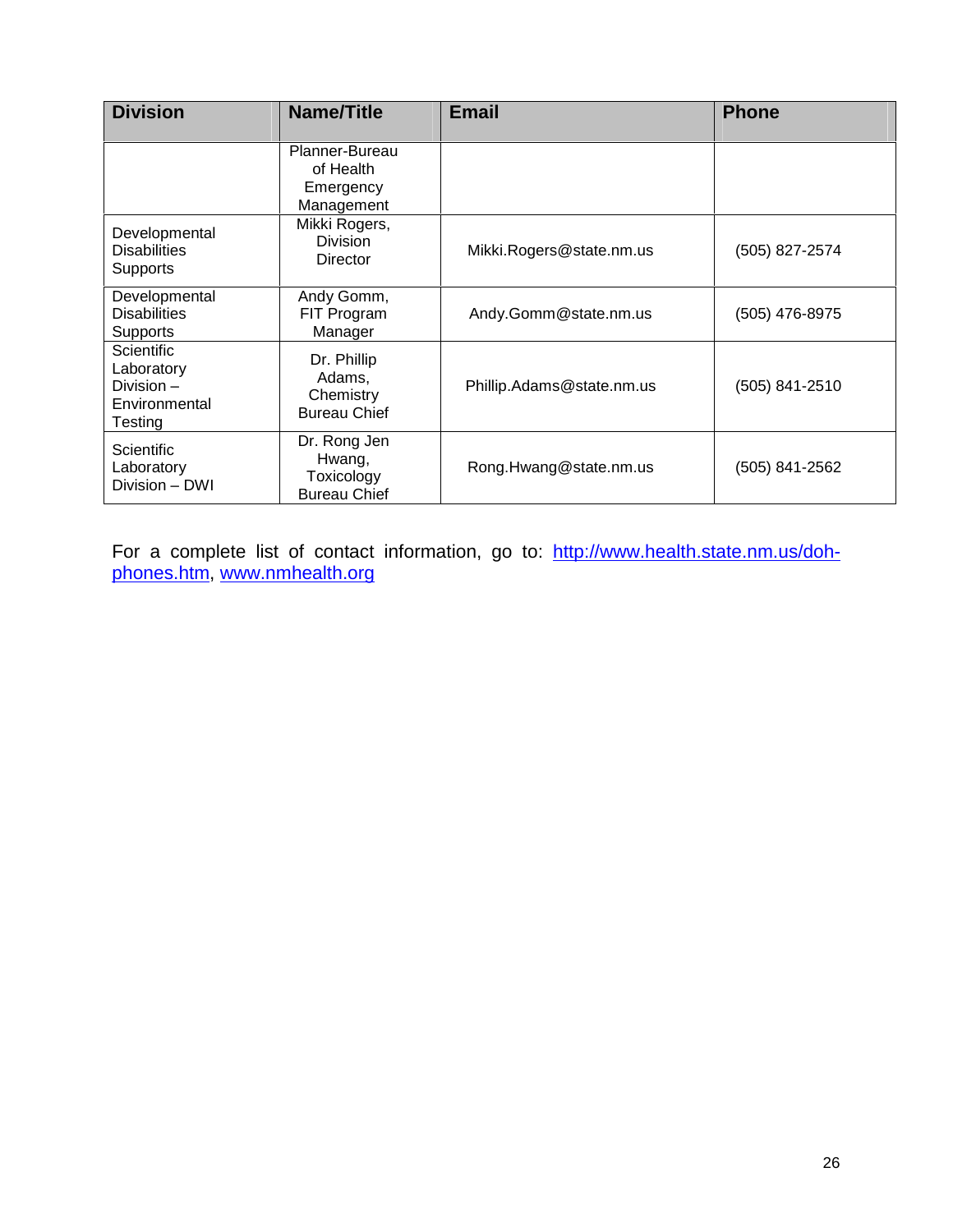# **SECTION VII. APPENDICES**

## **A. Brief Description of the Departmentí<sup>s</sup> Program Areas**

## **PROGRAM AREA 1: ADMINISTRATION**

The mission of the Administration Program is to provide leadership, policy development, information technology, administrative and legal support to the Department of Health so that the department achieves a high level of accountability and excellence in services provided to the people of New Mexico.

The Administration Program is responsible for all financial functions of the Department, including management of a \$540 million annual budget and 4,200 employees, appropriation requests, operating budgets, the annual financial audit, accounts payable, revenue and accounts receivable, federal grants management, and financial accounting. It also provides human resources support services and assures compliance with the Personnel Act and State Personnel Board rules, training, key internal audits; information systems management for the Department, and legal advice and representation to assure compliance with state and federal laws.

## **PROGRAM AREA 2: PUBLIC HEALTH**

The mission of the Public Health Division is to work with individuals, families and communities in New Mexico to improve health. The Division provides public health leadership by assessing health status of the population, developing health policy, sharing expertise with the community, assuring access to coordinated systems of care and delivering services to promote health and prevent disease, injury, disability and premature death.

The Public Health Division works to assure the conditions in which communities and Departmentís Strategic Plan and required by major federal programs are used people in New Mexico can be healthy. Performance measures and indicators in the continuously to monitor the status of specific activities, identify areas for improvement and serve as a basis for budget preparation and evaluation.

## **PROGRAM AREA 3: EPIDEMIOLOGY AND RESPONSE**

The mission of Epidemiology and Response is to monitor health, provide health information, prevent disease and injury, promote health and healthy behaviors, respond to public health events, prepare for health emergencies and provide emergency medical and vital registration services to New Mexicans.

## **PROGRAM AREA 4: LABORATORY SERVICES**

The mission of the Scientific Laboratory Division (SLD) is to provide analytical laboratory services and scientific advisement services for tax-supported agencies, groups, or entities administering health and environmental programs for New Mexicans.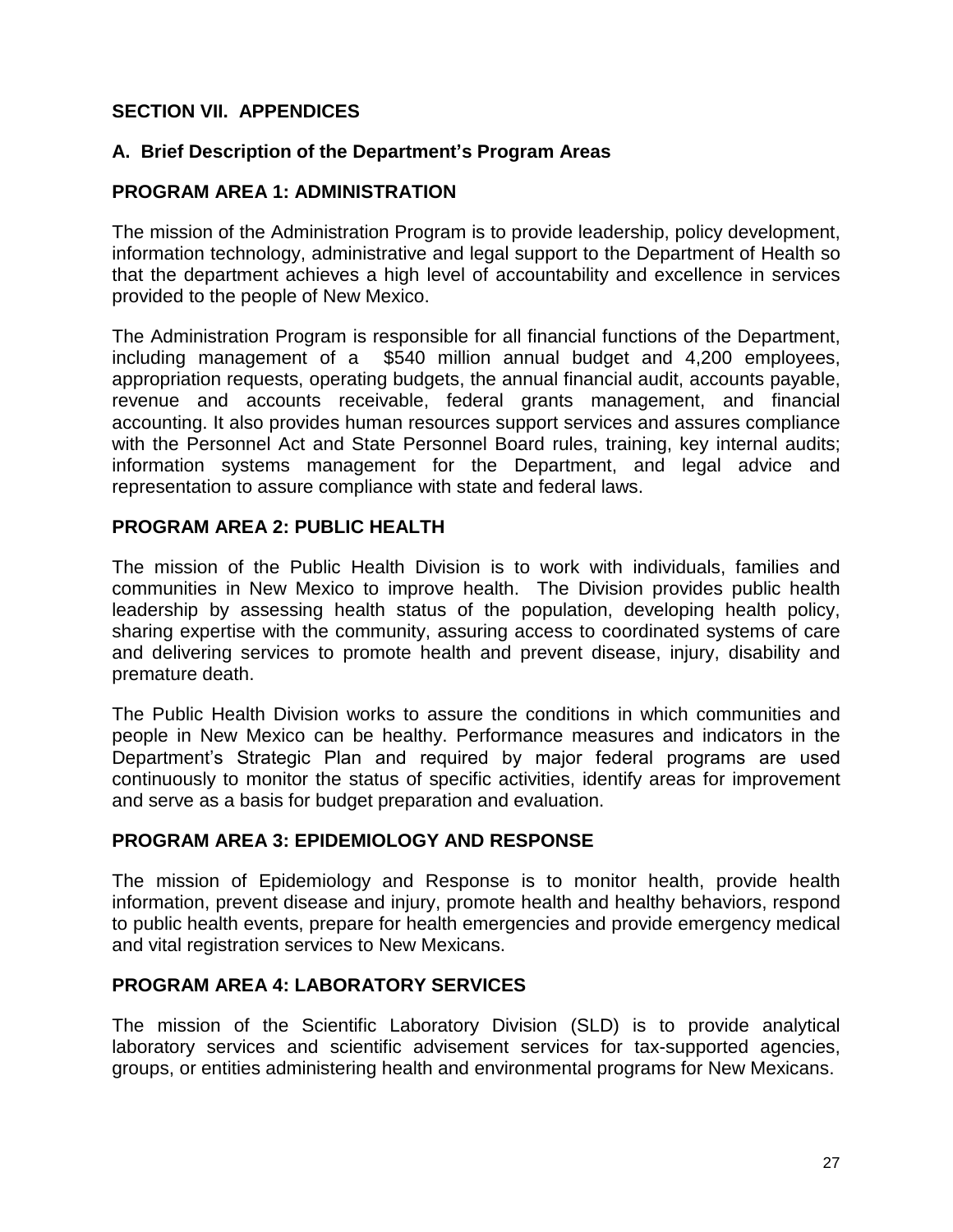# **PROGRAM AREA 6: FACILITIES MANAGEMENT**

The Office of Facilities Management mission is to provide oversight of Department of Health facilities which provide mental health, substance abuse, nursing home care, and rehabilitation programs in facility and community-based settings to New Mexico resident who need safety net services.

## **PROGRAM AREA 7: DEVELOPMENTAL DISABILITIES SUPPORT SERVICES**

The mission of the Developmental Disabilities Supports Division is to effectively administer a system of person-centered community supports and services that promotes positive outcomes for all stakeholders with a primary focus on assisting individuals with developmental disabilities and their families to exercise their right to make choices, grow and contribute to their community.

## **PROGRAM AREA 8: HEALTH CERTIFICATION, LICENSING AND OVERSIGHT**

The mission of the Division of Health Improvement is to conduct health facility licensing and certification surveys, community-based oversight and contract compliance surveys and a statewide incident management system so that people in New Mexico have access to quality health care and that vulnerable population are safe from abuse, neglect and exploitation.

## **B. Any agency-specific and applicable/relevant state or federal statutes or mandates related to providing services to American Indians/Alaska Natives (AI/AN)**

The State Maternal and Child Health Plan Act created community health councils within county governments. In 2007, this act was amended to allow allocation of funds for both county and tribal governments to create health councils to address their health needs within their communities.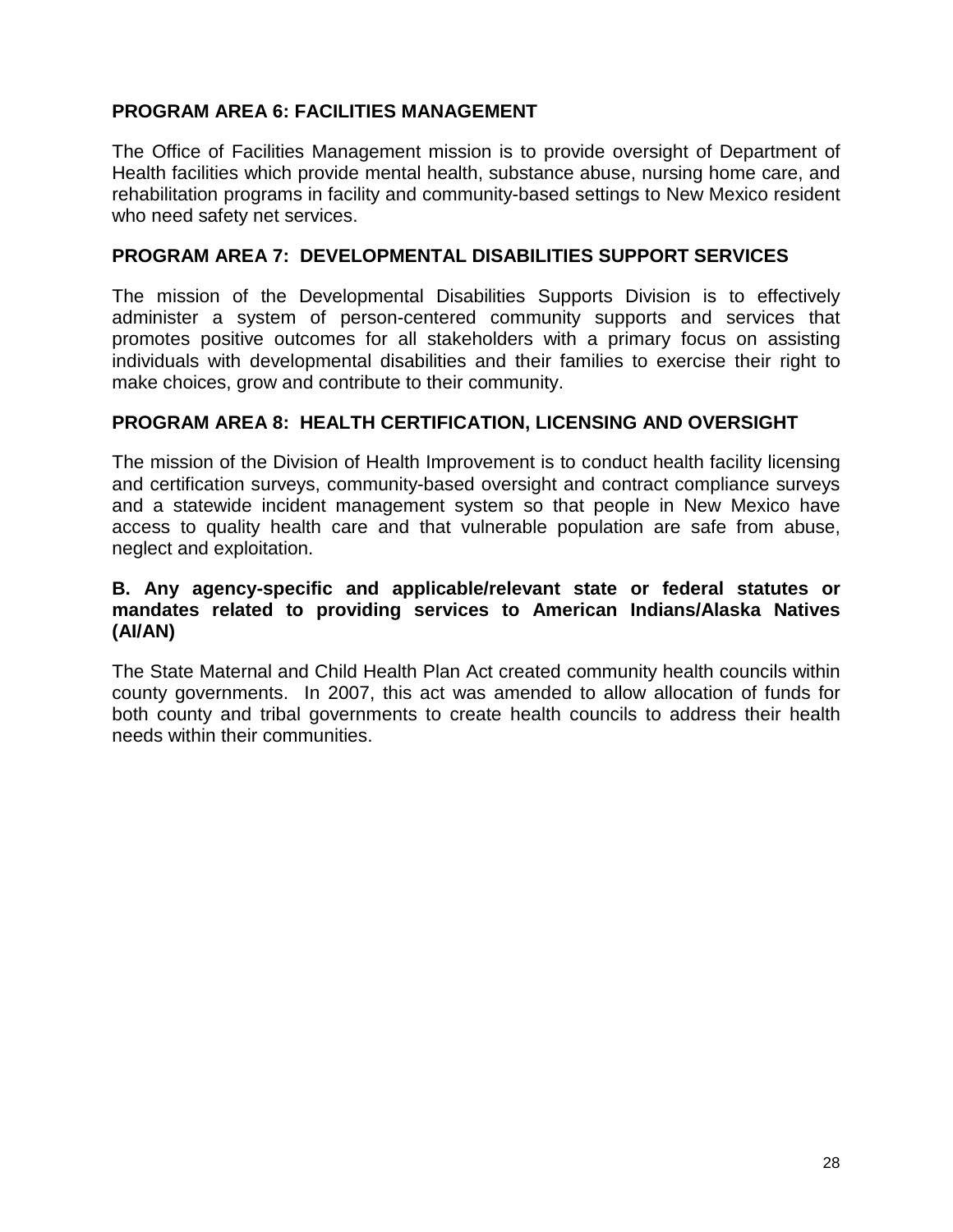# **C. List of DOH Agreements, MOUs/MOAs with Tribes that are currently in effect**.

| <b>Tribe</b>                                             | <b>Agency</b> | <b>Broad</b><br><b>Activity</b>                       | <b>Agreement</b><br><b>Name</b> | <b>Current</b><br><b>Status</b>                            | Contact(s)              | Phone #        |
|----------------------------------------------------------|---------------|-------------------------------------------------------|---------------------------------|------------------------------------------------------------|-------------------------|----------------|
| Nation of<br>Oklahoma                                    | <b>DOH</b>    | <b>EBT WIC</b><br>Support                             | NMDOH-<br>CNO MOA               | In effect                                                  | <b>Brenda</b><br>Carter | (918) 453-5291 |
| Pueblo of<br>Isleta                                      | <b>DOH</b>    | <b>EBT WIC</b><br>Support                             | NMDOH-POI<br><b>MOA</b>         | In effect                                                  | Mary<br>Dominguez       | (505) 924-3181 |
| Pueblo of<br>Laguna                                      | <b>DOH</b>    | Family Infant<br>Toddler<br>Program                   | Provider<br>Agreement           | In effect                                                  | Andy Gomm               | (505) 476-8975 |
| Mescalero<br>Apache                                      | <b>DOH</b>    | Family Infant<br>Toddler<br>Program                   | Provider<br>Agreement           | In effect                                                  | Andy Gomm               | (505) 476-8975 |
| Navajo<br>Nation                                         | <b>DOH</b>    | Family Infant<br>Toddler<br>Program                   | <b>MOA</b>                      | In<br>process<br>- Should<br>be in<br>effect as<br>of 9/09 | Andy Gomm               | (505) 476-8975 |
| Navajo<br><b>Nation</b>                                  | <b>DOH</b>    | <b>Tuberculosis</b><br>direct-<br>observed<br>therapy | <b>MOA</b>                      | In effect                                                  | Renai<br>Edwards        | (505) 827-2106 |
| Navajo<br><b>Nation</b>                                  | <b>DOH</b>    | <b>STD</b><br>Investigation<br>and control            | <b>MOA</b>                      | In effect                                                  | Dan Burke               | (505) 476-1778 |
| To'Hajiilee<br>(Canoncito<br>Band of<br>Navajos)         | <b>DOH</b>    | Community<br>Health<br>Improvement<br>Council         | <b>MOA</b>                      | In effect                                                  | <b>BJ</b> Butler        | (505) 827-2519 |
| Pueblo of<br>Acoma                                       | <b>DOH</b>    | Community<br>Health<br>Improvement<br>Council         | <b>MOA</b>                      | In effect                                                  | <b>BJ</b> Butler        | (505) 827-2519 |
| Pueblo of<br>Cochiti                                     | <b>DOH</b>    | Community<br>Health<br>Improvement<br>Council         | <b>MOA</b>                      | In effect                                                  | <b>BJ</b> Butler        | (505) 827-2519 |
| San<br>Ildefonso<br>Pueblo                               | <b>DOH</b>    | Community<br>Health<br>Improvement<br>Council         | <b>MOA</b>                      | In effect                                                  | <b>BJ</b> Butler        | (505) 827-2519 |
| Santa Clara<br>Pueblo                                    | <b>DOH</b>    | Community<br>Health<br>Improvement<br>Council         | <b>MOA</b>                      | In effect                                                  | <b>BJ</b> Butler        | (505) 827-2519 |
| Canoncito<br>Band of<br>Navajos<br>Health<br>Center Corp | <b>DOH</b>    | Community<br>Health<br>Improvement<br>Council         | <b>PSC</b>                      | In effect                                                  | <b>BJ</b> Butler        | (505) 827-2519 |
| Mescalero<br>Apache                                      | <b>DOH</b>    | Primary &<br>behavioral                               | <b>MOA</b>                      | In effect                                                  | Jim Farmer              | (505) 222-8682 |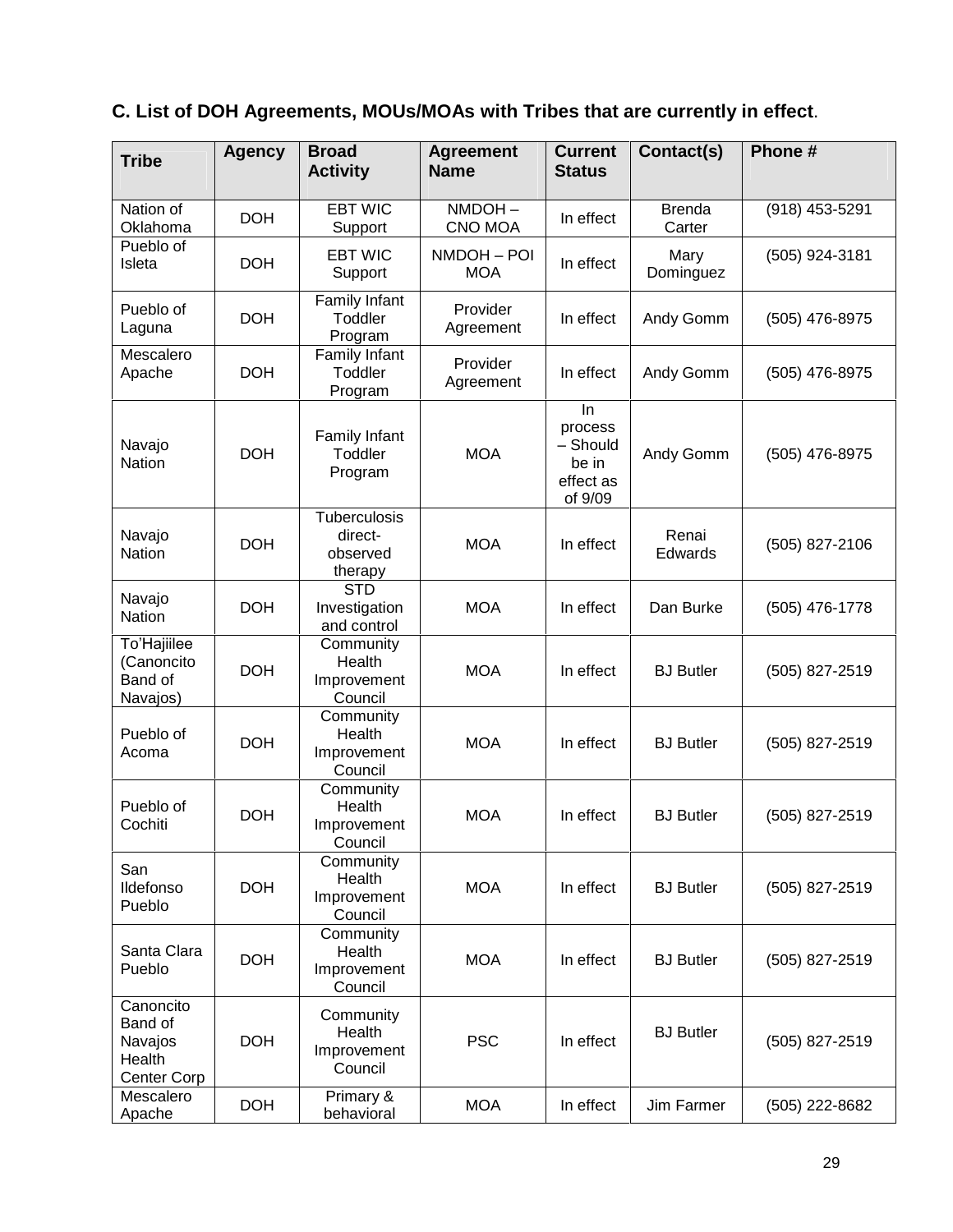| <b>Tribe</b>                                                        | <b>Agency</b> | <b>Broad</b><br><b>Activity</b>                                                                  | <b>Agreement</b><br><b>Name</b> | <b>Current</b><br><b>Status</b> | Contact(s)               | Phone#           |
|---------------------------------------------------------------------|---------------|--------------------------------------------------------------------------------------------------|---------------------------------|---------------------------------|--------------------------|------------------|
| Schools                                                             |               | health care in<br>school-based<br>health center                                                  |                                 |                                 |                          |                  |
| Navajo<br>Preparatory<br>School                                     | <b>DOH</b>    | Primary &<br>behavioral<br>health care in<br>school-based<br>health center                       | <b>MOA</b>                      | In effect                       | Jim Farmer               | (505) 222-8682   |
| Pueblo of<br>San Felipe                                             | <b>DOH</b>    | Primary &<br>behavioral<br>health care in<br>school-based<br>health center                       | <b>MOA</b>                      | In effect                       | Jim Farmer               | (505) 222-8682   |
| Pueblo of<br>Laguna<br>Dept. of<br>Education                        | <b>DOH</b>    | Teen<br>Pregnancy<br>Education                                                                   | <b>MOA</b>                      | In effect                       | Wanicha<br>Barupa        | (505) 476-8870   |
| Mescalero<br>Apache<br>Tribe                                        | <b>DOH</b>    | Tobacco-<br>related<br>activities                                                                | <b>MOA</b>                      | In effect                       | Larry Elmore             | (505) 222-8618   |
| Five<br>Sandoval<br>Indian<br>Pueblos                               | <b>DOH</b>    | Tobacco-<br>related<br>activities                                                                | <b>MOA</b>                      | In effect                       | Larry Elmore             | (505) 222-8618   |
| Navajo<br>Preparatory<br>School                                     | <b>DOH</b>    | Tobacco-<br>related<br>activities                                                                | <b>PSC</b>                      | In effect                       | Larry Elmore             | (505) 222-8618   |
| Pueblo<br>Isleta                                                    | <b>DOH</b>    | <b>WIC</b> services                                                                              | <b>MOU</b>                      | In effect                       | Deanna<br>Torres         | (505) 476-8814   |
| Mescalero<br>Apache<br>Tribe                                        | <b>DOH</b>    | <b>WIC</b> services                                                                              | <b>MOA</b>                      | In effect                       | <b>Barbara</b><br>Garza  | (505) 528-5135   |
| Pueblo of<br>Laguna                                                 | <b>DOH</b>    | Cancer<br>prevention and<br>survivorship                                                         | <b>MOA</b>                      | In effect                       | <b>Beth</b><br>Pinkerton | (505) 841-5847   |
| Navajo Area<br>Indian<br>Health<br>Service                          | <b>DOH</b>    | Receipt,<br>Storage and<br>Staging site for<br>the Strategic<br>National<br>Stockpile<br>program | <b>MOA</b>                      | In effect                       | <b>Eric Category</b>     | (505) 476-8217   |
| Mescalero<br>Apache<br>Indian<br>Health<br>Services<br><b>Dulce</b> | <b>DOH</b>    | Influenza<br>Surveillance                                                                        | PA                              | In effect                       | Katie Avery              | (505) 827-0083   |
| Jicarilla<br>Indian<br>Health<br><b>Services</b>                    | <b>DOH</b>    | Influenza<br>Surveillance                                                                        | PA                              | In effect                       | Katie Avery              | $(505)$ 827-0083 |
| Taos-                                                               | <b>DOH</b>    | Influenza                                                                                        | PA                              | In effect                       | Katie Avery              | (505) 827-0083   |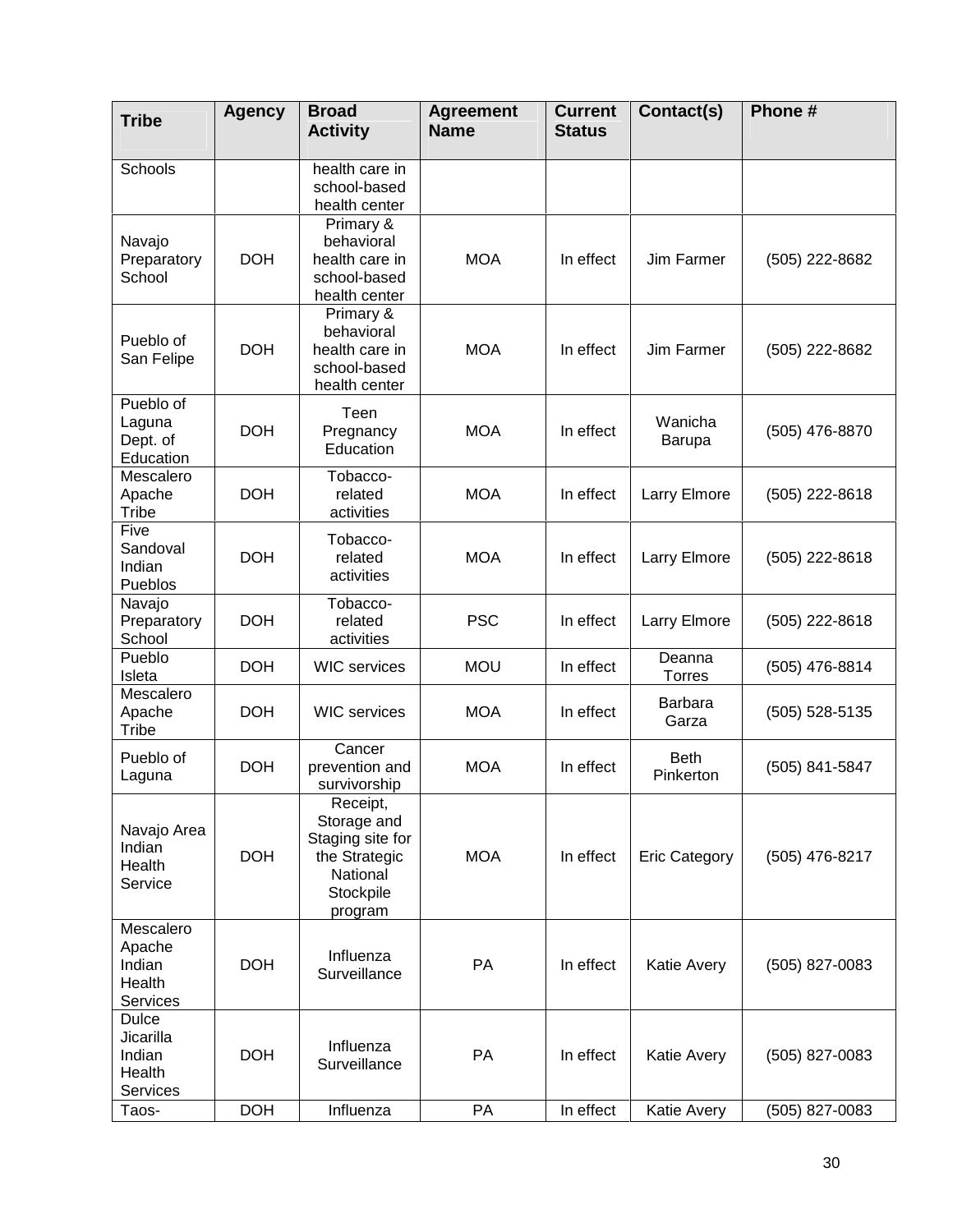| <b>Tribe</b>                                                   | <b>Agency</b> | <b>Broad</b><br><b>Activity</b>                                                                       | <b>Agreement</b><br><b>Name</b> | <b>Current</b><br><b>Status</b> | Contact(s)          | Phone #        |
|----------------------------------------------------------------|---------------|-------------------------------------------------------------------------------------------------------|---------------------------------|---------------------------------|---------------------|----------------|
| Picuris<br>Indian<br>Health<br>Services                        |               | Surveillance                                                                                          |                                 |                                 |                     |                |
| Acoma-<br>Canoncito-<br>Laguna<br>Indian<br>Health<br>Services | <b>DOH</b>    | Influenza<br>Surveillance                                                                             | PA                              | In effect                       | <b>Katie Avery</b>  | (505) 827-0083 |
| PHS Santa<br>Fe Indian<br>Hospital                             | <b>DOH</b>    | Tobacco<br>related<br>activities                                                                      | <b>MOA</b>                      | In effect                       | Larry Elmore        | (505) 222-8618 |
| County of<br>San Juan                                          | <b>DOH</b>    | Community<br>Health<br>Improvement<br>Council                                                         | <b>MOA</b>                      | In effect                       | <b>BJ</b> Butler    | (505) 827-2519 |
| ABQ Area<br>Indian<br>Health<br>Services                       | <b>DOH</b>    | Provide<br>essential<br>public health<br>functions that<br>include<br>epidemiologica<br>I assessments | <b>MOA</b>                      | In effect                       | Kathy Garcia        | (505) 476-3588 |
| Pueblo de<br>San<br>Ildefonso                                  | <b>DOH</b>    | Obesity and<br><b>Diabetes</b><br>Youth<br>Prevention<br>Program                                      | <b>MOA</b>                      | In effect                       | Patty Morris        | (505) 827-2520 |
| Santa Clara<br>Pueblo                                          | <b>DOH</b>    | Obesity and<br><b>Diabetes</b><br>Youth<br>Prevention<br>Program                                      | <b>MOA</b>                      | In effect                       | Patty Morris        | (505) 827-2520 |
| Santa Clara<br>Pueblo                                          | <b>DOH</b>    | Tobacco<br>related<br>activities                                                                      | <b>MOA</b>                      | In effect                       | Larry Elmore        | (505) 222-8618 |
| Pueblo of<br>Zia                                               | <b>DOH</b>    | Emergency<br>Management<br>during<br>healthcare<br>emergencies                                        | <b>MOA</b>                      | In effect                       | Xavier<br>Rodriguez | (505) 476-3567 |
| Pueblo of<br>Isleta                                            | <b>DOH</b>    | Emergency<br>Management<br>during<br>healthcare<br>emergencies                                        | <b>MOA</b>                      | In effect                       | Xavier<br>Rodriguez | (505) 476-3567 |
| Pueblo of<br>Jemez                                             | <b>DOH</b>    | Emergency<br>Management<br>during<br>healthcare<br>emergencies                                        | <b>MOA</b>                      | In effect                       | Xavier<br>Rodriguez | (505) 476-3567 |
| Pueblo of                                                      | <b>DOH</b>    | Emergency                                                                                             | <b>MOA</b>                      | In effect                       | Xavier              | (505) 476-3567 |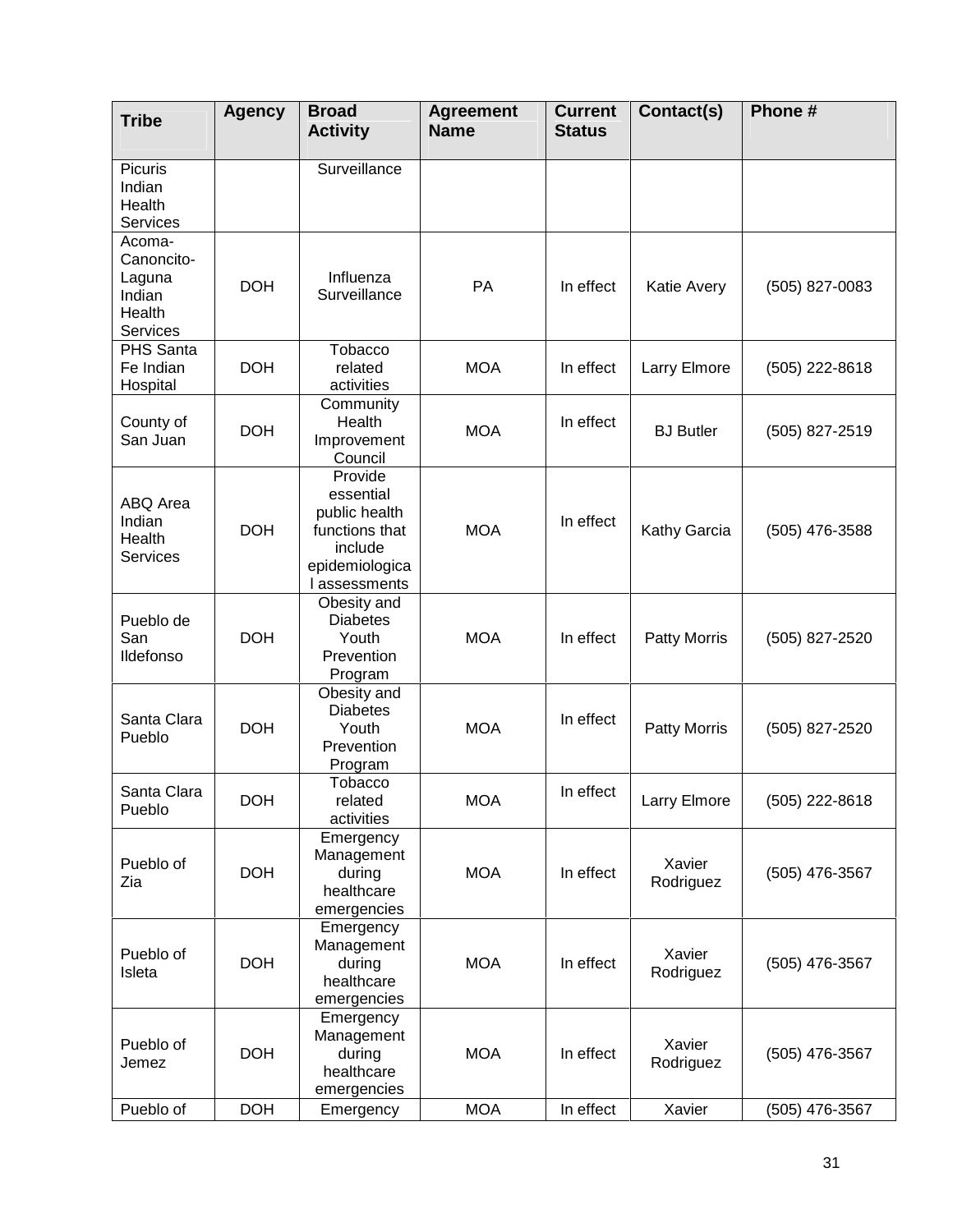| <b>Tribe</b>            | <b>Agency</b> | <b>Broad</b><br><b>Activity</b>                                | <b>Agreement</b><br><b>Name</b> | <b>Current</b><br><b>Status</b> | Contact(s)          | Phone#         |
|-------------------------|---------------|----------------------------------------------------------------|---------------------------------|---------------------------------|---------------------|----------------|
| Santo<br>Domingo        |               | Management<br>during<br>healthcare<br>emergencies              |                                 |                                 | Rodriguez           |                |
| Pueblo of<br>San Felipe | <b>DOH</b>    | Emergency<br>Management<br>during<br>healthcare<br>emergencies | <b>MOA</b>                      | In effect                       | Xavier<br>Rodriguez | (505) 476-3567 |
| Pueblo of<br>Santa Ana  | <b>DOH</b>    | Emergency<br>Management<br>during<br>healthcare<br>emergencies | <b>MOA</b>                      | In effect                       | Xavier<br>Rodriguez | (505) 476-3567 |
| Pueblo De<br>Cochiti    | <b>DOH</b>    | Emergency<br>Management<br>during<br>healthcare<br>emergencies | <b>MOA</b>                      | In effect                       | Xavier<br>Rodriguez | (505) 476-3567 |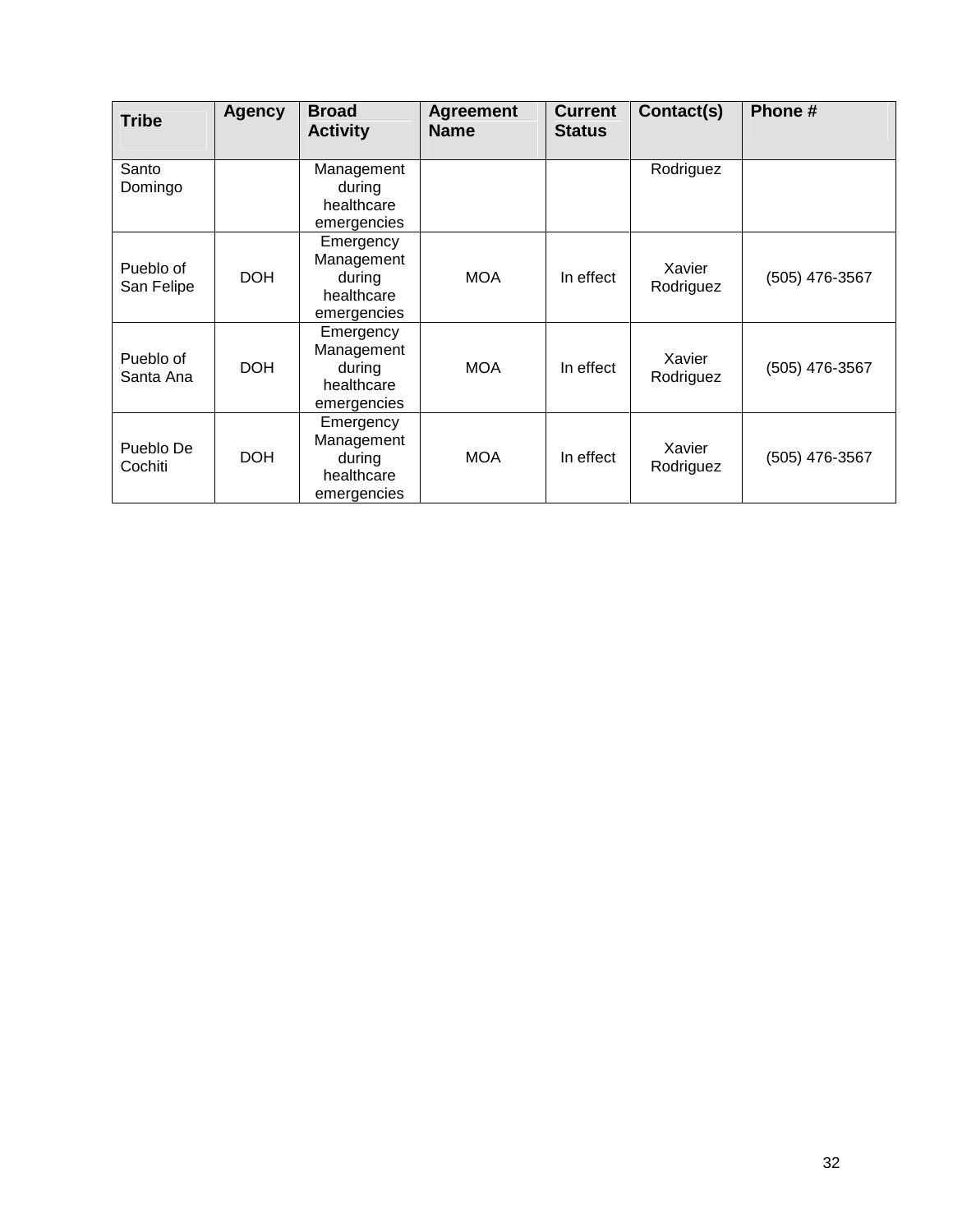## **D. DOHí<sup>s</sup> Tribal Collaboration and Communication Policy**

#### **New Mexico Department of Health State-Tribal Consultation, Collaboration and Communication Policy**

#### **Section I. Background**

- A. In 2003, the Governor of the State of New Mexico and 21 out of 22 Indian Tribes of New Mexico adopted the 2003, the Governor of the State of New Mexico and 21 out of 22 Indian Tribes of New Mexico<br>adopted the 2003 Statement of Policy and Process (Statement), to "establish and promote a relationship of cooperation, coordination, open communication and good will, and [to] work in good adopted the 2003 Statement of Policy and Process (Statement), to "establish and promote a relationship of cooperation, coordination, open communication and good will, and [to] work in good faith to amicably and fairly reso relationship of cooperation, coordination, open communication and good will, and [to] work in good<br>faith to amicably and fairly resolve issues and differences." The Statement directs State agencies to<br>interact with the Tri Faith to amicably and fairly resolve issues and differences." The Statement directs State agencies to interact with the Tribal governments and provides that such interaction "shall be based on a government-to-government re to-government consultation.
- B. In 2005, Governor Bill Richardson issued Executive Order 2005-004 mandating that the Executive State agencies adopt pilot tribal consultation plans with the input of the 22 New Mexico Tribes.
- C. The New Mexico Health and Human Services Tribal Consultation meeting was held on November 17 ne New Mexico Health and Human Services Tribal Consultation meeting was held on November 17-<br>18, 2005 to carry out Governor Richardson's Executive Order 2005-004 calling for a statewide adoption of pilot tribal consultation plans to be implemented with the 22 Tribes within the State of New Mexico. This meeting was a joint endeavor of the five executive state agencies comprised of the Aging and Long-Term Services Department, the Children, Youth and Families Department, the Department of Health, the Human Services Department and the Indian Affairs Department. A State- Tribal Work Plan was developed and sent out to the Tribes on June 7, 2006 for review pursuant to the Tribal Consultation meeting.
- D. On March 19, 2009, Governor Bill Richardson signed SB 196, the State Tribal Collaboration Act ) Dn March 19, 2009, Governor Bill Richardson signed SB 196, the State Tribal Collaboration Act<br>(hereinafter "STCA") into law. The STCA reflects a statutory commitment of the state to work with Tribes on a government-to-government basis. The STCA establishes in state statute the intergovernmental relationship through several interdependent components and provides a consistent approach through which the State and Tribes can work to better collaborate and communicate on issues of mutual concern.
- E. In Fall 2009, the Healthy New Mexico Group, comprised of the Aging and Long Term Services Department, the Children, Youth and Families Department, the Department of Health, the Department n Fall 2009, the Healthy New Mexico Group, comprised of the Aging and Long Term Services<br>Department, the Children, Youth and Families Department, the Department of Health, the Department<br>of Veterans' Services, the Human Se of African American Affairs, met with representatives from the Tribes to develop an overarching Policy that, pursuant to the STCA:
	- 1. Promotes effective collaboration and communication between the Agency and Tribes;
	- 2. Promotes positive government-to-government relations between the State and Tribes;
	- 3. Promotes cultural competence in providing effective services to American Indians/Alaska Natives; and
	- 4. Establishes a method for notifying employees of the Agency of the provisions of the STCA and the Policy that the Agency adopts.
- F. The Policy meets the intent of the STCA and defines the Agencyís commitment to collaborate and communicate with Tribes.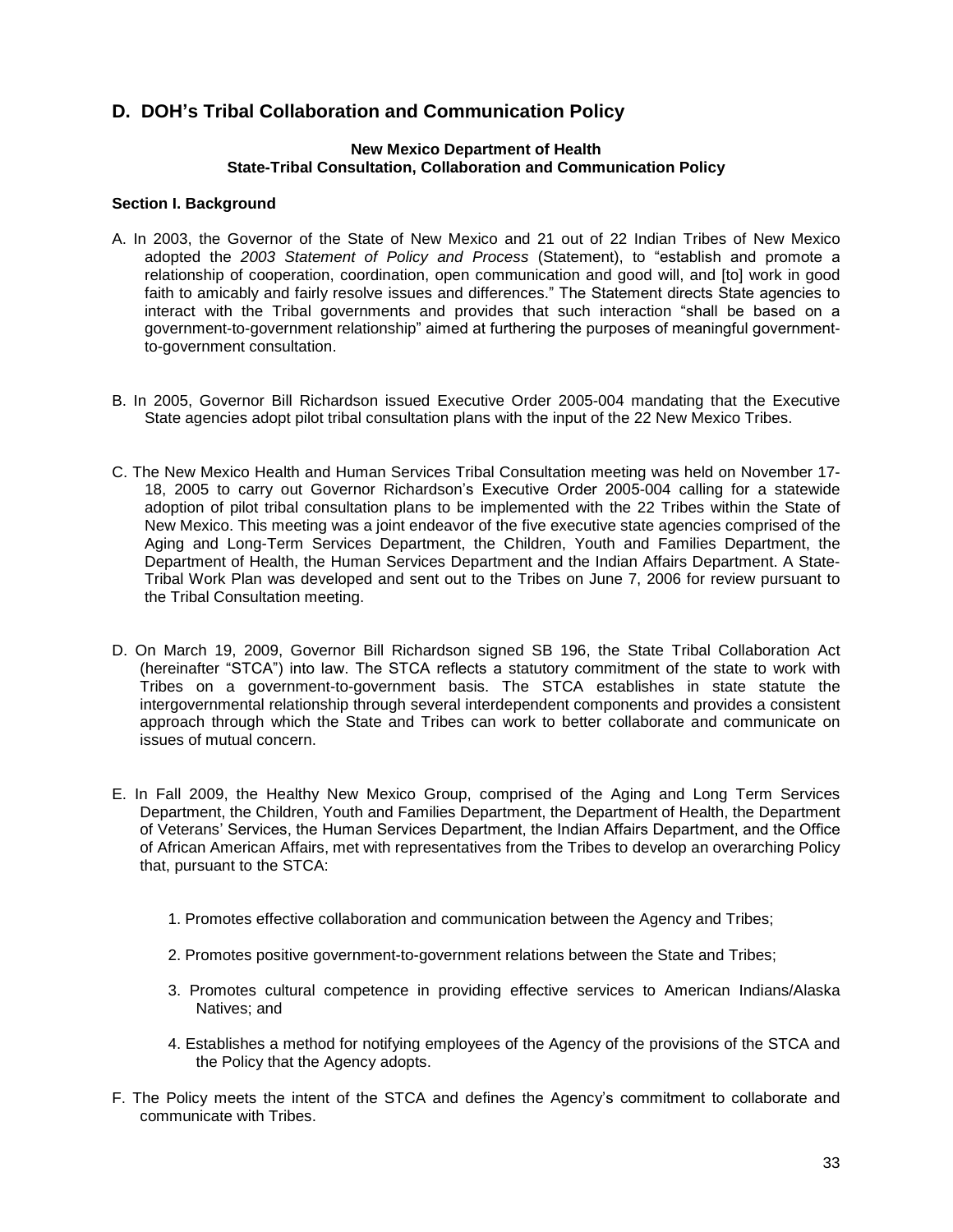#### **Section II. Purpose**

Through this Policy, the Agency will seek to improve and/or maintain partnerships with Tribes. The purpose of the Policy is to use or build-upon previously agreed-upon processes when the Agency initiates programmatic actions that have tribal implications.

#### **Section III. Principles**

- A. Recognize and Respect Sovereignty The State and Tribes are sovereign governments. The recognition and respect of sovereignty is the basis for government-to-government relations and this Policy. Sovereignty must be respected and recognized in government-to-government consultation, communication and collaboration between the Agency and Tribes. The Agency recognizes and acknowledges the trust responsibility of the Federal Government to federally-recognized Tribes.
- B. Government-to-Government Relations The Agency recognizes the importance of collaboration, communication and cooperation with Tribes. The Agency further recognizes that Agency programmatic actions may have tribal implications or otherwise affect American Indians/Alaska Natives. Accordingly, the Agency recognizes the value of dialogue between Tribes and the Agency with specific regard to those programmatic actions. with specific regard to those programmatic actions.<br>C. Efficiently Addressing Tribal Issues and Concerns – The Agency recognizes the value of Tribes' input
- regarding Agency are to these programmatic actions.<br>Ifficiently Addressing Tribal Issues and Concerns The Agency recognizes the value of Tribes' input:<br>regarding Agency programmatic actions. Thus, it is important that Tr considered by the Agency in its programmatic action development process. regarding Agency programmatic actions. Thus, it is important that Tribes' interests are reviewed and<br>considered by the Agency in its programmatic action development process.<br>D. Collaboration and Mutual Resolution – The Age
- trust are fundamental to meaningful collaboration and communication policies. As they arise, the Agency shall strive to address and mutually resolve concerns with impacted Tribes.
- E. Communication and Positive Relations The Agency shall strive to promote positive government-togovernment relations with Tribes by: (1) interacting with Tribes in a spirit of mutual respect; (2) seeking to understand the varying Tribes' perspectives; (3) engaging in communication, understanding and appropriate dispute resolution with Tribes; and (4) working through the government-to-government process to attempt to achieve a mutually-satisfactory outcome.
- F. Informal Communication The Agency recognizes that formal consultation may not be required in all situations or interactions. The Agency may seek to communicate with and/or respond to Tribes outside the consultation process. These communications do not negate the authority of the Agency and Tribes to pursue formal consultation.
- G. Health Care Delivery and Access Providing access to health care is an essential public health responsibility and is crucial for improving the health status of all New Mexicans, including American Indians/Alaska Natives in rural and urban areas. American Indians/Alaska Natives often lack access to programs dedicated to their specific health needs. This is due to several factors prevalent among American Indians/Alaska Natives, including but not limited to, lack of resources, geographic isolation, and health disparities. The Agencyís objective is to work collaboratively with Tribes to ensure adequate and quality health service delivery in all tribal communities, as well as with individual American Indians/Alaska Natives in urban areas or otherwise outside tribal communities.
- H. Distinctive Needs of American Indians/Alaska Natives Compared with other Americans, American Indians/Alaska Natives experience an overall lower health status and rank at, or near, the bottom of other social, educational and economic indicators. American Indians/Alaska Natives have a life expectancy that is four years less than the overall U.S. population and they have higher mortality rates involving diabetes, alcoholism, cervical cancer, suicide, heart disease, and tuberculosis. They also experience higher rates of behavioral health issues, including substance abuse. The Agency will strive to ensure with Tribes the accountability of resources, including a fair and equitable allocation of resources to address these health disparities. The Agency recognizes that a community-based and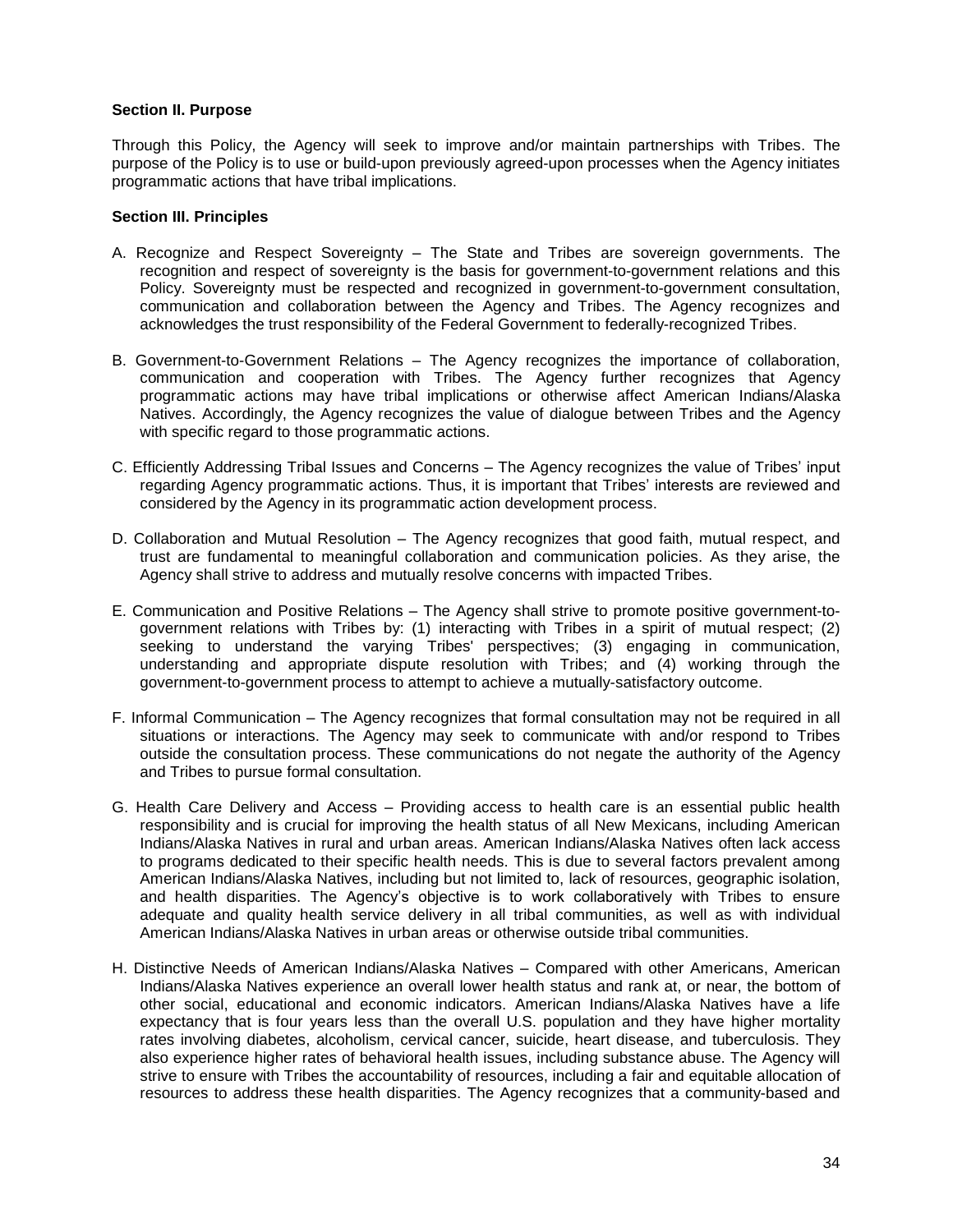culturally appropriate approach to health and human services is essential to maintain and preserve American Indian/Alaska Native cultures.

- I. Establishing Partnerships In order to maximize the use of limited resources, and in areas of mutual interests and/or concerns, the Agency seeks partnerships with Tribes and other interested entities, including academic institutions and Indian organizations. The Agency encourages Tribes to aid in interests and/or concerns, the Agency seeks partnerships with Tribes and other interested entities,<br>including academic institutions and Indian organizations. The Agency encourages Tribes to aid in<br>advocating for state and American Indians/Alaska Natives.
- J. Intergovernmental Coordination and Collaboration-
	- 1. Interacting with federal agencies. The Agency recognizes that the State and Tribes may have issues of mutual concern where it would be beneficial to coordinate with and involve federal agencies that provide services and funding to the Agency and Tribes.
	- 2. Administration of similar programs. The Agency recognizes that under Federal tribal self governance and self-determination laws, Tribes are authorized to administer their own<br>programs and services which were previously administered by the Agency. Although the<br>Agency's or Tribe's program may have its own federa programs and services which were previously administered by the Agency. Although the Agency shall strive to work in cooperation and have open communication with Tribes through a two-way dialogue concerning these program areas.

K. Cultural and Linguistic Competency  $-$  The Agency shall strive for its programmatic actions to be culturally relevant and developed and implemented with cultural and linguistic competence.

#### **Section IV. Definitions**

A. The following definitions shall apply to this Policy:

- 1. American Indian/Alaska Native Pursuant the STCA, this means:
	- a) Individuals who are members of any federally recognized Indian tribe, nation or pueblo;
	- b) Individuals who would meet the definition of "Indian" pursuant to 18 USC 1153; or
	- c) Individuals who have been deemed eligible for services and programs provided to American Indians and Alaska Natives by the United States public health service, the bureau of Indian affairs or other federal programs.
- 2. Collaboration Collaboration is a recursive process in which two or more parties work together to achieve a common set of goals. Collaboration may occur between the Agency and Tribes, their respective agencies or departments, and may involve Indian organizations, if needed. Collaboration is the timely communication and joint effort that lays the groundwork for mutually beneficial relations, including identifying issues and problems, generating improvements and solutions, and providing follow-up as needed.
- 3. Communication Verbal, electronic or written exchange of information between the Agency and Tribes.
- 4. Consensus Consensus is reached when a decision or outcome is mutually-satisfactory to the Agency and the Tribes affected and adequately addresses the concerns of those affected. Within this process it is understood that consensus, while a goal, may not always be achieved.
- 5. Consultation Consultation operates as an enhanced form of communication that emphasizes trust and respect. It is a decision making method for reaching agreement through a participatory process that: (a) involves the Agency and Tribes through their official representatives; (b) actively solicits input and participation by the Agency and Tribes; and (c)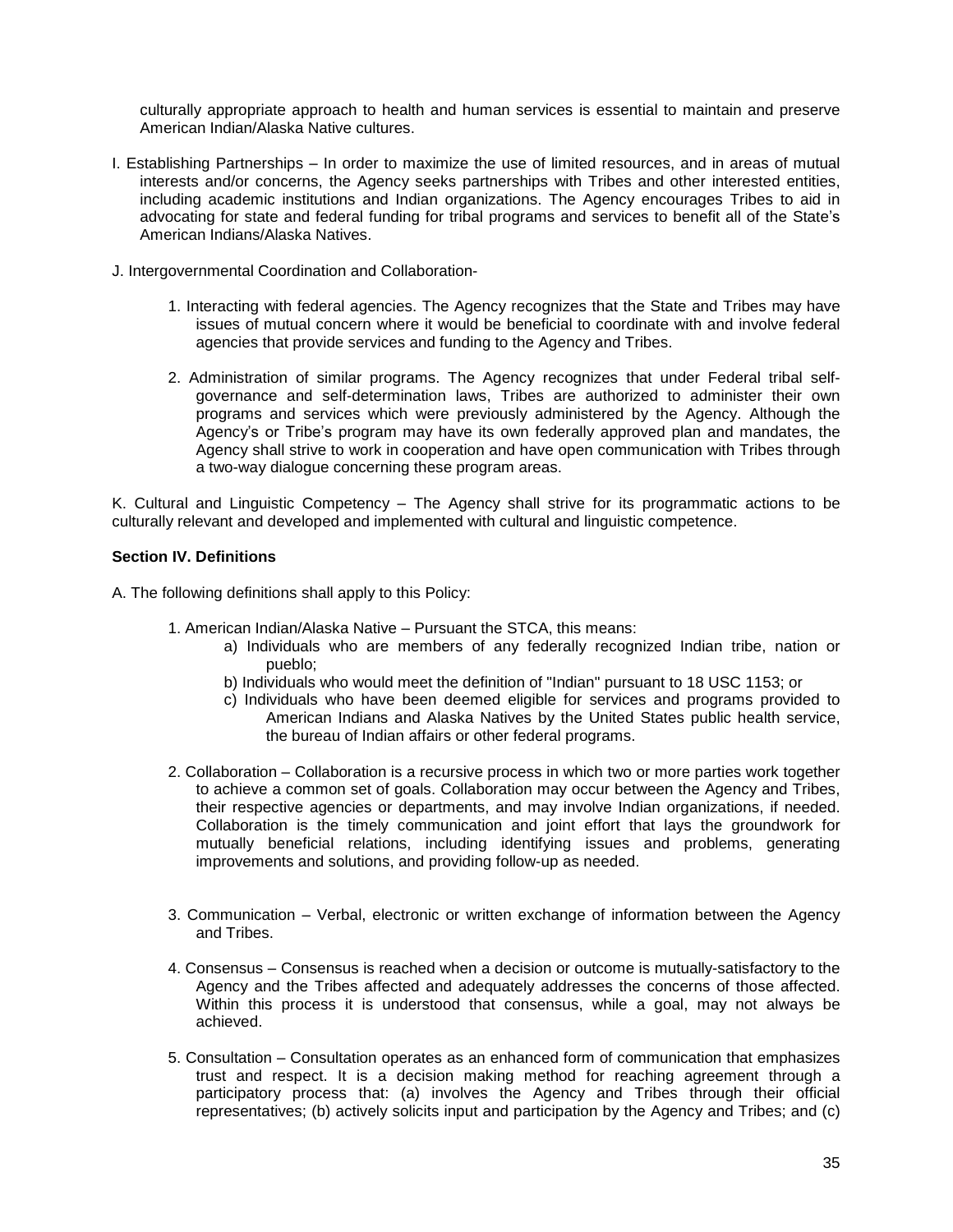encourages cooperation in reaching agreement on the best possible decision for those affected. It is a shared responsibility that allows an open, timely and free exchange of information and opinion among parties that, in turn, may lead to mutual understanding and comprehension. Consultation with Tribes is uniquely a government-to-government process<br>with two main goals: (a) to reach consensus in decision-making; and (b) whether or not<br>consensus is reached, to have considered each ot with two main goals: (a) to reach consensus in decision-making; and (b) whether or not consensus is reached, to have considered each other's perspectives and honored each other's sovereignty. 6. Cultural Competence – Refers to an ability to interact effectively with people of different<br>6. Cultural Competence – Refers to an ability to interact effectively with people of different

- cultures. Cultural competence comprises four components: (a) awareness of one's own cultural worldview, (b) appreciation of cultural differences, (c) knowledge of different cultural practices and worldviews, and (d) honing cross-cultural skills. Developing cultural cultural worldview, (b) appreciation of cultural differences, (c) knowledge of different cultural<br>practices and worldviews, and (d) honing cross-cultural skills. Developing cultural<br>competence improves one's ability to und resources to, and effectively interact with people across cultures. resources to, and effectively interact with people across cultures.<br>7. Culturally Relevant – Describes a condition where programs or services are provided
- For the clients in the clients of the clients of the condition<br>according to the clients' cultural backgrounds. according to the clients' cultural backgrounds.<br>8. Government-to-Government – Describes the intergovernmental relationship between the State,
- Tribes and the Federal government as sovereigns.
- 9. Indian Organizations -Organizations, predominantly operated by American Indians/Alaska Natives, that represent or provide services to American Indians and/or Alaska Natives living on and/or off tribal lands and/or in urban areas.
- 10. Internal Agency Operation Exemption Refers to certain internal agency operations and processes not subject to this Policy. The Agency has the authority and discretion to determine what internal operations and processes are exempt from this Policy.
- 11. Internal Tribal Government Operations Exemption Refers to certain internal tribal government operations not subject to this Policy. Each Tribe has the authority and discretion to determine what internal operations and processes are exempt from this Policy.
- 12. Linguistic Competence Refers to one's capacity to communicate effectively and convey information in a manner that is understood by culturally diverse audiences.
- 13. Participation Describes an ongoing activity that allows interested parties to engage one another through negotiation, compromise and problem solving to reach a desired outcome.
- 14. Programmatic Action Actions related to the development, implementation, maintenance or modification of policies, rules, programs, services, legislation or regulations by the Agency, other than exempt internal agency operations, that are within the scope of this Policy.
- 15. Tribal Advisory Body A duly appointed group of individuals established and organized to provide advice and recommendations on matters relative to Agency programmatic action.
- 16. Tribal Implications Refers to when a programmatic action by the Agency will have substantial direct effect(s) on American Indians/Alaska Natives, one or more Tribes, or on the relationship between the State and Tribes.
- 17. Tribal Liaison Refers to an individual designated by the Agency, who reports directly to the Office of the Agency Head, to:
	- a) assist with developing and ensuring the implementation of this Policy;
	- b) serve as a contact person responsible for maintaining ongoing communication between the Agency and affected Tribes; and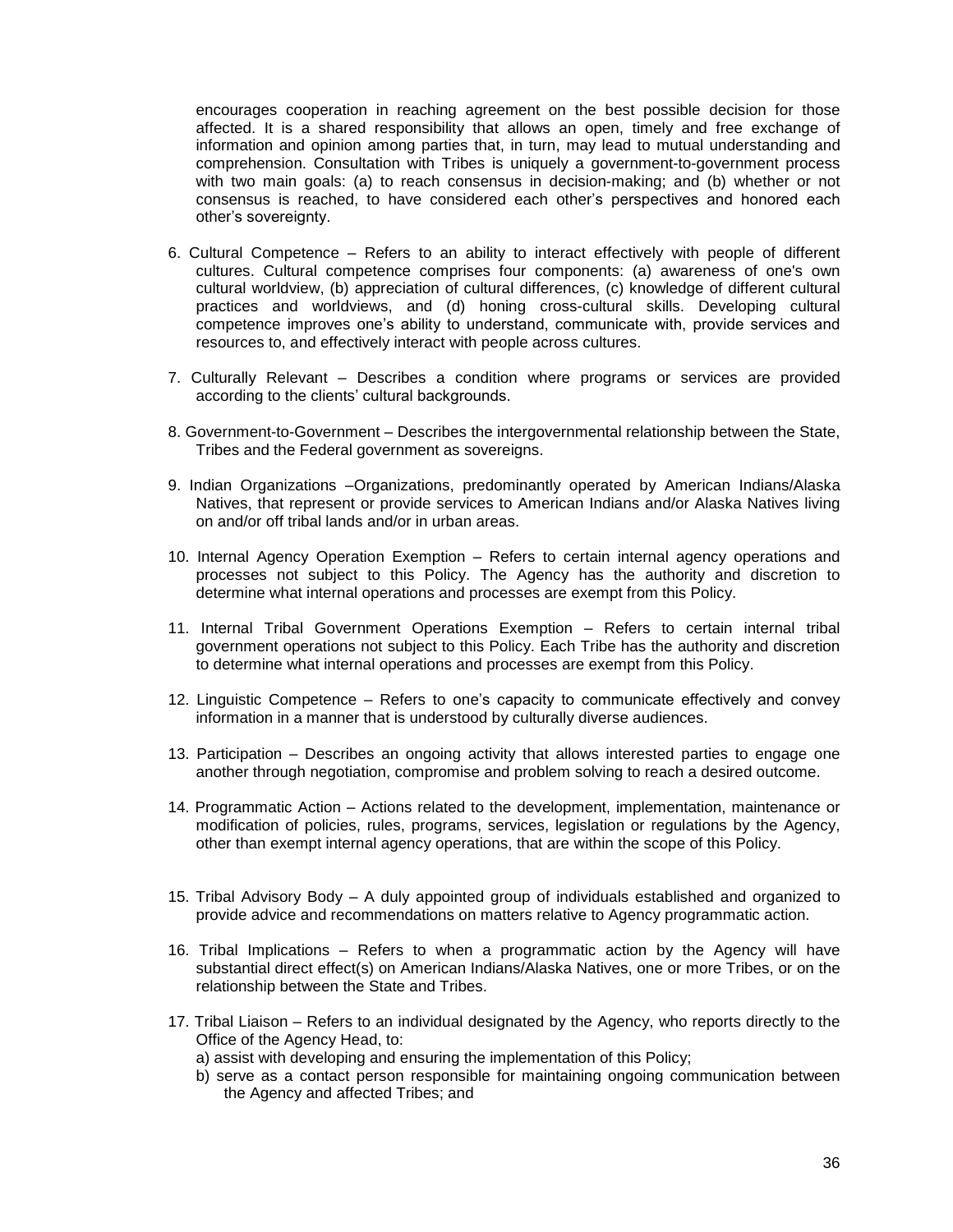- c) ensure that training is provided to staff of the Agency as set forth in Subsection B of Section 4 of the STCA.
- 18. Tribal Officials Elected or duly appointed officials of Tribes or authorized intertribal organizations.
- 19. Tribes– Means any federally recognized Indian nation, tribe or pueblo located wholly or partially within the boundaries of the State of New Mexico. It is understood that "Tribes" in the plural form means that or those tribe(s) upon which programmatic actions have tribal implications.
- 20. Work Groups Formal bodies and task forces established for a specific purpose through joint effort by the Agency and Tribes. Work Groups can be established to address or develop more technical aspects of programmatic action separate or in conjunction with the formal consultation process. Work groups shall, to the extent possible, consist of members from the Agency and participating Tribes.

#### **Section V. General Provisions**

A. Collaboration and Communication

To promote effective collaboration and communication between the Agency and Tribes relating to this Policy, and to promote cultural competence, the Agency shall utilize, as appropriate: Tribal Liaisons, Tribal Advisory Bodies, Work Groups and Informal Communication.

- 1. The Role of Tribal Liaisons. To promote State-Tribe interactions, enhance communication and resolve potential issues concerning the delivery of Agency services to Americans Indians/Alaska Natives, Tribal Liaisons shall work with Tribal Officials and Agency staff and their programs to develop policies or implement program changes. Tribal Liaisons communicate with Tribal Officials through both formal and informal methods of a) issues orareas of tribal interest relating to the Agencyís programmatic actions; communication to assess:
	-
	- b) Tribal interest in pursuing collaborative or cooperative opportunities with the Agency; c) the Agencyís promotion of cultural competence in its programmatic actions. and
	-
- 2. The Role of Tribal Advisory Bodies. The Agency may solicit advice and recommendations from Tribal Advisory Bodies to collaborate with Tribes in matters of policy development prior to engaging in consultation, as contained in this Policy. The Agency may convene Tribal Advisory Bodies to provide advice and recommendations on departmental programmatic actions that have tribal implications. Input derived from such activities is not defined as this Policy's consultation process. actions that have tribal implications. Input derived from such activities is not defined as this
- 3. The Role of Work Groups. The Agency Head may collaborate with Tribal Officials to appoint an agency-tribal work group to develop recommendations and provide input on Agency programmatic actions as they might impact Tribes or American Indians/Alaska Natives. The Agency or the Work Group may develop procedures for the organization and implementation of work group functions. (See, e.g., the sample procedures at Attachment A.)
- 4. Informal Communication.
	- a) Informal Communication with Tribes. The Agency recognizes that consultation meetings may not be required in all situations or interactions involving State-Tribal relations. The Agency recognizes that Tribal Officials may communicate with appropriate Agency employees outside the consultation process, including with Tribal Liaisons and Program Managers, in order to ensure programs and services are delivered to their constituents. While less formal mechanisms of communication may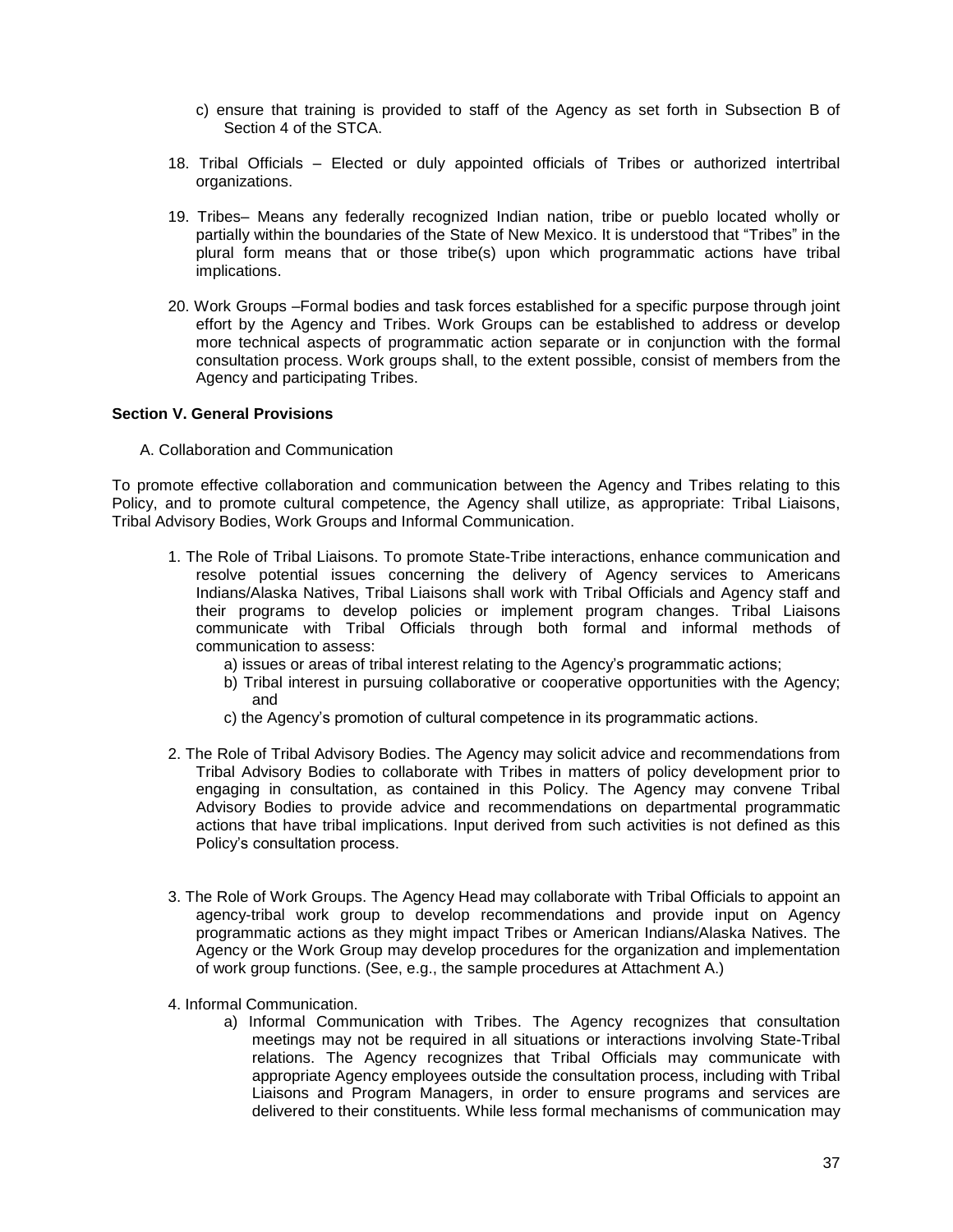be more effective at times, this does not negate the Agency's or the Tribe's ability to pursue formal consultation on a particular issue or policy.

b) Informal Communication with Indian Organizations. The State-Tribal relationship is based on a government-to-government relationship. However, in certain instances, communicating with Indian Organizations can benefit and assist the Agency, as well. Through this Policy, the Agency recognizes that it may solicit recommendations, or otherwise collaborate and communicate with these organizations.

#### B. Consultation

Consultation shall be between the Agency Head and Tribal Officials or their delegated representatives who possess authority to negotiate on their behalf.

- 1. Applicability Tribal consultation is most effective and meaningful when conducted before taking action that impacts Tribes and American Indians/Alaska Natives. The Agency acknowledges that a best case scenario may not always exist, and that the Agency and Tribes may not have sufficient time or resources to fully consult on a relevant issue. If a process appropriate for consultation has not already begun, through this Policy, the Agency seeks to initiate consultation as soon as possible thereafter.
- 2. Focus The principle focus for government-to-government consultation is with Tribes through their Tribal Officials. Nothing herein shall restrict or prohibit the ability or willingness of Tribal Officials and the Agency Head to meet directly on matters that require direct consultation. The Agency recognizes that the principle of intergovernmental collaboration, communication and cooperation is a first step in government-to-government consultation, and is in accordance with the STCA.
- 3. Areas of Consultation The Agency, through reviewing proposed programmatic actions, shall strive to assess whether such actions may have Tribal Implications, as well as whether consultation should be implemented prior to making its decision or implementing its action. In such instances where Tribal Implications are identified, the Agency shall strive to pursue government-to-government consultation with relevant Tribal Officials. Tribal Officials also have the discretion to decide whether to pursue and/or engage in the consultation process regarding any proposed programmatic action not subject to the Internal Agency Operation Exemption.
- 4. Initiation Written notification requesting consultation by an Agency or Tribe shall serve to initiate the consultation process. Written notification, at the very least, should:
	- a) Identify the proposed programmatic action to be consulted upon.
	- b) Identify personnel who are authorized to consult on behalf of the Agency or Tribe.
- 5. Process The Agency, in order to engage in consultation, may utilize duly-appointed work groups, as set forth in the previous section, or otherwise the Agency Head or a duly appointed representative may meet directly with Tribal Officials, or set forth other means of consulting with impacted Tribes as the situation warrants.
	- a) Consultation shall be between the Agency Head and Tribal Officials or their delegated representatives with authority to negotiate on their behalf.
	- b) The Agency will make a good faith effort to invite for consultation all perceived impacted Tribes.
- 6. Limitations on Consultation  $$ 
	- a) This Policy shall not diminish any administrative or legal remedies otherwise available by law to the Agency or Tribe.
	- b) The Policy does not prevent the Agency and Tribes from entering into Memoranda of Understanding, Intergovernmental Agreements, Joint Powers Agreements,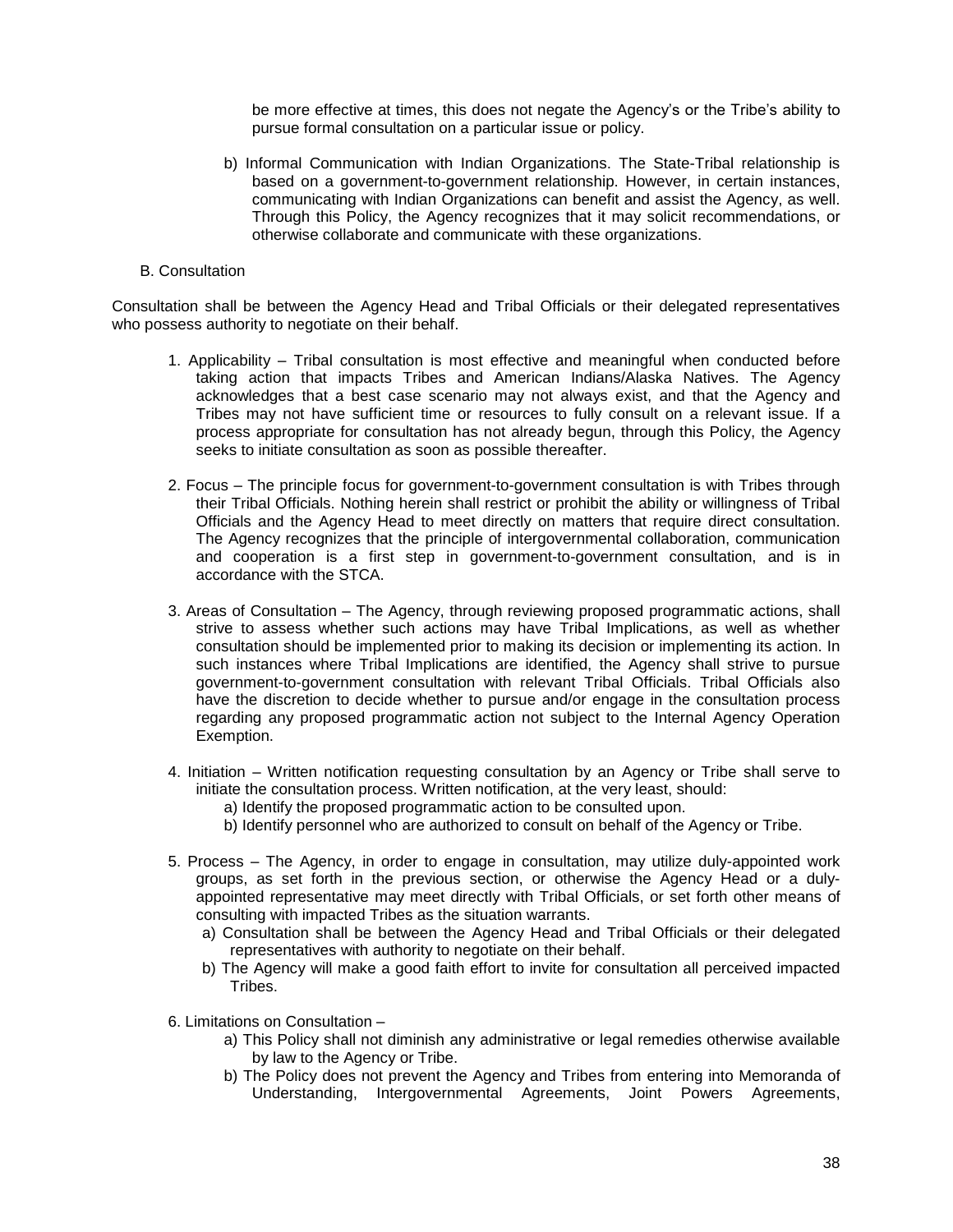professional service contracts, or other established administrative procedures and practices allowed or mandated by Federal, State or Tribal laws or regulations.

c) Final Decision Making Authority: The Agency retains the final decision-making jurisdiction. In no way should this Policy impede the Agencyís ability to manage its authority with respect to actions undertaken by the Agency and within Agency operations.

#### **Section VI. Dissemination of Policy**

Upon adoption of this Policy, the Agency will determine and utilize an appropriate method to distribute the Policy to all its employees.

#### **Section VII. Amendments and Review of Policy**

The Agency shall strive to meet periodically with Tribes to evaluate the effectiveness of this Policy, Including the American compete and the Competency<br>The Agency shall strive to meet periodically with Tribes to evaluate the effectiveness of this Policy,<br>including the Agency's promotion of cultural competence. This Policy revised as needed

#### **Section VIII. Effective Date**

This Policy shall become effective upon the date signed by the Agency Head.

#### **Section IX. Sovereign Immunity**

The Policy shall not be construed to waive the sovereign immunity of the State of New Mexico or any Tribe, or to create a right of action by or against the State of New Mexico or a Tribe, or any State or Tribal official, for failing to comply with this Policy. The Agency shall have the authority and discretion to designate internal operations and processes that are excluded from the Policy, and recognizes that Tribes are afforded the same right.

#### **Section XI. Closing Statement/ Signatures**

The Department of Health hereby adopts the State-Tribal Consultation, Collaboration and Communication Policy.

Date  $12/17/2009$ 

Alfredo Vigil, MD Cabinet Secretary Department of Health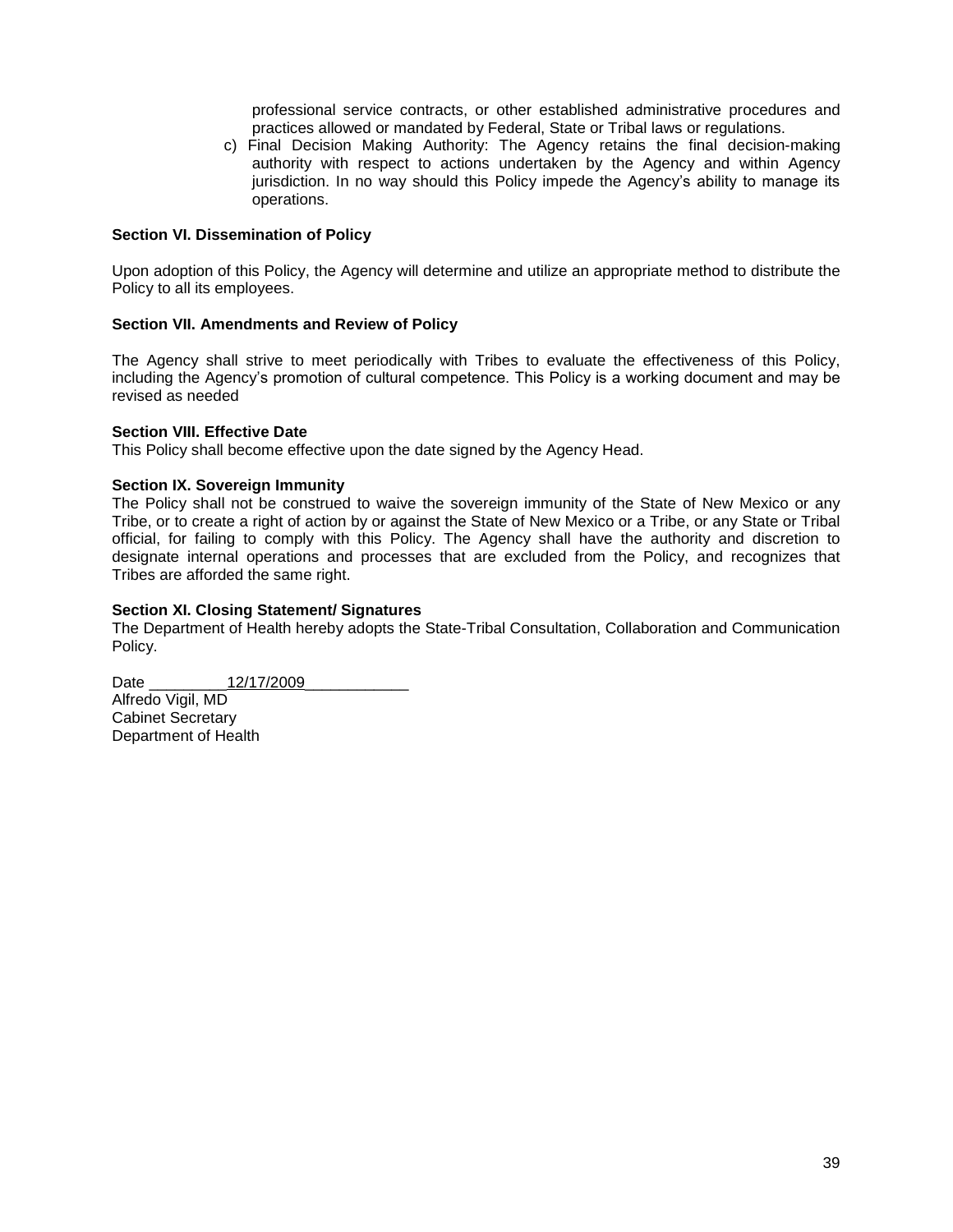#### **ATTACHMENT A**

#### Sample Procedures for State-Tribal Work Groups

DISCLAIMER: The following illustration serves only as sample procedures for State-Tribal Work Groups. The inclusion of this Attachment does not mandate the adoption of these procedures by a work group. Whether these, or alternative procedures, are adopted remains the sole discretion of the Agency Head and/or as duly-delegated to the Work Group.

- A. Membership The Work Group should be composed of members duly appointed by the Agency and as appropriate, participating Tribes, for specified purpose(s) set forth upon the Work Group's conception. Continued membership and replacements to Work Group participants may be subject to protocol developed by the Work Group, or otherwise by the designating authority or authorities.
- B. Operating Responsibility The Work Group should determine lines of authority, responsibilities, definition of issues, delineation of negotiable and non-negotiable points, and the scope of recommendations it is to disseminate to the Agency and Tribes to review, if such matters have not been established by the delegating authority or authorities.
- C. Meeting Notices Written notices announcing meetings should identify the purpose or agenda, the Work Group, operating responsibility, time frame and other relevant tasks. All meetings should be open and publicized by the respective Agency and Tribal offices.

D. Work Group Procedures – The Work Group may establish procedures to govern meetings. Such procedures can include, but are not limited to:

- 1. Selecting Tribal and Agency co-chairs to serve as representatives and lead coordinators, and to monitor whether the State-Tribal Consultation, Collaboration and Communication Policy is followed;
- 2. Defining roles and responsibilities of individual Work Group members;
- 3. Defining the process for decision-making,
- 4. Drafting and dissemination of final Work Group products;
- 5. Defining appropriate timelines; and
- 6. Attending and calling to order Work Group meetings.
- E. Work Group Products Once the Work Group has created its final draft recommendations, the Work Group should establish a process that serves to facilitate implementation or justify additional consultation. Included in its process, the Work Group should recognize the following:
	- 1. Distribution The draft recommendation is subjected for review and comment by the Agency, through its Agency Head, Tribal Liaison, and/or other delegated representatives, and participating Tribes, through their Tribal Officials.
	- 2. Comment The Agency and participating Tribes are encouraged to return comments in a timely fashion to the Work Group, which will then meet to discuss the comments and determine the next course of action. For example:
		- a) If the Work Group considers the policy to be substantially complete as written, the Work Group can forward the proposed policy to the Agency and participating Tribes for finalization.
		- b) If based on the comments, the Work Group determines that the policy should be rewritten; it can reinitiate the consultation process to redraft the policy.
- c) If the Agency and participating Tribes accept the policy as is, the Work Group can accomplish the final processing of the policy. accomplish the final processing of the policy.<br>F. Implementation – Once the collaboration or consultation process is complete and the Agency and
- Tribes have participated in, or have been provided the opportunity to participate in, the review of the mplementation – Once the collaboration or consultation process is complete and the Agency and<br>Tribes have participated in, or have been provided the opportunity to participate in, the review of the<br>Work Group's draft recom